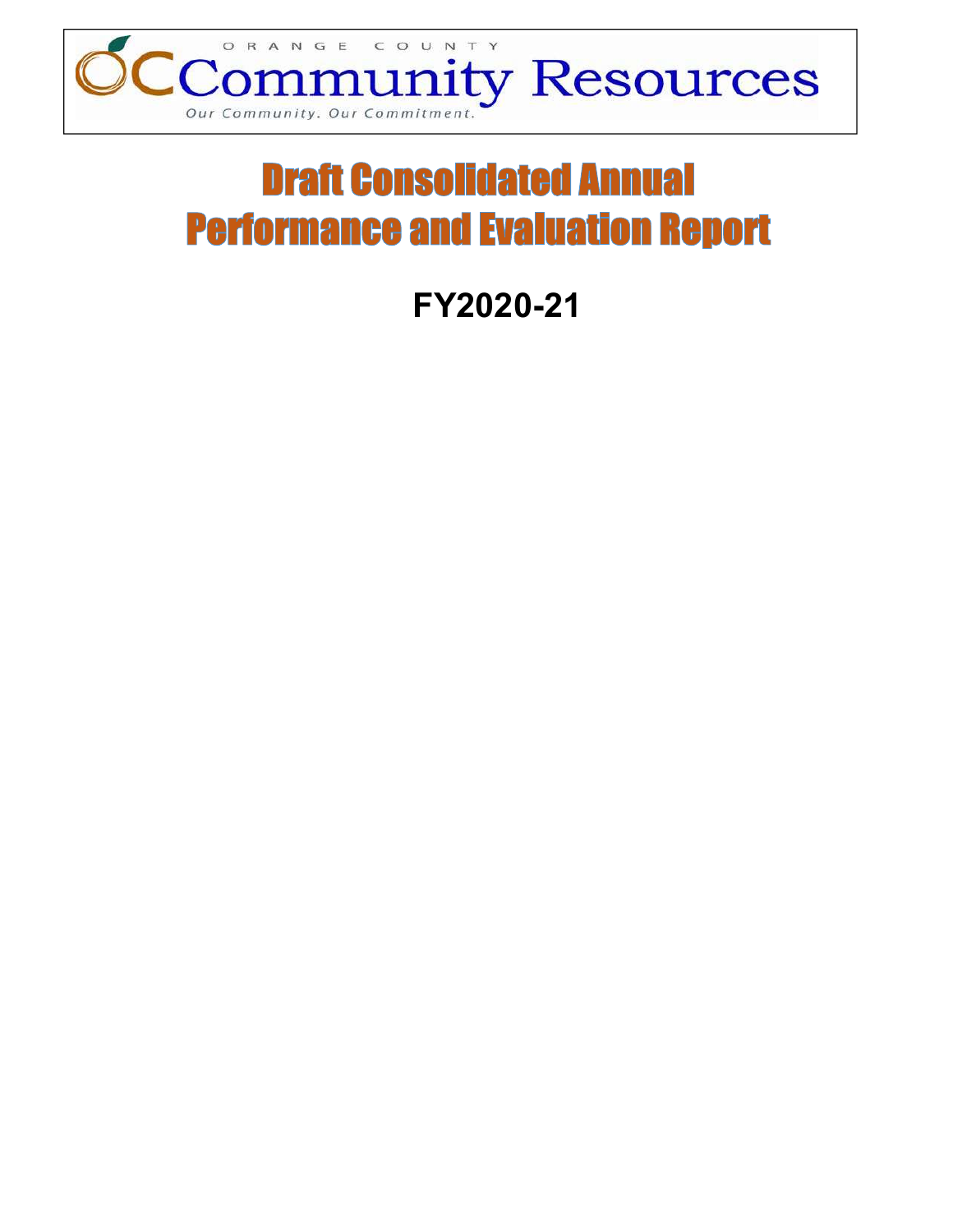# **CR-05 - Goals and Outcomes**

## **Progress the jurisdiction has made in carrying out its strategic plan and its action plan. 91.520(a)**

This could be an overview that includes major initiatives and highlights that were proposed and executed throughout the program year.

The program year 2020-21 County of Orange Consolidated Annual Performance and Evaluation Report (CAPER) reports on the County's performance and accomplishments relative to achieving its goals and objectives in the first year of its Five-Year 2020-2024 Consolidated Plan (CP). The CAPER describes and evaluates how Community Development Block Grant (CDBG), HOME Investment Partnerships (HOME), and Emergency Solutions Grant (ESG) funds, received from the U.S. Department of Housing and Urban Development (HUD), were expended to meet the CP five-year strategic goals for the reporting period July 1, 2020 to June 30, 2021.

Below is a summary of accomplishments made in FY 2020-21:

#### **CDBG Funds**:-

- A total of (17) public facilities & improvements projects were underway in FY 2020-21, of those, (9) were completed including extended project from FY 2019-20 and (8) are still underway. These projects included ADA accessibility improvements, alleys, curbs/gutters, sidewalks, recreational facilites, senior center and community center(s). A total of \$801,920 was expended for these projects in this program year.
- (10)- housing rehabilitations projects were underway, of those, (6) were completed in FY 2020-21 and (4) are still underway. The (6) were completed expending a total \$502,101 in this project year.
- A total of (7) economic development were underway in FY 2020-21, and all (7) are underway.
- A total of seven (17) public service projects were undertaken 6 were completed in program year 2020-21 and 11 CDBG-CV are in process. Public services included senior services, health/ mental health services, employment and educational services, homeless shelters and programs, childcare services, youth services and CDBG-CV activities to prepare for, respond to and recover from ther COVID-19 pandemic. A total of \$483,115 was expended.
- One (1) project, administration was under taken to affirmatively further fair housing; a total of \$52,000 was expended.

The County of Orange administers the HOME Program throughout the unincorporated areas of the County, in Urban County Participating Cities,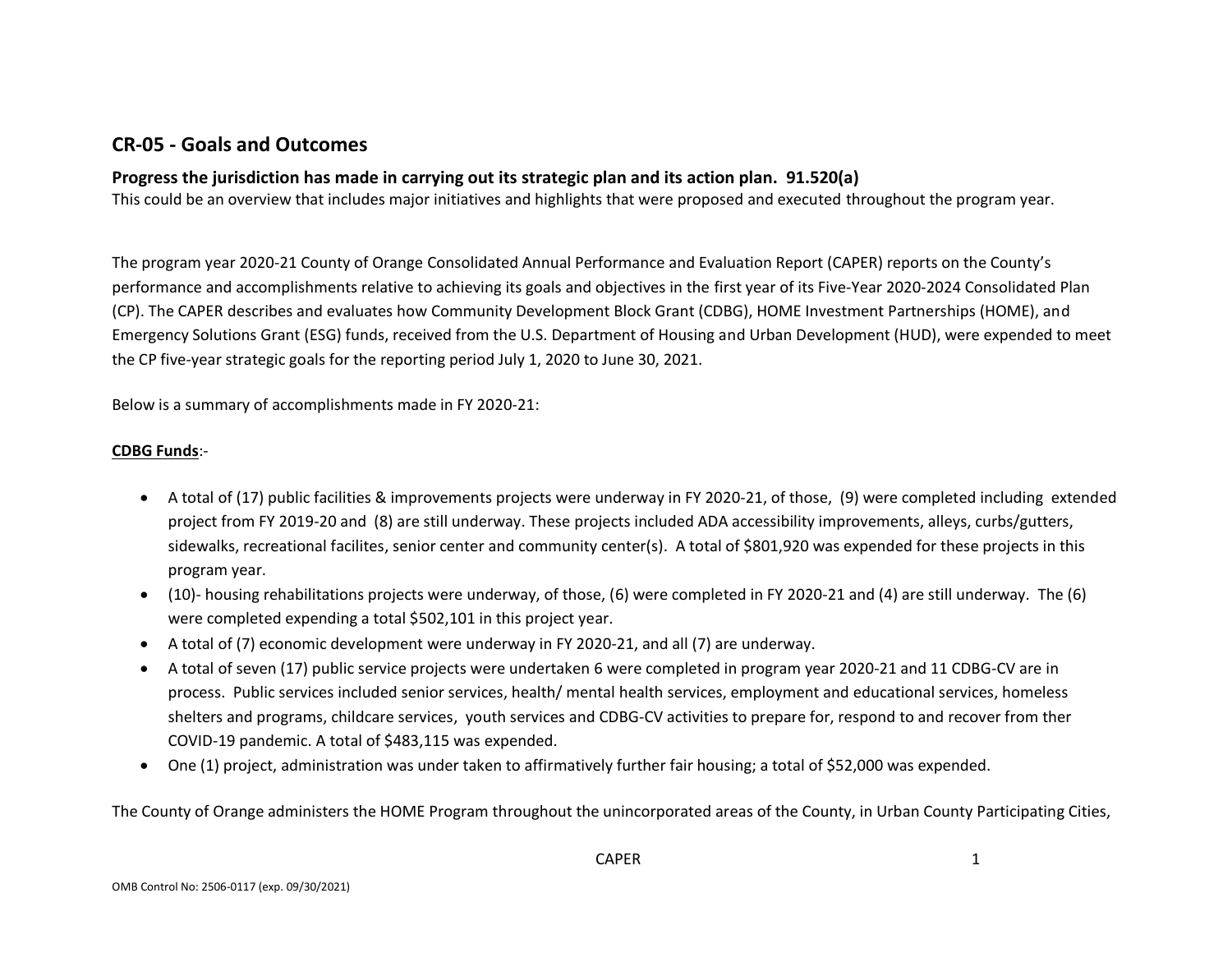| Goal                              | Category                                                         | Source / Amount                                                                | Indicator                                                                                                   | Unit of<br><b>Measure</b>        | <b>Expected</b><br><b>Strategic</b><br>Plan | Actual-<br><b>Strategic</b><br>Plan | Percent<br>Complete | <b>Expected</b><br>Program<br>Year | Actual-<br>Program<br>Year | Percent<br>Complete |
|-----------------------------------|------------------------------------------------------------------|--------------------------------------------------------------------------------|-------------------------------------------------------------------------------------------------------------|----------------------------------|---------------------------------------------|-------------------------------------|---------------------|------------------------------------|----------------------------|---------------------|
| <b>Enhance Quality</b><br>of Life | Affordable<br>Housing<br>Non-Housing<br>Community<br>Development | CDBG: \$757,838 /<br>HOME: $\frac{2}{3}$ / ESG: $\frac{2}{3}$<br>/ CDBG-CV: \$ | Public Facility or Infrastructure<br>Activities other than<br>Low/Moderate Income<br><b>Housing Benefit</b> | Persons<br>Assisted              | 359,251                                     | 424,926                             | 119%                | 55,006                             | 66,007                     | 120%                |
| <b>Enhance Quality</b><br>of Life | Affordable<br>Housing<br>Non-Housing<br>Community<br>Development | CDBG: \$/ HOME:<br>\$ / ESG: \$ /<br>CDBG-CV: \$                               | Facade treatment/business<br>building rehabilitation                                                        | <b>Business</b>                  | $\pmb{0}$                                   | $\mathbf 0$                         |                     | $\pmb{0}$                          | 0                          |                     |
| <b>Enhance Quality</b><br>of Life | Affordable<br>Housing<br>Non-Housing<br>Community<br>Development | CDBG: \$/HOME:<br>\$ / ESG: \$ /<br>CDBG-CV: \$                                | Rental units rehabilitated                                                                                  | Household<br><b>Housing Unit</b> | $\mathbf 0$                                 | $\mathbf 0$                         |                     | $\boldsymbol{0}$                   | 0                          |                     |
| <b>Enhance Quality</b><br>of Life | Affordable<br>Housing<br>Non-Housing<br>Community<br>Development | CDBG: \$/HOME:<br>\$ / ESG: \$ /<br>CDBG-CV: \$                                | <b>Homeowner Housing</b><br>Rehabilitated                                                                   | Household<br><b>Housing Unit</b> | 0                                           | 0                                   |                     | $\boldsymbol{0}$                   | 0                          |                     |
| <b>Enhance Quality</b><br>of Life | Affordable<br>Housing<br>Non-Housing<br>Community<br>Development | CDBG: \$/HOME:<br>\$ / ESG: \$ /<br>CDBG-CV: \$                                | Homeless Person Overnight<br>Shelter                                                                        | Persons<br>Assisted              | $\pmb{0}$                                   | 0                                   |                     | 0                                  | 0                          |                     |
| <b>Enhance Quality</b><br>of Life | Affordable<br>Housing<br>Non-Housing<br>Community<br>Development | CDBG: \$140,326 /<br>HOME: $\frac{2}{3}$ / ESG: $\frac{2}{3}$<br>/ CDBG-CV: \$ | Overnight/Emergency<br>Shelter/Transitional Housing<br><b>Beds added</b>                                    | <b>Beds</b>                      | 180                                         | 2937                                | 1,632%              | 45                                 | 458                        | 1,001%              |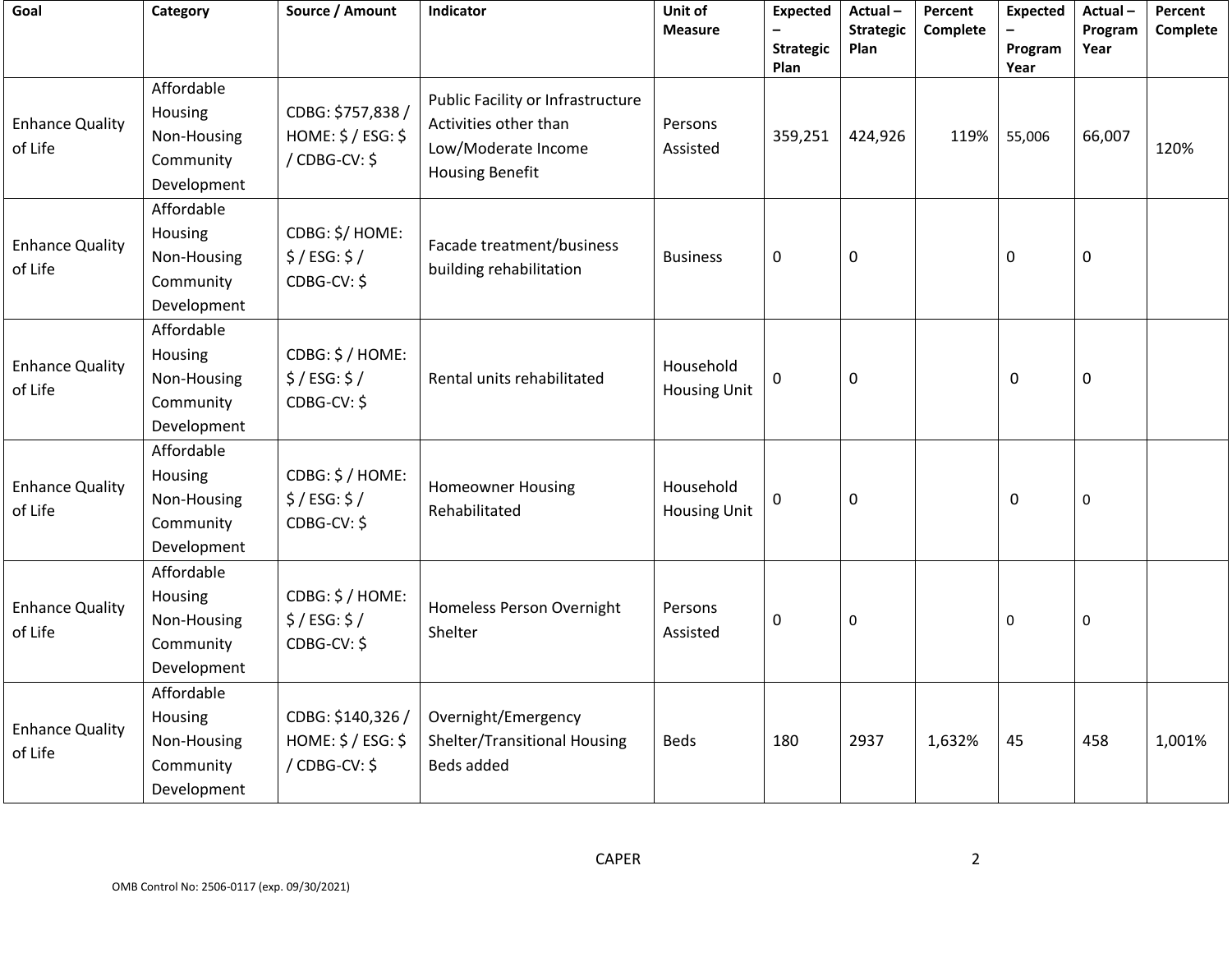|                        | Affordable  |                                          |                            |                     |             |             |       |             |                  |       |
|------------------------|-------------|------------------------------------------|----------------------------|---------------------|-------------|-------------|-------|-------------|------------------|-------|
| <b>Enhance Quality</b> | Housing     | CDBG: \$/HOME:                           |                            |                     |             |             |       |             |                  |       |
| of Life                | Non-Housing | \$ / ESG: \$ /                           | Jobs created/retained      | Jobs                | $\pmb{0}$   | 0           |       | $\pmb{0}$   | $\mathbf 0$      |       |
|                        | Community   | CDBG-CV: \$                              |                            |                     |             |             |       |             |                  |       |
|                        | Development |                                          |                            |                     |             |             |       |             |                  |       |
|                        | Affordable  |                                          |                            |                     |             |             |       |             |                  |       |
| <b>Enhance Quality</b> | Housing     | CDBG: \$/HOME:                           |                            | <b>Businesses</b>   |             |             |       |             |                  |       |
| of Life                | Non-Housing | \$ / ESG: \$ /                           | <b>Businesses assisted</b> | Assisted            | $\mathbf 0$ | 0           |       | $\pmb{0}$   | $\mathbf 0$      |       |
|                        | Community   | CDBG-CV: \$                              |                            |                     |             |             |       |             |                  |       |
|                        | Development |                                          |                            |                     |             |             |       |             |                  |       |
|                        | Affordable  |                                          |                            |                     |             |             |       |             |                  |       |
| <b>Enhance Quality</b> | Housing     | CDBG: \$/HOME:                           |                            | Household           |             |             |       |             |                  |       |
| of Life                | Non-Housing | \$ / ESG: \$ /                           | Housing for Homeless added |                     | $\mathbf 0$ | 0           |       | $\mathbf 0$ | 0                |       |
|                        | Community   | CDBG-CV: \$                              |                            | <b>Housing Unit</b> |             |             |       |             |                  |       |
|                        | Development |                                          |                            |                     |             |             |       |             |                  |       |
|                        | Affordable  |                                          |                            |                     |             |             |       |             |                  |       |
|                        | Housing     | CDBG: \$/HOME:                           |                            |                     |             |             |       |             |                  |       |
| <b>Enhance Quality</b> | Non-Housing | \$ / ESG: \$ /                           | Housing for People with    | Household           | $\mathbf 0$ | 0           |       | $\pmb{0}$   | $\boldsymbol{0}$ |       |
| of Life                | Community   | CDBG-CV: \$                              | HIV/AIDS added             | <b>Housing Unit</b> |             |             |       |             |                  |       |
|                        | Development |                                          |                            |                     |             |             |       |             |                  |       |
| Expand                 |             |                                          |                            |                     |             |             |       |             |                  |       |
| Affordable             | Affordable  | CDBG: \$50,000 /                         | Facade treatment/business  | <b>Business</b>     | 5           | $\mathbf 0$ | 0%    | 5           |                  |       |
| Housing                | Housing     | HOME: $\frac{2}{3}$ / ESG: $\frac{2}{3}$ | building rehabilitation    |                     |             |             |       |             | $\mathbf 0$      | 0.00% |
| Opportunities          |             |                                          |                            |                     |             |             |       |             |                  |       |
| Expand                 |             |                                          |                            |                     |             |             |       |             |                  |       |
| Affordable             | Affordable  | CDBG: \$/HOME:                           | Rental units constructed   | Household           | 125         |             |       | 125         |                  |       |
| Housing                | Housing     | \$/ESG: \$                               |                            | <b>Housing Unit</b> |             | 0           | 0.00% |             | $\mathbf 0$      | 0.00% |
| Opportunities          |             |                                          |                            |                     |             |             |       |             |                  |       |
| Expand                 | Affordable  | CDBG: \$502,101 /                        | <b>Homeowner Housing</b>   | Household           | 901         |             |       |             |                  |       |
| Affordable             | Housing     | HOME: $\frac{2}{7}$ / ESG: $\frac{2}{7}$ | Rehabilitated              | <b>Housing Unit</b> |             | 622         | 69%   | 101         | 164              | 163%  |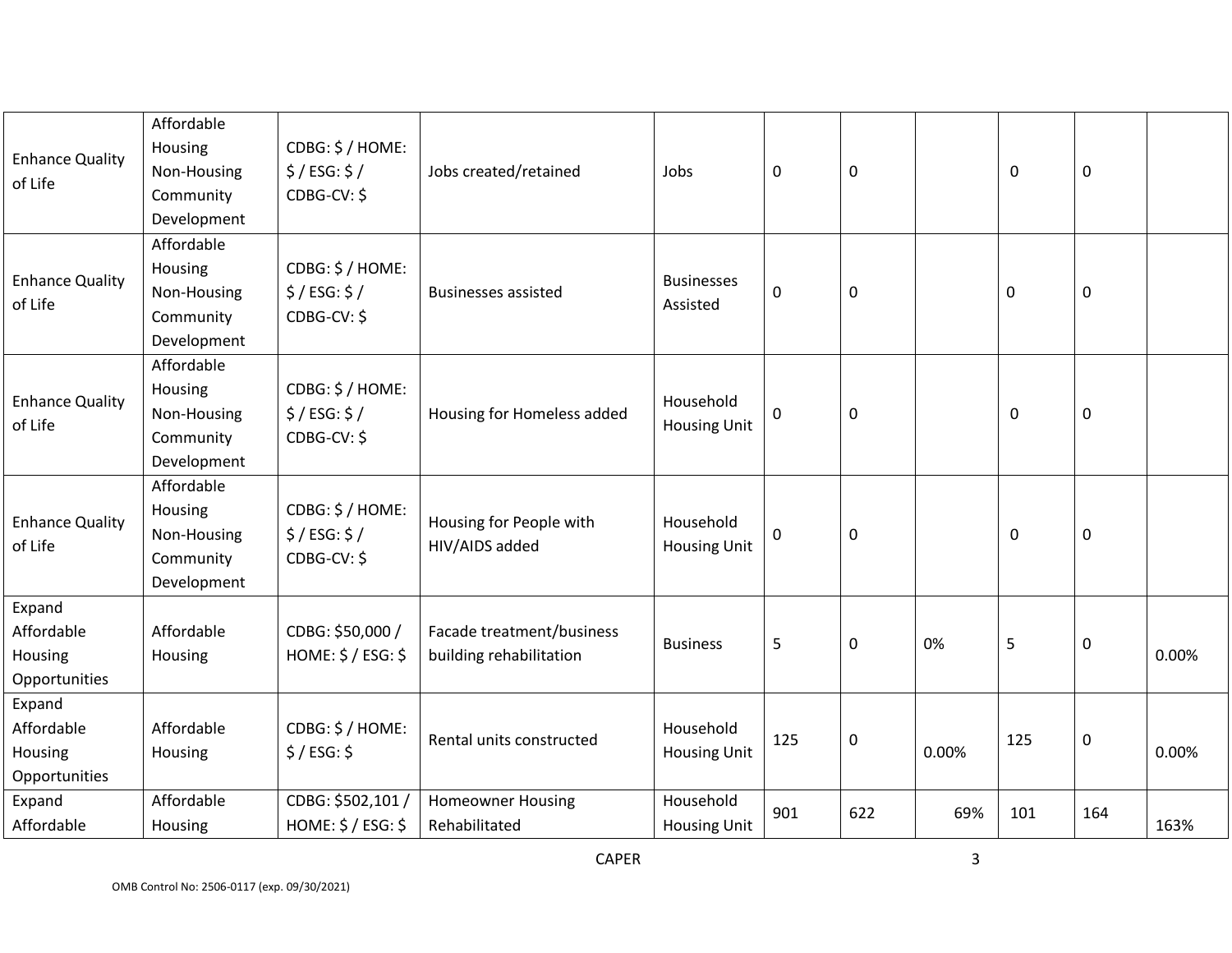| Housing                |                                                  |                                                                                    |                                                                                       |                     |             |       |         |       |       |      |
|------------------------|--------------------------------------------------|------------------------------------------------------------------------------------|---------------------------------------------------------------------------------------|---------------------|-------------|-------|---------|-------|-------|------|
| Opportunities          |                                                  |                                                                                    |                                                                                       |                     |             |       |         |       |       |      |
| Expand                 |                                                  |                                                                                    |                                                                                       |                     |             |       |         |       |       |      |
| Affordable             | Affordable                                       | CDBG: \$/HOME:                                                                     | Tenant-based rental assistance                                                        | Households          | 80          |       | 93%     | 80    | 74    | 93%  |
| Housing                | Housing                                          | \$54,771 / ESG: \$                                                                 | / Rapid Rehousing                                                                     | Assisted            |             | 74    |         |       |       |      |
| Opportunities          |                                                  |                                                                                    |                                                                                       |                     |             |       |         |       |       |      |
| <b>Public Services</b> | Homeless<br>Non-Homeless<br><b>Special Needs</b> | CDBG: \$670,603/<br>HOME: \$ / ESG:<br>\$207,184 / CDBG-<br>CV: / ESG-CV1 &<br>2:5 | Public service activities other<br>than Low/Moderate Income<br><b>Housing Benefit</b> | Persons<br>Assisted | 26000       | 53684 | 206.48% | 4,279 | 9,152 | 214% |
|                        |                                                  | CDBG: \$/HOME:                                                                     |                                                                                       |                     |             |       |         |       |       |      |
|                        | Homeless                                         | \$ / ESG: \$ /                                                                     | Tenant-based rental assistance                                                        | Households          |             |       |         |       |       |      |
| <b>Public Services</b> | Non-Homeless                                     | $CDBG-CV: $/$                                                                      | / Rapid Rehousing                                                                     | Assisted            | 8           | 0     | 0%      | 8     | 0     | 0%   |
|                        | <b>Special Needs</b>                             | ESG-CV1 & 2: \$                                                                    |                                                                                       |                     |             |       |         |       |       |      |
|                        |                                                  | CDBG: \$219,427 /                                                                  |                                                                                       |                     |             |       |         |       |       |      |
|                        | Homeless                                         | HOME: $\frac{2}{7}$ / ESG:                                                         | Homeless Person Overnight                                                             | Persons             |             |       |         |       |       |      |
| <b>Public Services</b> | Non-Homeless                                     | \$129,910 / CDBG-                                                                  | Shelter                                                                               | Assisted            | 972         | 9,159 | 314%    | 972   | 9,159 | 943% |
|                        | <b>Special Needs</b>                             | $CV: $ / ESG-CV1$                                                                  |                                                                                       |                     |             |       |         |       |       |      |
|                        |                                                  | 8.2:5                                                                              |                                                                                       |                     |             |       |         |       |       |      |
|                        | Homeless                                         | CDBG: \$/HOME: \$                                                                  | Overnight/Emergency                                                                   |                     |             |       |         |       |       |      |
| <b>Public Services</b> | Non-Homeless                                     | /ESG: \$/CDBG-CV:                                                                  | Shelter/Transitional Housing                                                          | <b>Beds</b>         | $\mathbf 0$ | 0     |         | 0     | 0     |      |
|                        | <b>Special Needs</b>                             | $$ / ESG-CV1 & 2: $$                                                               | Beds added                                                                            |                     |             |       |         |       |       |      |

and in entitlement cities. HOME funding is typically utilized to:

- Expand the affordable rental housing stock for homeless, low-income, and special needs households; and
- Provide shelter to homeless and low-income households through tenant-based rental assistance

In FY 2020-21, the County allocated ESG funding to the County's Health Care Agency through an MOU to fund City Net to operate the emergency shelter, rapid re-housing program and HMIS for persons either at-risk of, or experiencing homelessness. A total of \$133,998 was expended in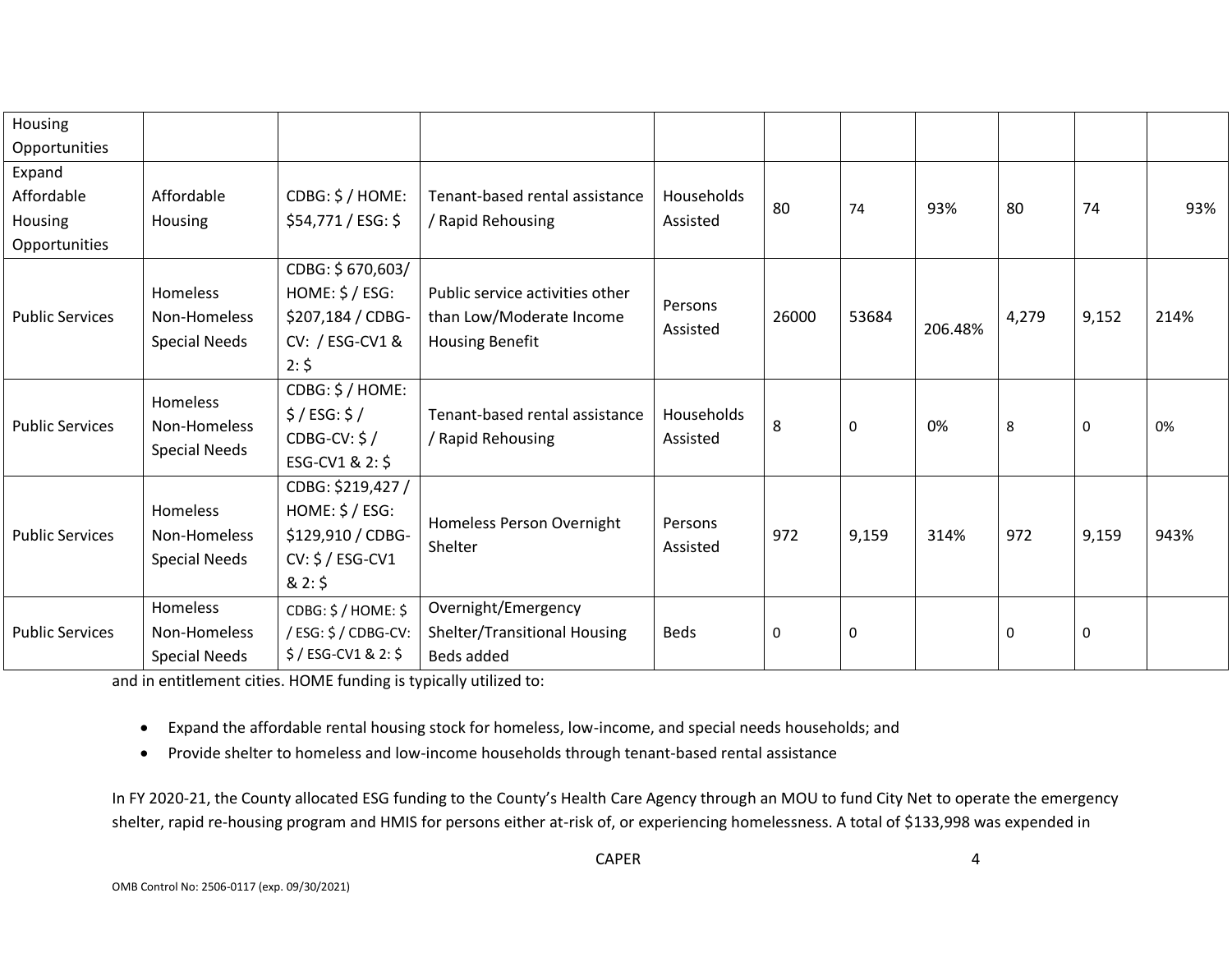Federal ESG funds.

## **Comparison of the proposed versus actual outcomes for each outcome measure submitted with the consolidated plan and explain, if applicable, why progress was not made toward meeting goals and objectives. 91.520(g)**

Categories, priority levels, funding sources and amounts, outcomes/objectives, goal outcome indicators, units of measure, targets, actual outcomes/outputs, and percentage completed for each of the grantee's program year goals.

**Table 1 - Accomplishments – Program Year & Strategic Plan to Date**

# **Assess how the jurisdiction's use of funds, particularly CDBG, addresses the priorities and specific objectives identified in the plan, giving special attention to the highest priority activities identified.**

The CAPER provides a detailed description of how the County provided new or improved availability/accessibility, affordability, sustainability of the following goals for which funding was allocated:

• Expand and preserve the supply of affordable housing to create housing opportunities for low- and moderate-income households and homeless individuals and families

• Strengthen, preserve, and enhance the physical character and quality of life in Orange County's low- and moderate-income neighborhoods, including the housing stock and public infrastructure and facilities.

• Continue to build the capacity of residents to empower themselves and help strengthen their community, through the funding of needed public services for seniors, the homeless, and those at risk of homelessness.

• Planning and administration.

The Accomplishments Table above provides a summary of these priority goals and the County's success in meeting the established objectives set forth in the FY 2020-24 Consolidated Plan and Annual Action Plan. Unfortunately, as with most of the priority goals, the needs far outweigh the County's available resources which are not sufficient to address all of the needs of low- and moderate-income persons or special needs residents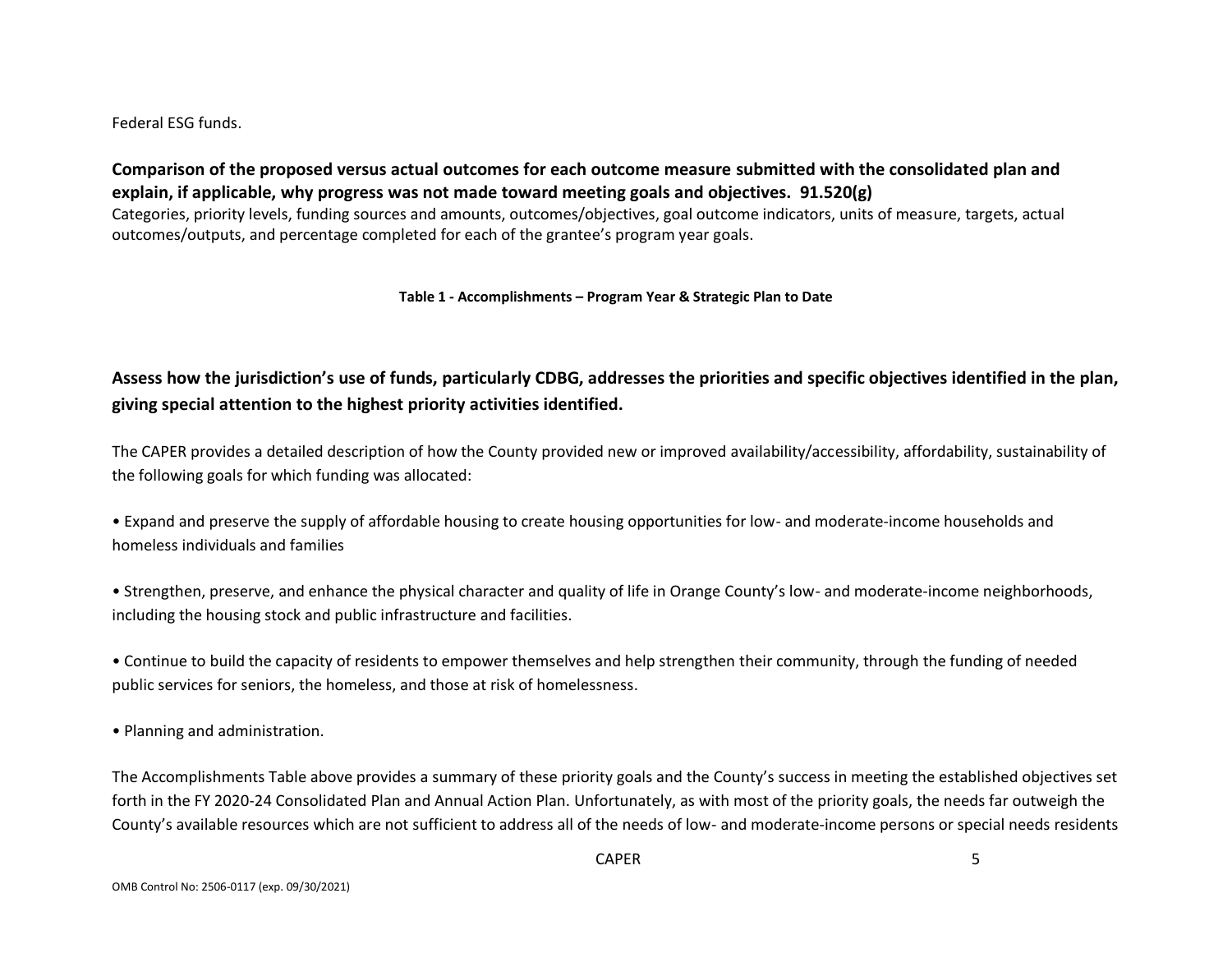in the County's CPD program area.

During the FY 2020-21, CDBG funding focused primarily on the highest plan priorities to address specific objectives including the improvements public facilities, public services, ADA accessibility improvements, housing rehabilitation and activities furthering fair housing.

HOME funds were used to address housing priorities established in the FY 2020-24 Consolidated Plan.

ESG activities were directed at increasing services to homeless families and individuals by providing overnight shelter and rapid re-housing services for persons experiencing homelessness.

Several public facility/ infrastructure projects that are experiencing delays which is mostly due to the need to secure additional funding, increase in the cost of materials and/or labor, and in some instances, a lack of dedicated staff resources. These projects are currently underway and will report accomplishments in upcoming CAPER's.

In addition, several of the activities have not met their proposed goals anticipated in this last year due to COVID-19 pandemic.

For additional information please refer to the following Integrated Disbursement and Information System (IDIS) reports in the appendix:

- Summary of CDBG Activities (PR03)
- Status of HOME/TCAP Activities (PR 22)
- Financial Summary (PR26)
- HOME Matching Liability Report (PR33)
- ESG Financial Summary (PR91)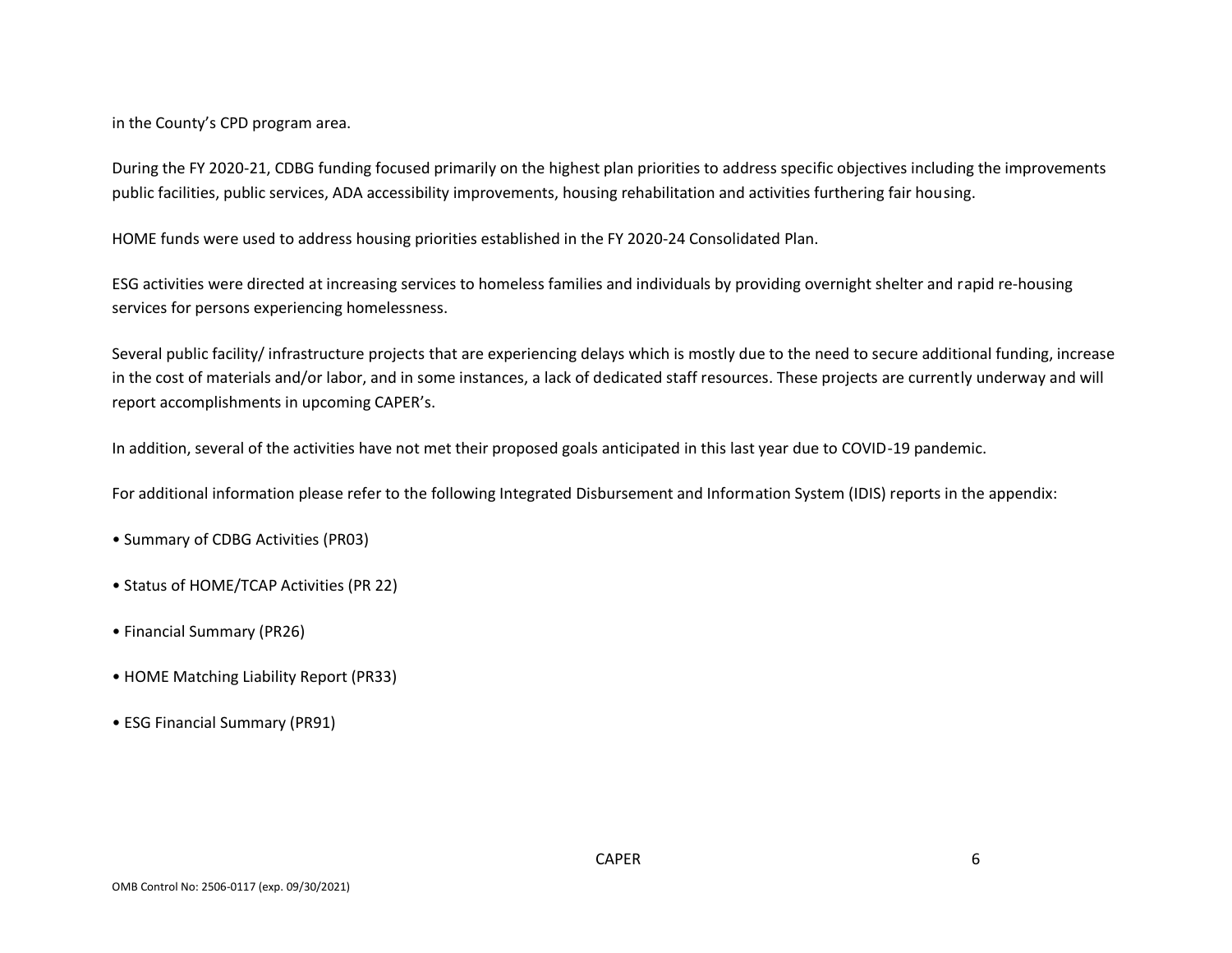# **CR-10 - Racial and Ethnic composition of families assisted**

**Describe the families assisted (including the racial and ethnic status of families assisted). 91.520(a)** 

|                                           | <b>CDBG</b> | <b>HOME</b> | <b>ESG</b> |
|-------------------------------------------|-------------|-------------|------------|
| White                                     | 64,206      | 53          | 338        |
| <b>Black or African American</b>          | 2,993       | 15          | 55         |
| Asian                                     | 19,620      | 1           | 22         |
| American Indian or American Native        | 438         | 1           | 38         |
| Native Hawaiian or Other Pacific Islander | 638         | 1           |            |
| <b>Total</b>                              | 87,895      | 74          | 490        |
| Hispanic                                  | 9,811       | 0           | 185        |
| Not Hispanic                              | 78,084      | 74          | 305        |

**Table 2 – Table of assistance to racial and ethnic populations by source of funds**

#### **Narrative**

According to the 2018 Census, 76.6% of County residents are White, 18.1% Hispanic, 13.4% Black/African American, 5.8% Asian, .2% Native Hawaiian/other Pacific Islander and 2.7% other races.

Recipients in the above/below tables represent the diversity within the County that were assisted with HUD funded programs during the FY 2020-21.

In the County, funds are utilized throughout all of the unincorporated areas as well as all participating cities/metro city under the County's CPD programs. When evaluating the ethnic/racial composition of families assisted in the table, White's appear to be represented at the highest level with regard to the CDBG programs (73% of the total population). Hispanics were assisted at a rate of 11% of the total population.

When comparing the ethnic/racial mix of HOME program beneficiaries with the make-up of the population as a whole, White's appear to be over represented to the HOME program (100% of families assisted).

The County is committed to allocating CDBG, HOME, and ESG funds to address community development needs of the lowest-income and most disadvantaged residents based upon the individual eligibility requirements of the specific CPD program. Assistance was targeted to populations residing in areas of low-income and minority concentrations. However, while projects and programs will target low- income and minority populations, they will not necessarily be limited geographically to areas where these populations are concentrated. Some service providers are not located in low/moderate-income census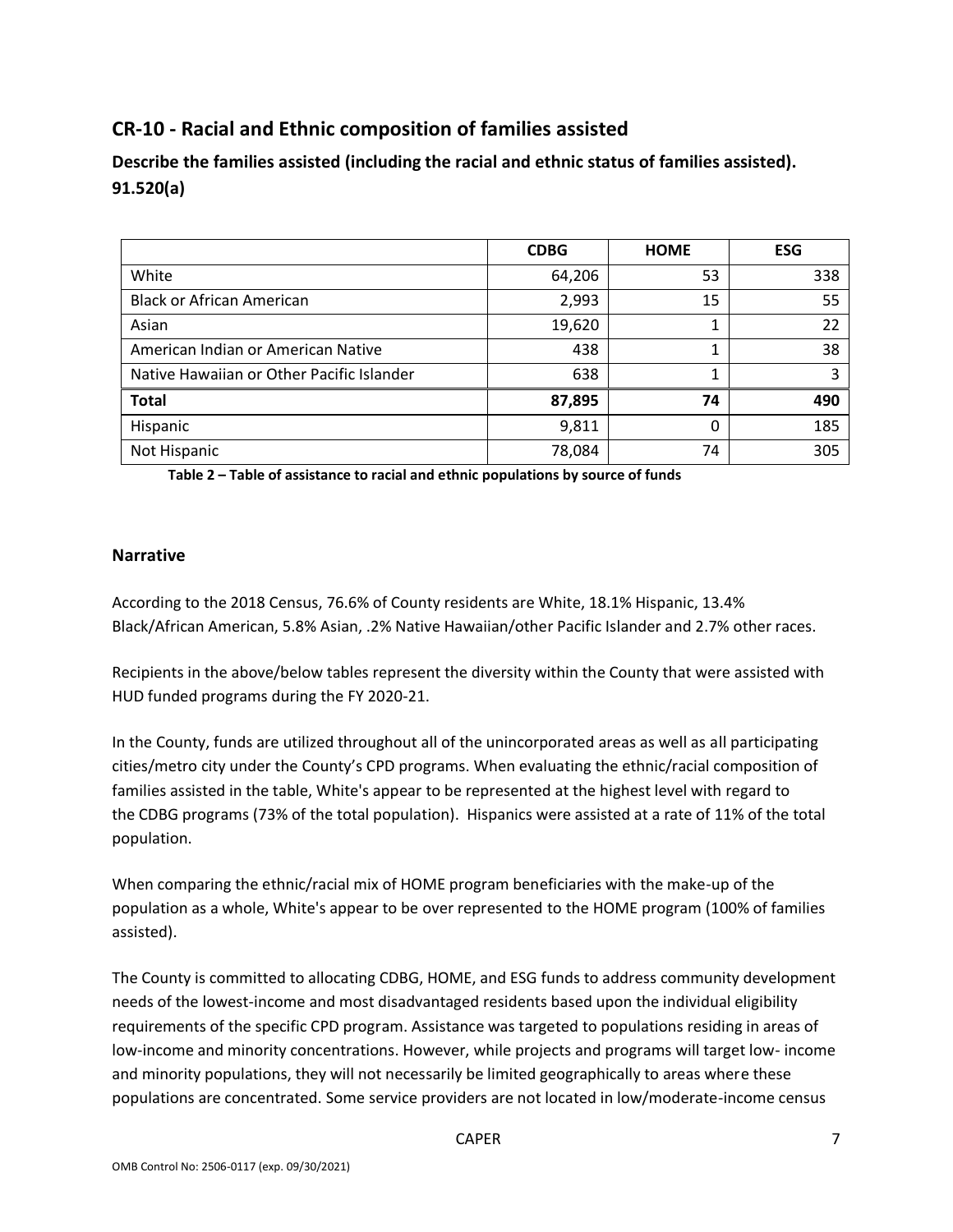tracts; however, their services are designed and intended for low/moderated income clients.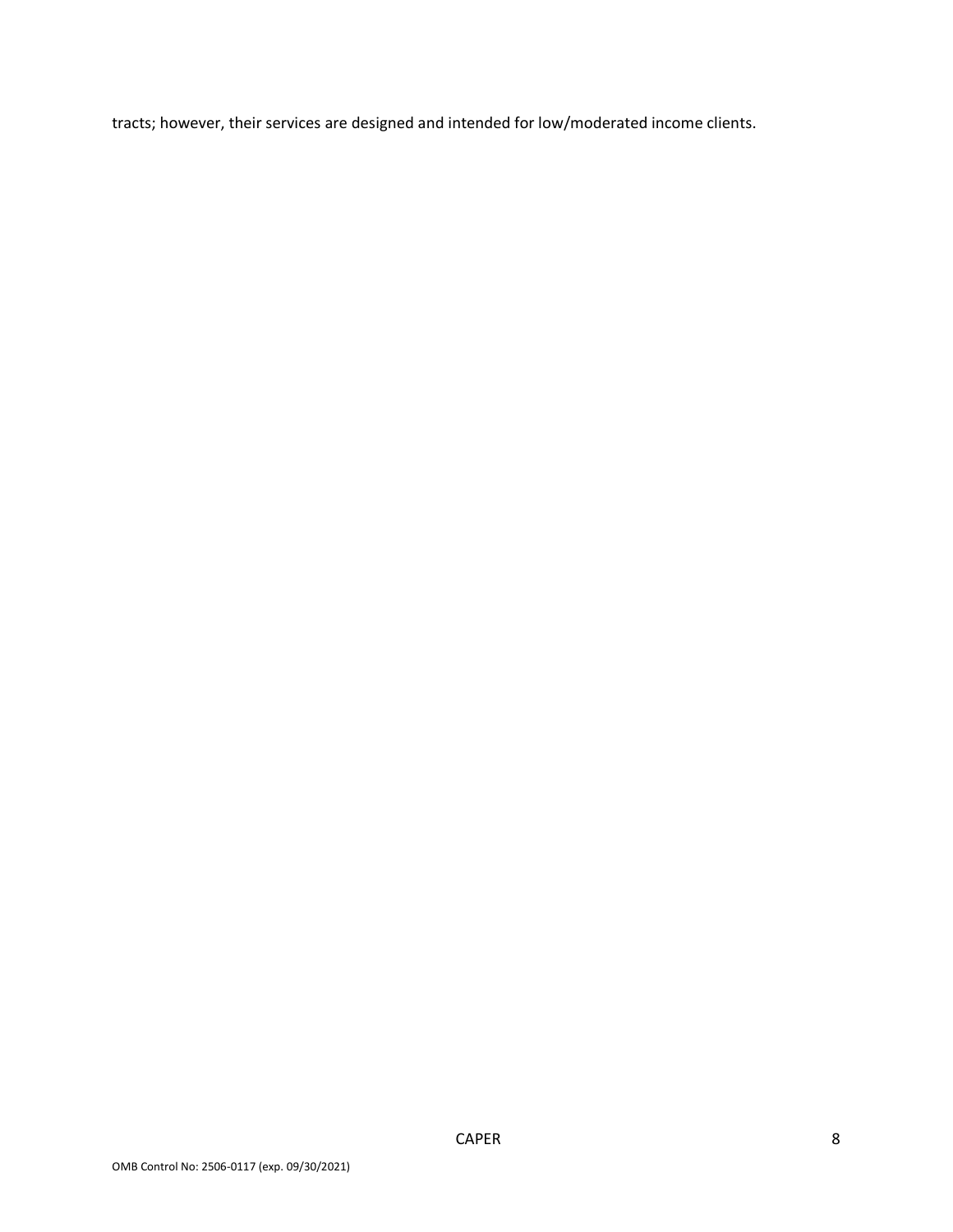# **CR-15 - Resources and Investments 91.520(a)**

| <b>Source of Funds</b> | Source           | <b>Resources Made</b> | <b>Amount Expended</b>     |
|------------------------|------------------|-----------------------|----------------------------|
|                        |                  | Available             | <b>During Program Year</b> |
| <b>CDBG</b>            | public - federal | 4,570,941             | 4,543,442                  |
| <b>HOME</b>            | public - federal | 8,117,421             | 186,347                    |
| <b>ESG</b>             | public - federal | 223,982               | 133,988                    |
| Other                  | public - federal |                       |                            |

#### **Identify the resources made available**

**Table 3 - Resources Made Available**

#### **Narrative**

The table above illustrates the amount of funding "estimated" to be available for CDBG, HOME, and ESG for the 2020-21 program year, but does not account for all unspent prior year funds. The County had \$3,925,197 in CDBG resources (\$3,273,896 entitlement funds/\$200,000 PI/\$451,301 prior year), \$1,714,125 in HOME resources (\$1,038,528 entitlement funds/\$621,326 PI/\$54,271 prior year), and \$223,982 in ESG resources (\$223,982 entitlement funds) to allocate to projects to carry out the goals outlined in the County's CP and Annual Action Plan.

Program Income (PI) is generated from repayments or other funding accrued and collected from previously funded CDBG and HOME projects and is allocated based on HUD's program income requirements. During the 2020-21 program year, the County received \$160,510 CDBG PI and \$621,346 HOME PI.

**Per IDIS Report PR26 – CDBG Financial Summary Report (2019-20 program year) are as follows: Low/Mod Benefit for program year: 100%**

**Planning and Administration (Cap 20%): 17.9%**

**Public Service (Cap 15%): 15**

The CDBG Expenditure Report, IDIS Report PR03, shows that the County's CDBG program disbursed \$4,543,552 in program year 2020-21. The ESG Financial Summary Report, IDIS Report PR91 shows that \$133,998 was disbursed in program year 2020-21.

## **Identify the geographic distribution and location of investments**

| <b>Target Area</b> | <b>Planned Percentage of</b><br><b>Allocation</b> | <b>Actual Percentage of</b><br><b>Allocation</b> | <b>Narrative Description</b> |
|--------------------|---------------------------------------------------|--------------------------------------------------|------------------------------|
|                    |                                                   |                                                  |                              |

**Table 4 – Identify the geographic distribution and location of investments**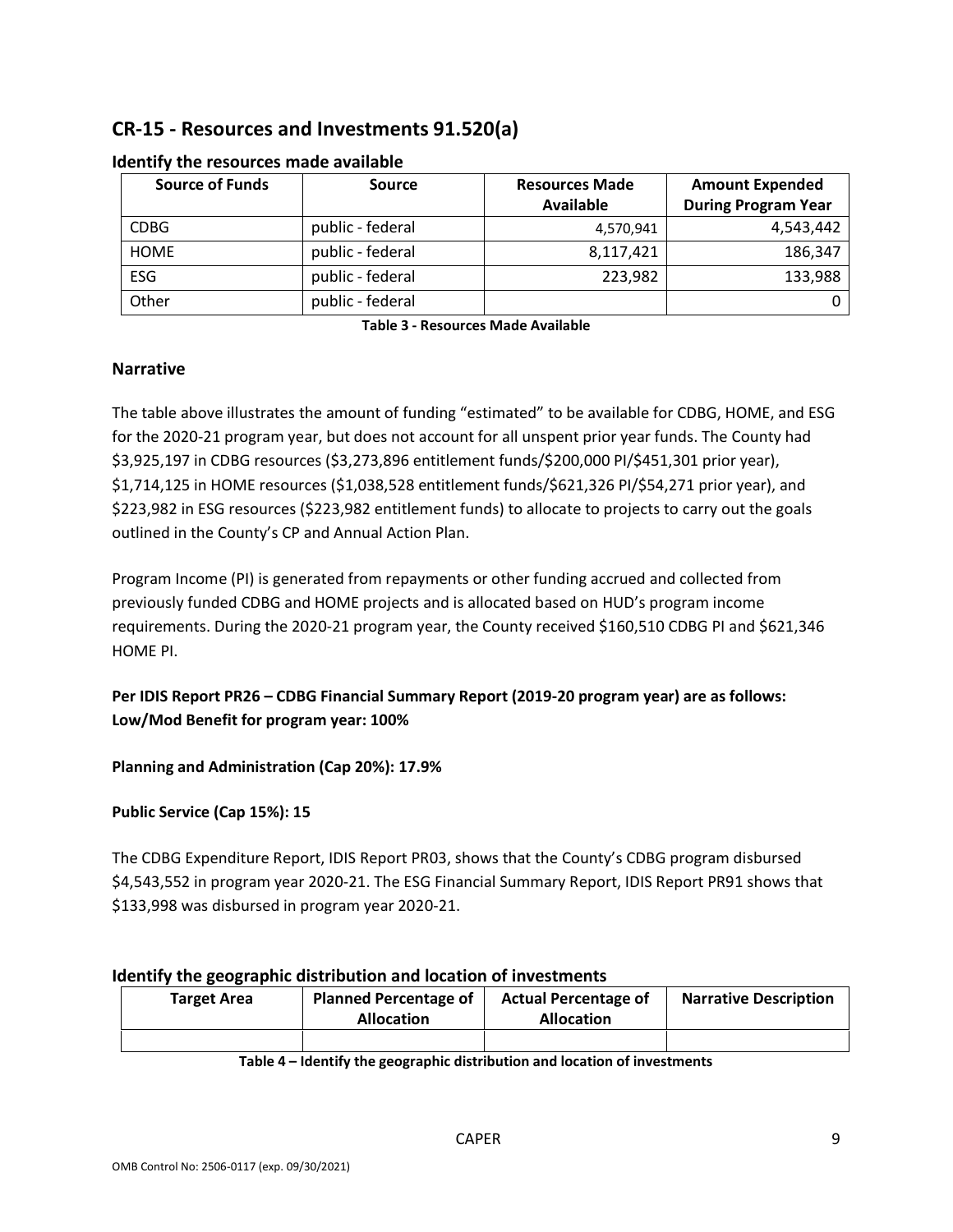#### **Narrative**

The "Urban County" of Orange is comprised of 11 cities with populations under 50,000 (participating cities), two "Metro" cities –Placentia and Yorba Linda – with populations over 50,000, and the unincorporated areas of Orange County. The 11 participating cities include Brea, Cypress, Dana Point, Laguna Beach, Laguna Hills, Laguna Woods, La Palma, Los Alamitos, Seal Beach, Stanton, and Villa Park. With populations over 50,000, Placentia and Yorba Linda are eligible to participate in the CPD programs as entitlement jurisdictions and receive funding directly from HUD. However, these cities have elected to join the Urban County for the overall implementation of these programs.

Currently, the County is using a competitive funding application process to distribute CDBG funds. The Funding Allocation Policy & Process (FAPP) is a planning document that is to utilize priorities listed in the Consolidated Plan to address local housing and Community development needs with Federal and local resources in preparing the Annual Action Plan (APP). Individual participating cities, County departments, are required to submit applications for funding. Housing & Community Development works with an Evaluation Committee to rank each application according to the Consolidated Plan priorities, urgency of needs, readiness of projects, experience of program/project administrators, and cost-effectiveness. Many factors, such as the administrative burden of the program, the number of eligible census block groups, annexations, and population growth in the participating cities, weigh into the analysis of the most efficient and effective way to distribute CPD funds to meet the high-priority activities outlined in this Consolidated Plan. The competitive basis for funding distribution has the advantage of flexibly dealing with the changing needs and geographic disparities in terms of needs and resources.

CDBG program funds will be distributed and expended based on program criteria. Housing rehabilitation programs will be provided on a citywide basis in each participating city and in the unincorporated County areas based on low and moderate income qualified residents. Supportive services will be available throughout the Urban County to low and moderate-income residents and persons with special needs. Public and infrastructure improvements will be located primarily in the Urban County's low- and moderate-income areas. HOME funds will be distributed to those projects that meet priority needs, are timely and meet other evaluation factors that indicate a strong probability the project will come to fruition. ESG funds and CDBG funds for Public Services will be awarded to projects using a noncompetitive process that will best serve the priority needs of homeless individuals, families, those at risk of becoming homeless and Public Services that serve the community operating County owned facilities. HCD did not use any publically owned land to address needs identified in the Consolidated or Action Plans.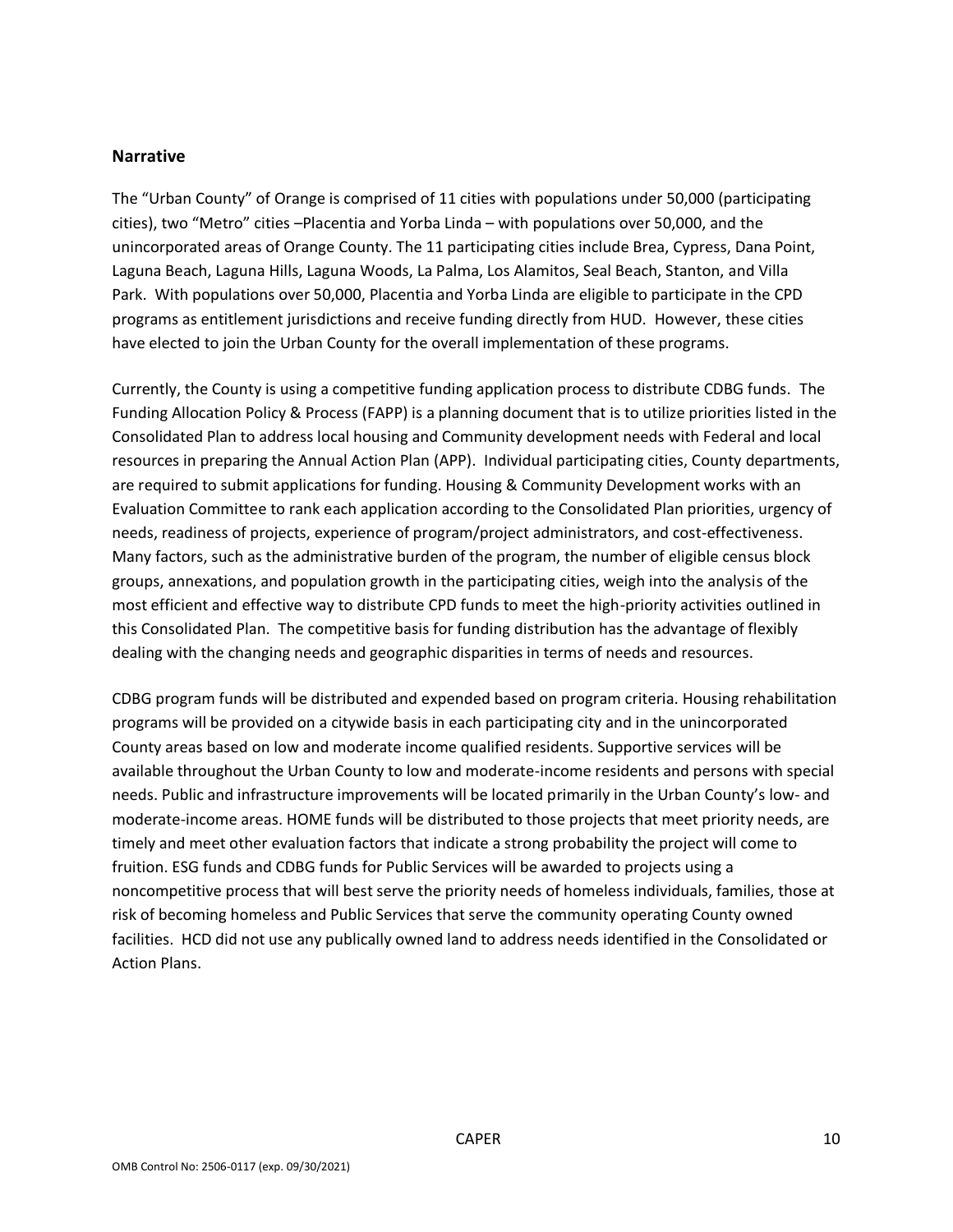## **Leveraging**

**Explain how federal funds leveraged additional resources (private, state and local funds), including a description of how matching requirements were satisfied, as well as how any publicly owned land or property located within the jurisdiction that were used to address the needs identified in the plan.**

The County leverages its CDBG, HOME, and ESG funds with other resources to increase the impact upon housing, community development, and homelessness issues. Given the extent and level of housing and other community and economic development needs in Orange County, it becomes essential that the limited resources made available through the CPD programs be leveraged with other resources. Many of the most successful affordable housing projects, community facilities, and public service programs were leveraged with other funds.

The CDBG regulations do not require a funding match for the program; however, the County strongly encourages leveraging of CDBG funds and gives priority consideration in the evaluation of proposed activities that leverage CDBG with other funding. Applicants requesting funds to support its programs and projects are asked to provide documentation of other funding sources they will use as leveraging to meet their needs. In the participating cities, CDBG funds are matched with city general funds and other local resources. For CDBG PFI Projects, Subrecipients are required to match funds if the project funding amount requested is over \$150,000, with a maximum request of \$350,000, the Subrecipient is required to match 20% of the total amount requested. For those project up to \$150,000, no match funding is required. Two of the CPDfunded programs, HOME and ESG (Federal and State), have matching fund requirements – HOME 25%, ESG 100%. ESG funds are matched dollar for dollar by sub-recipients. These regulatory matching requirements ensure the efficient use of the Federal funds through leveraging. HOME funds are leveraged with other gap financing sources. Developers identify and secure primary funding sources prior to HOME allocations being awarded. HOME funds are typically leveraged and matched with one or more of the following sources: low income housing tax credits, tax-exempt bond financing, housing successor agency funds, Federal Home Loan Bank Affordable Housing Program (AHP) funds, California Housing Finance Agency (CalHFA) funds, California Department of Housing and Community Development Multifamily Housing Program (MHP) funds, and Mental Health Services Act (MHSA) funds such as the Special Needs Housing Program and No Place Like Home. County HOME funds are also leveraged with other local funds including City and local land and housing trust funds.

In 2016 Oakcrest Heights (IDIS 2174) had match amounts of \$6,254,664 in State and local funds and \$2,912,000 in private loans.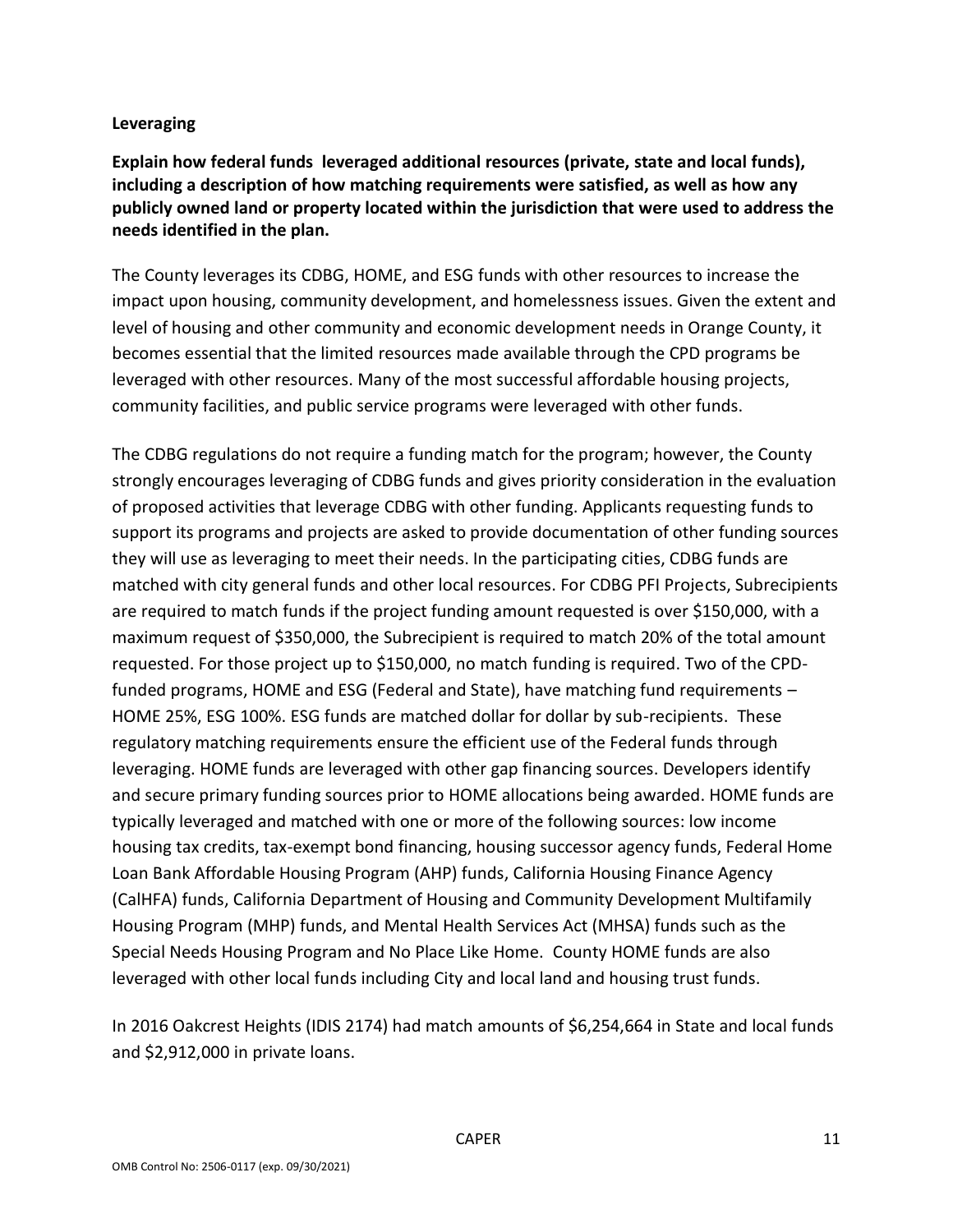| Fiscal Year Summary - HOME Match                                                                                                                                                                                              |         |  |  |  |  |
|-------------------------------------------------------------------------------------------------------------------------------------------------------------------------------------------------------------------------------|---------|--|--|--|--|
| 1. Excess match from prior Federal fiscal year                                                                                                                                                                                | 37,450  |  |  |  |  |
| 2. Match contributed during current Federal fiscal year                                                                                                                                                                       |         |  |  |  |  |
| 3. Total match available for current Federal fiscal year (Line 1 plus Line 2)                                                                                                                                                 | 266,333 |  |  |  |  |
| 4. Match liability for current Federal fiscal year                                                                                                                                                                            |         |  |  |  |  |
| 5. Excess match carried over to next Federal fiscal year (Line 3 minus Line 4)                                                                                                                                                | 37,450  |  |  |  |  |
| $-1$ . The contract of the contract of the contract of the contract of the contract of the contract of the contract of the contract of the contract of the contract of the contract of the contract of the contract of the co |         |  |  |  |  |

**Table 5 – Fiscal Year Summary - HOME Match Report**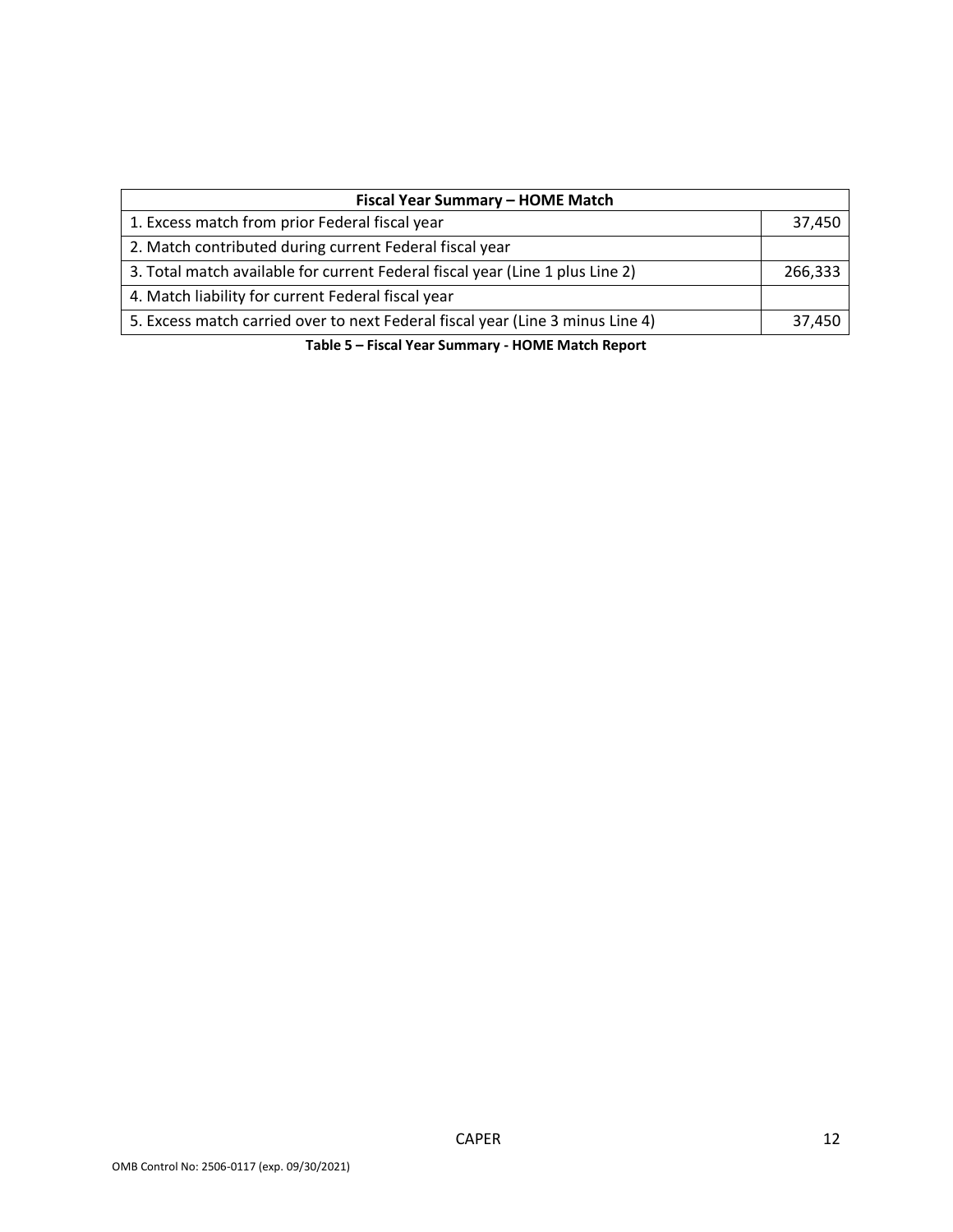|                |              |              |                | <b>Match Contribution for the Federal Fiscal Year</b> |                       |                                   |                  |                    |
|----------------|--------------|--------------|----------------|-------------------------------------------------------|-----------------------|-----------------------------------|------------------|--------------------|
| Project No. or | Date of      | Cash         | Foregone       | Appraised                                             | <b>Required</b>       | <b>Site</b>                       | <b>Bond</b>      | <b>Total Match</b> |
| Other ID       | Contribution | (non-Federal | Taxes, Fees,   | Land/Real                                             | <b>Infrastructure</b> | Preparation,                      | <b>Financing</b> |                    |
|                |              | sources)     | <b>Charges</b> | Property                                              |                       | <b>Construction</b><br>Materials, |                  |                    |
|                |              |              |                |                                                       |                       |                                   |                  |                    |
|                |              |              |                |                                                       |                       | <b>Donated labor</b>              |                  |                    |
| 0000           |              |              |                |                                                       |                       |                                   |                  |                    |

**Table 6 – Match Contribution for the Federal Fiscal Year**

# **HOME MBE/WBE report**

|                                                                | Program Income - Enter the program amounts for the reporting period |                                                         |                                           |                                               |
|----------------------------------------------------------------|---------------------------------------------------------------------|---------------------------------------------------------|-------------------------------------------|-----------------------------------------------|
| <b>Balance on hand at</b><br>begin-ning of reporting<br>period | <b>Amount received during</b><br>reporting period                   | <b>Total amount expended</b><br>during reporting period | <b>Amount expended for</b><br><b>TBRA</b> | Balance on hand at end<br>of reporting period |
| 7,496,095                                                      | 621,326                                                             | 186,347                                                 | 54,771                                    | 7,876,304                                     |

**Table 7 – Program Income**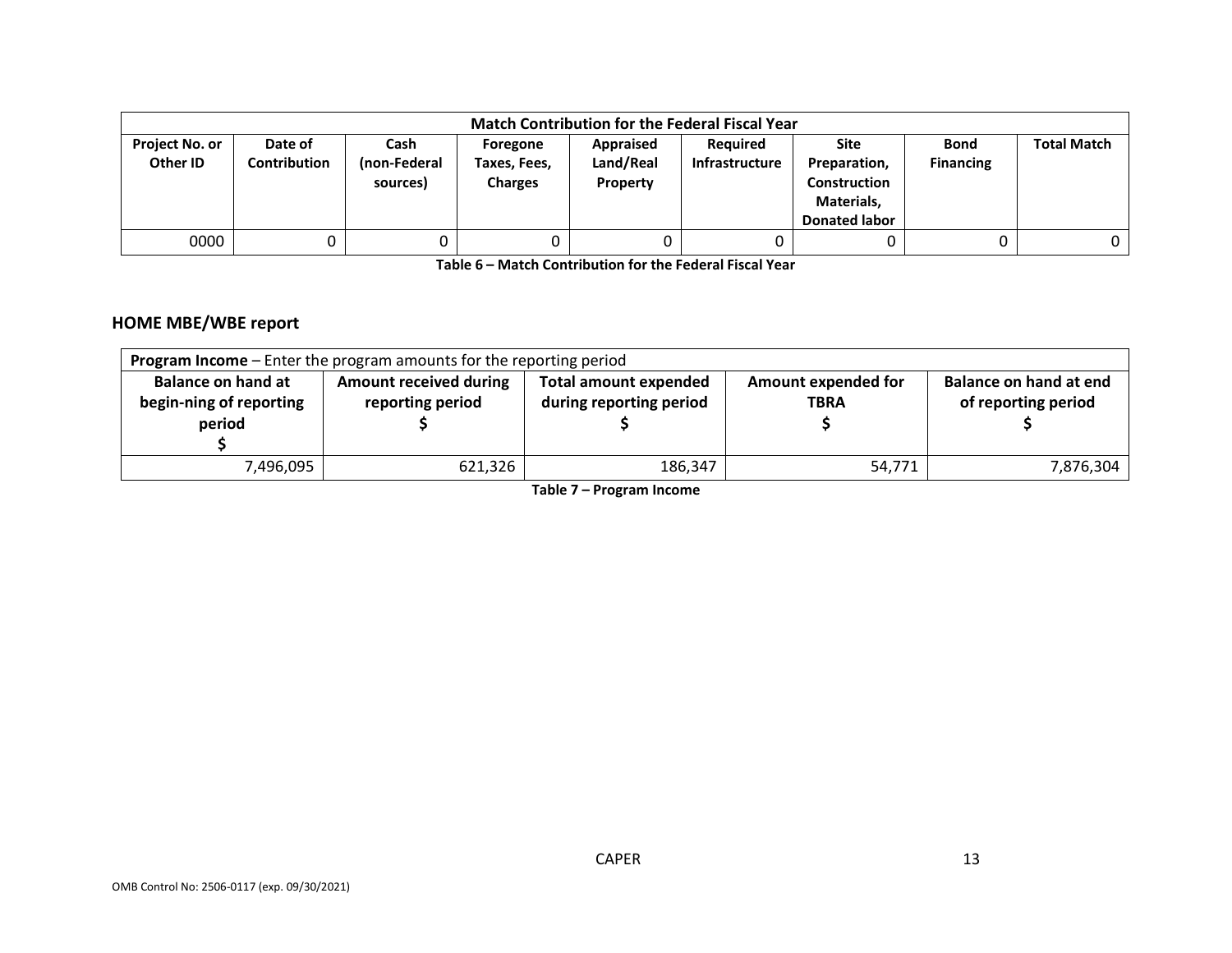|                      | Minority Business Enterprises and Women Business Enterprises - Indicate the number and dollar |                    |                 |                                      |                 |                   |
|----------------------|-----------------------------------------------------------------------------------------------|--------------------|-----------------|--------------------------------------|-----------------|-------------------|
|                      | value of contracts for HOME projects completed during the reporting period                    |                    |                 |                                      |                 |                   |
|                      | <b>Total</b>                                                                                  |                    |                 | <b>Minority Business Enterprises</b> |                 | <b>White Non-</b> |
|                      |                                                                                               | <b>Alaskan</b>     | Asian or        | <b>Black Non-</b>                    | <b>Hispanic</b> | <b>Hispanic</b>   |
|                      |                                                                                               | <b>Native or</b>   | <b>Pacific</b>  | <b>Hispanic</b>                      |                 |                   |
|                      |                                                                                               | American           | <b>Islander</b> |                                      |                 |                   |
|                      |                                                                                               | Indian             |                 |                                      |                 |                   |
| <b>Contracts</b>     |                                                                                               |                    |                 |                                      |                 |                   |
| Dollar               |                                                                                               |                    |                 |                                      |                 |                   |
| Amount               | 0                                                                                             | $\mathbf 0$        | 0               | 0                                    | 0               | 0                 |
| Number               | 0                                                                                             | 0                  | 5               | 0                                    | $\overline{a}$  | 128               |
| <b>Sub-Contracts</b> |                                                                                               |                    |                 |                                      |                 |                   |
| Number               | 0                                                                                             | $\mathbf 0$        | 0               | 0                                    | $\mathbf 0$     | 0                 |
| Dollar               |                                                                                               |                    |                 |                                      |                 |                   |
| Amount               | 0                                                                                             | 0                  | 0               | 0                                    | 0               | 0                 |
|                      | <b>Total</b>                                                                                  | Women              | <b>Male</b>     |                                      |                 |                   |
|                      |                                                                                               | <b>Business</b>    |                 |                                      |                 |                   |
|                      |                                                                                               | <b>Enterprises</b> |                 |                                      |                 |                   |
| <b>Contracts</b>     |                                                                                               |                    |                 |                                      |                 |                   |
| Dollar               |                                                                                               |                    |                 |                                      |                 |                   |
| Amount               | 0                                                                                             | $\mathbf 0$        | 0               |                                      |                 |                   |
| Number               | 0                                                                                             | $\mathbf{1}$       | $\Omega$        |                                      |                 |                   |
| <b>Sub-Contracts</b> |                                                                                               |                    |                 |                                      |                 |                   |
| Number               | 0                                                                                             | 0                  | 0               |                                      |                 |                   |
| Dollar               |                                                                                               |                    |                 |                                      |                 |                   |
| Amount               | 0                                                                                             | 0                  | 0               |                                      |                 |                   |

**Table 8 - Minority Business and Women Business Enterprises**

|        |              | Minority Owners of Rental Property - Indicate the number of HOME assisted rental property owners<br>and the total amount of HOME funds in these rental properties assisted |                                                      |                                      |                 |                 |  |
|--------|--------------|----------------------------------------------------------------------------------------------------------------------------------------------------------------------------|------------------------------------------------------|--------------------------------------|-----------------|-----------------|--|
|        | <b>Total</b> |                                                                                                                                                                            | <b>White Non-</b><br><b>Minority Property Owners</b> |                                      |                 |                 |  |
|        |              | Alaskan<br><b>Native or</b><br>American<br>Indian                                                                                                                          | Asian or<br><b>Pacific</b><br><b>Islander</b>        | <b>Black Non-</b><br><b>Hispanic</b> | <b>Hispanic</b> | <b>Hispanic</b> |  |
| Number | 0            | 0                                                                                                                                                                          | $\Omega$                                             | 0                                    | 0               |                 |  |
| Dollar |              |                                                                                                                                                                            |                                                      |                                      |                 |                 |  |
| Amount | 0            | 0                                                                                                                                                                          | 0                                                    | 0                                    | 0               |                 |  |

**Table 9 – Minority Owners of Rental Property**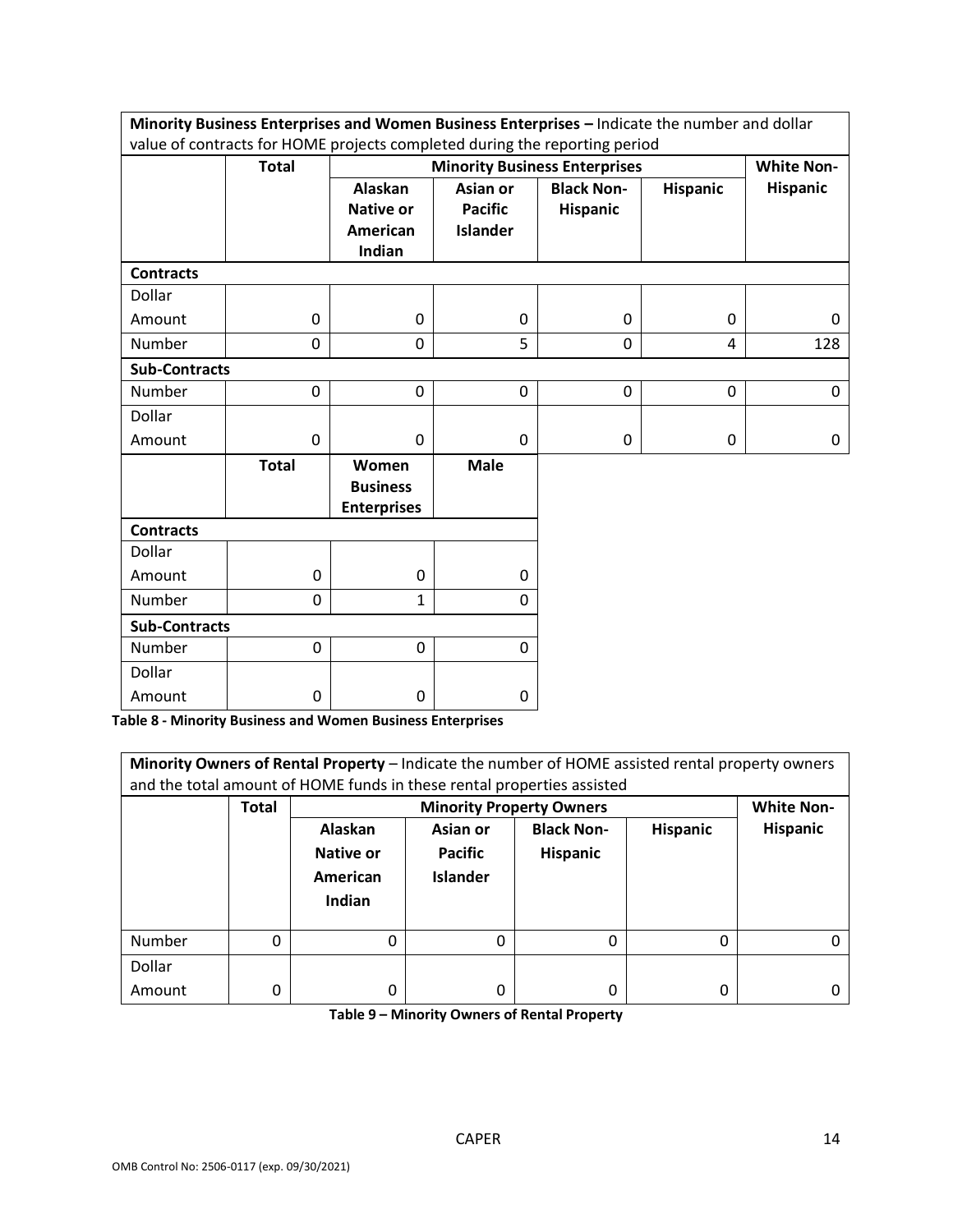|                                                                                  |              |           |          |                 |   |                                      | Relocation and Real Property Acquisition - Indicate the number of persons displaced, the cost of |                   |
|----------------------------------------------------------------------------------|--------------|-----------|----------|-----------------|---|--------------------------------------|--------------------------------------------------------------------------------------------------|-------------------|
| relocation payments, the number of parcels acquired, and the cost of acquisition |              |           |          |                 |   |                                      |                                                                                                  |                   |
| Parcels Acquired                                                                 |              |           |          | 0               |   | 0                                    |                                                                                                  |                   |
| <b>Businesses Displaced</b>                                                      |              |           |          | 0               |   | 0                                    |                                                                                                  |                   |
| <b>Nonprofit Organizations</b>                                                   |              |           |          |                 |   |                                      |                                                                                                  |                   |
| Displaced                                                                        |              |           |          | 0               |   | <sup>0</sup>                         |                                                                                                  |                   |
| Households Temporarily                                                           |              |           |          |                 |   |                                      |                                                                                                  |                   |
| Relocated, not Displaced                                                         |              |           |          | 0               |   | 0                                    |                                                                                                  |                   |
|                                                                                  |              |           |          |                 |   |                                      |                                                                                                  |                   |
| <b>Households</b>                                                                | <b>Total</b> |           |          |                 |   | <b>Minority Property Enterprises</b> |                                                                                                  | <b>White Non-</b> |
| <b>Displaced</b>                                                                 |              | Alaskan   |          | Asian or        |   | <b>Black Non-</b>                    | Hispanic                                                                                         | <b>Hispanic</b>   |
|                                                                                  |              | Native or |          | <b>Pacific</b>  |   | <b>Hispanic</b>                      |                                                                                                  |                   |
|                                                                                  |              | American  |          | <b>Islander</b> |   |                                      |                                                                                                  |                   |
|                                                                                  |              | Indian    |          |                 |   |                                      |                                                                                                  |                   |
|                                                                                  |              |           |          |                 |   |                                      |                                                                                                  |                   |
| Number                                                                           | 0            |           | $\Omega$ |                 | 0 | $\Omega$                             | 0                                                                                                |                   |

**Table 10 – Relocation and Real Property Acquisition**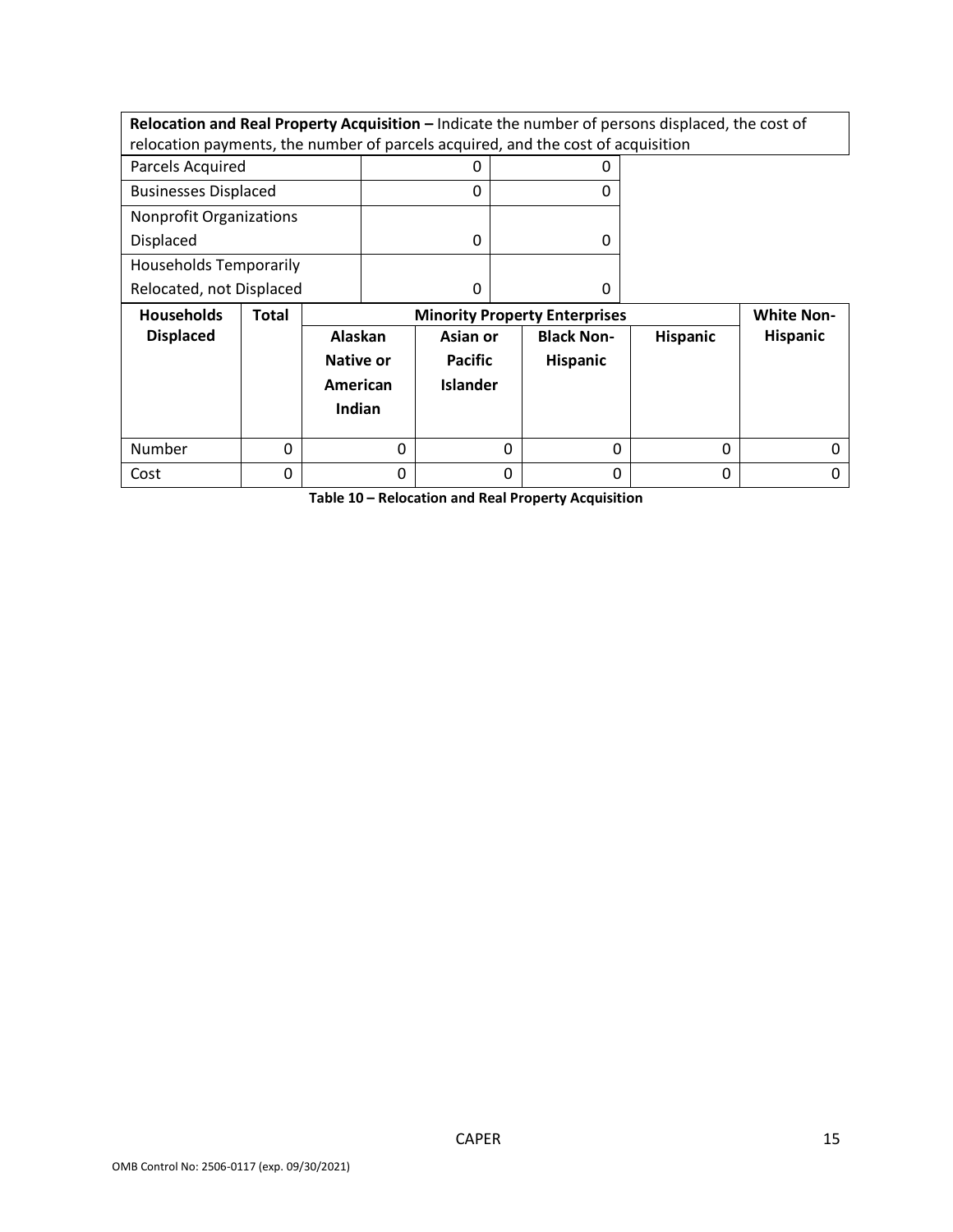# **CR-20 - Affordable Housing 91.520(b)**

**Evaluation of the jurisdiction's progress in providing affordable housing, including the number and types of families served, the number of extremely low-income, low-income, moderate-income, and middle-income persons served.**

|                                          | <b>One-Year Goal</b> | Actual |
|------------------------------------------|----------------------|--------|
| Number of Homeless households to be      |                      |        |
| provided affordable housing units        | 120                  |        |
| Number of Non-Homeless households to be  |                      |        |
| provided affordable housing units        | 0                    |        |
| Number of Special-Needs households to be |                      |        |
| provided affordable housing units        | O                    |        |
| <b>Total</b>                             | 120                  |        |

|  |  | Table 11 – Number of Households |
|--|--|---------------------------------|
|--|--|---------------------------------|

|                                        | <b>One-Year Goal</b> | Actual |
|----------------------------------------|----------------------|--------|
| Number of households supported through |                      |        |
| <b>Rental Assistance</b>               | 100                  | 74     |
| Number of households supported through |                      |        |
| The Production of New Units            | 20                   |        |
| Number of households supported through |                      |        |
| <b>Rehab of Existing Units</b>         | 0                    |        |
| Number of households supported through |                      |        |
| <b>Acquisition of Existing Units</b>   | 0                    |        |
| <b>Total</b>                           | 120                  | 74     |

**Table 12 – Number of Households Supported**

## **Discuss the difference between goals and outcomes and problems encountered in meeting these goals.**

The County was challenged in meeting the goals/outcomes set out in the 2020-21 AAP. Activity is difficult to predict given the typical fluctuations in the housing market. In July 2016, the Orange County Housing Authority (OCHA) entered into an agreement with the County providing that the County would supply OCHA HOME funds to administer the Tenant Based Rental Assistance (TBRA) program. OCHA would administer the TBRA program by providing move-in costs to homeless households participating in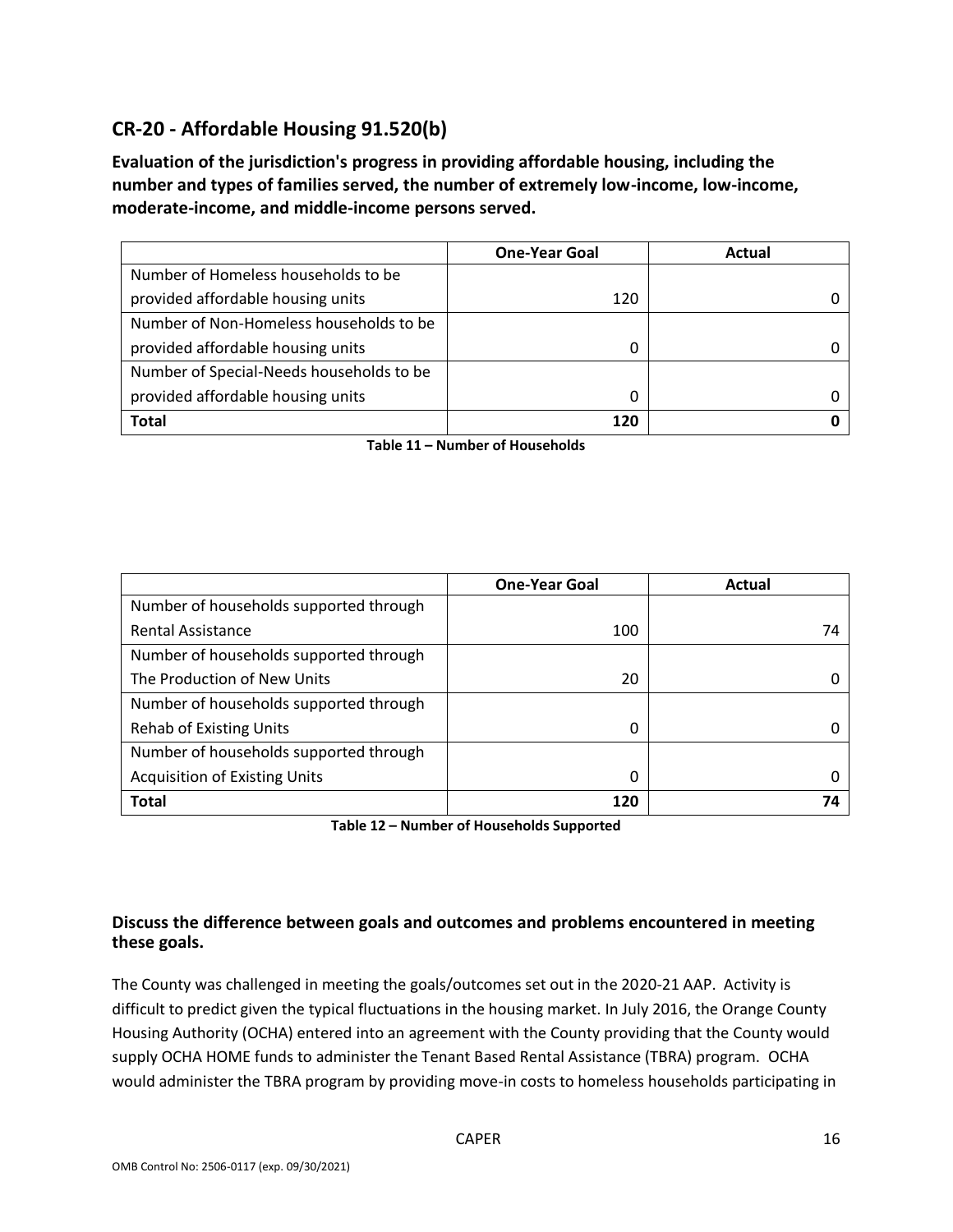a special purpose housing assistance program administered by OCHA. Assistance is provided on an as needed basis and in FY 2020-21 OCHA assisted 74 households.

Eligible activities for OCHA's administration of the TBRA program include grants for security deposit assistance. Preference is given to homeless low-income individuals, families, seniors, and special needs populations with extenuating circumstances, including those at risk of being displaced from their primary residence. Currently, the grants for security deposit assistance are marketed for use for OCHA's homeless programs, which include HUD-VASH, Homeless Set Aside, Project Based, and Continuum of Care.

HOME funds are currently set-aside to fund Permanent Supportive Housing activities under the County's 2020 Supportive Housing Notice of Funding Availability (NOFA) . On December 17, 2019, the Orange County Board of Supervisors authorized the OC Community Resources Director, or designee, to issue a 2020 Supportive Housing Notice of Funding Availability (2020 NOFA) with an emphasis on developing extremely low-income housing in a combination of up to \$13 million in Orange County Housing Successor Agency (HSA) funds, Federal HOME Investment Partnerships Program (HOME) funds and Mental Health Services Act (MHSA) funds and utilize up to 200 Housing Choice Project-Based Vouchers and return to the Board for funding commitments to individual projects. Additional funding and vouchers were subsequently approved by the Board to be added to the 2020 NOFA. The 2020 NOFA is an open process and applications are accepted on a first-come, first-served basis.

As of the end of August 2021, Staff had received 15 applications requesting \$18.2 millionin funds and 307 Housing Choice Project-Based Vouchers through the 2020 NOFA.

## **Discuss how these outcomes will impact future annual action plans.**

In FY 2019-20, the County entered into a Housing Assistance Payment Contract for eleven (11) Housing Choice project based vouchers for new units of affordable rental housing for low-income households in Orange County. HOME funds are currently set-aside to fund Permanent Supportive Housing activities under the County's 2016 Permanent Supportive Housing Notice of Funding Availability (NOFA) and the 2020 Supportive Housing NOFA. In FY 2019-20,the County approved HOME funds for the development of 64 permanent supportive housing units in the City of Placentia and continues to process funding requests for the use of HOME funds for development in other Orange County cities.

#### **Include the number of extremely low-income, low-income, and moderate-income persons served by each activity where information on income by family size is required to determine the eligibility of the activity.**

| <b>Number of Households Served</b> | <b>CDBG Actual</b> | <b>HOME Actual</b> |
|------------------------------------|--------------------|--------------------|
| <b>Extremely Low-income</b>        | 13                 |                    |
| Low-income                         | 26                 |                    |
| Moderate-income                    | 23                 |                    |
| Total                              | 62                 | 75                 |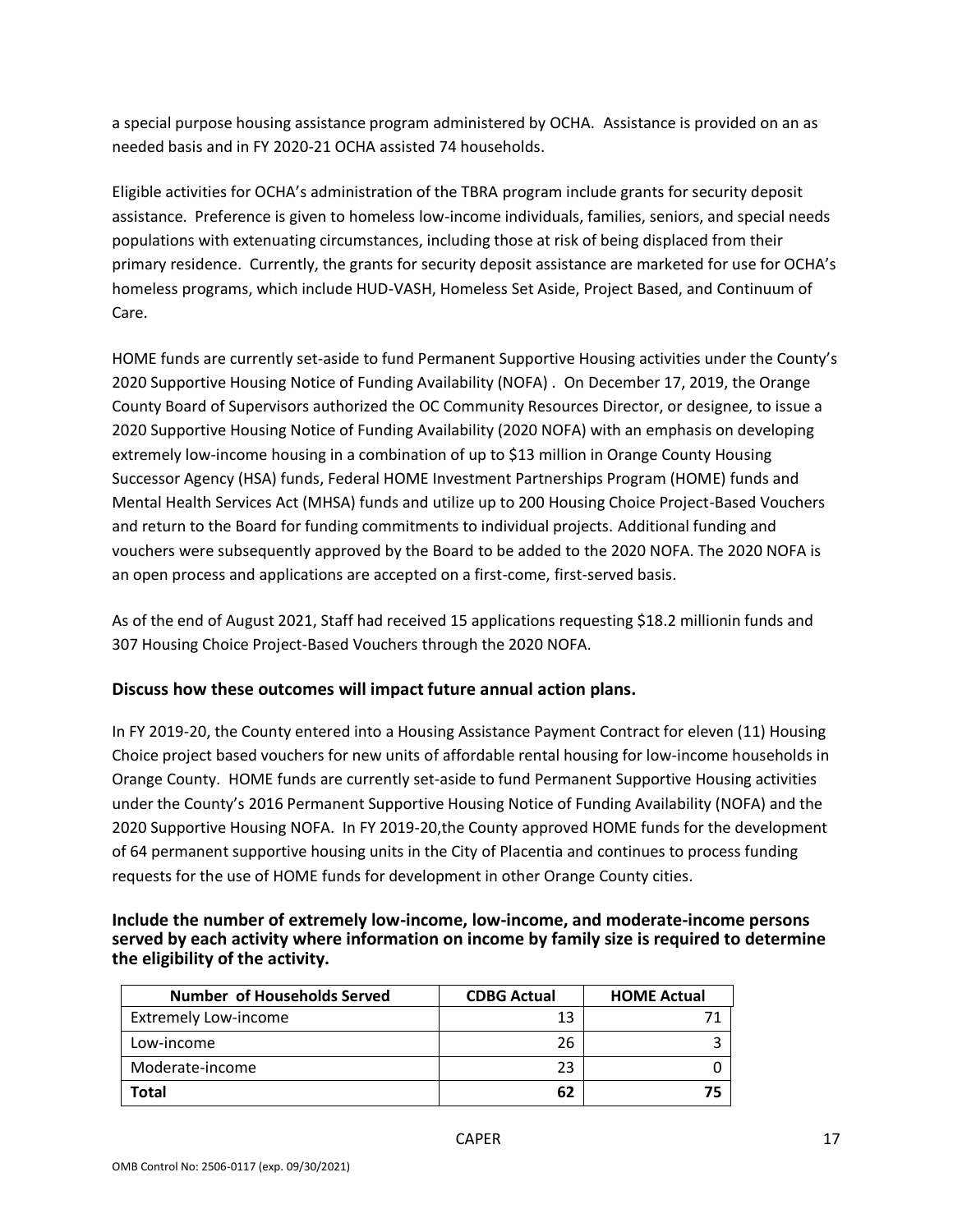#### **Table 13 – Number of Households Served**

#### **Narrative Information**

See above.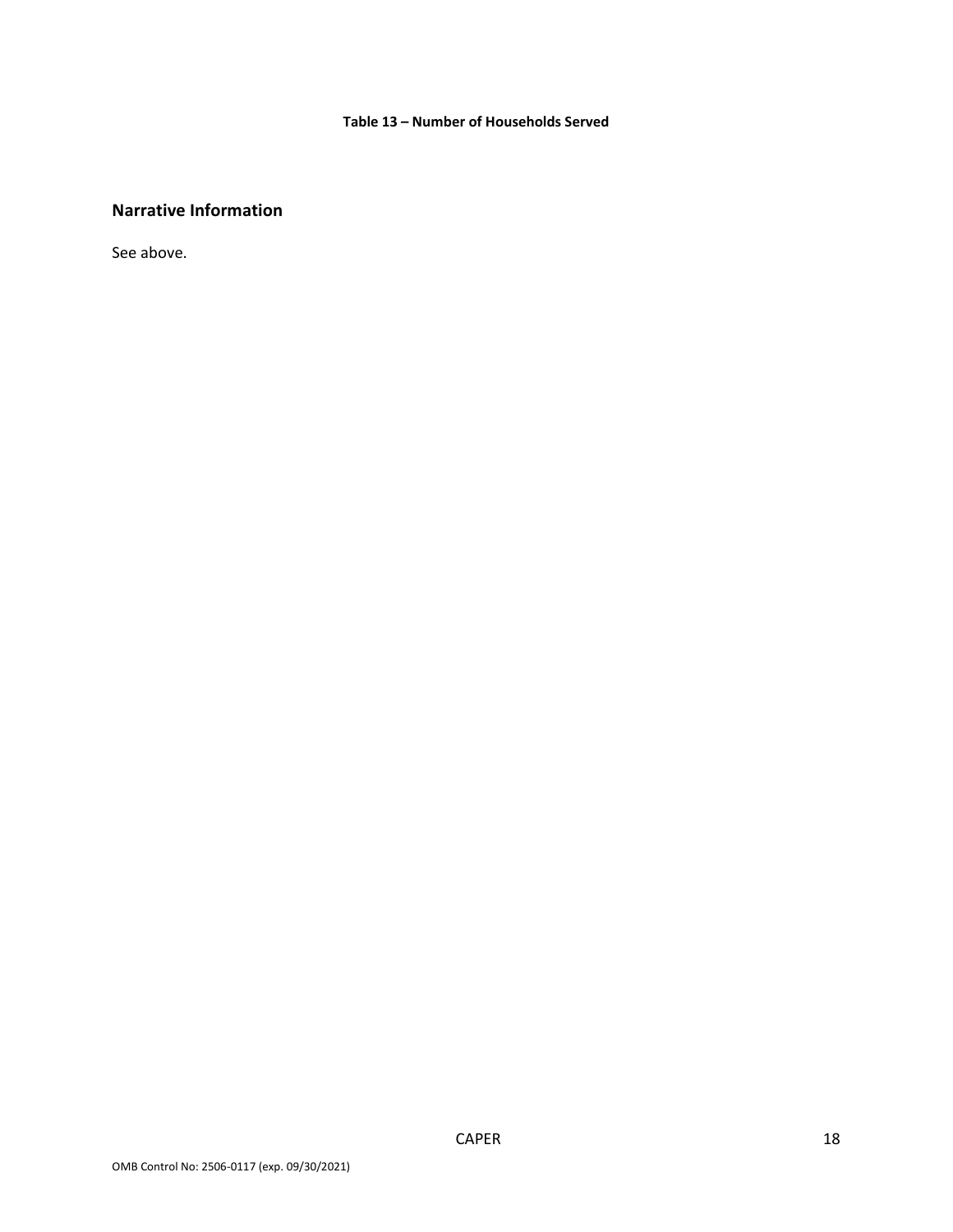## **CR-25 - Homeless and Other Special Needs 91.220(d, e); 91.320(d, e); 91.520(c)**

**Evaluate the jurisdiction's progress in meeting its specific objectives for reducing and ending homelessness through:**

# **Reaching out to homeless persons (especially unsheltered persons) and assessing their individual needs**

The County of Orange (County) is focused on building a System of Care that is integrated and coordinated regionally to address the needs of persons experiencing homelessness and provides a safety net for persons at risk of homelessness. The System of Care is comprised of five components – healthcare, behavioral health, housing, community corrections and benefits and support services – that provide critical resources and support to the community. The County's effort in building a System of Care includes facilitating access through ongoing outreach and engagement to persons experiencing homelessness, especially those living on the streets or in place not mean for human habitation. Through outreach and engagement, the individual needs of persons experiencing homelessness are assessed and incorporated in to action plans to support individuals in securing housing and other supportive services to ensure housing stability. The County has implemented outreach, engagement and assessment to occur in multiple settings, including the year-round emergency shelters and service centers where people experiencing homelessness typically access resources.

Since 1998, the County has had a comprehensive, coordinated, and regional Continuum of Care strategy that includes participation of all 34 cities in Orange County, County Agencies, the County's homeless housing and service providers, and other community groups, including nonprofits, local governmental agencies, faith-based organizations, those currently experiencing homelessness and those who previously experienced homelessness, interested business leaders, schools and other stakeholders to identify the gaps and unmet needs of the County's System of Care. The needs of the homeless population and service priorities continue to be identified through the County's Continuum of Care. The Continuum of Care provides an opportunity for the public to engage on matters and issues related to homelessness and provide feedback or recommendations on its going development and coordination of homeless services. The inclusive practices of the Continuum of Care allow for participation of all stakeholders including those with current or past experience of homelessnessin planning processes such as the Point In Time Count and survey and most recently through the establishment of a Lived Experience Advisory Committee.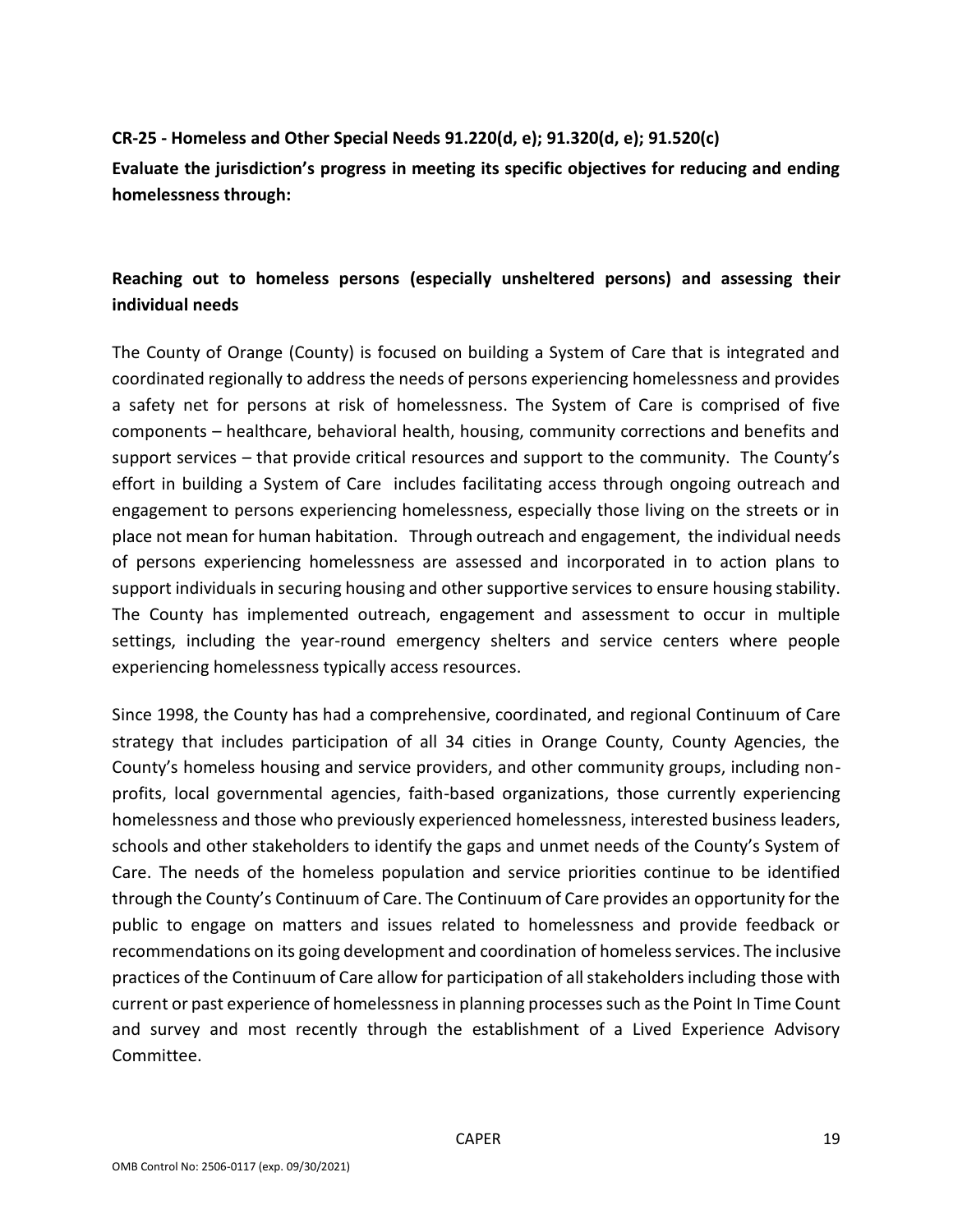The County also established the Commission to End Homelessness to serve as an advisory body to the Board of Supervisors in policy matters related to promote an effective response to homelessness Orange County. The Commission to End Homelessness works in collaboration with the County government, 34 city governments, business sector, philanthropic organizations, community organizations, faith-based organizations, healthcare, public sector and other interested stakeholders to focus on regional policy, implementation strategies, affordable housing development, data and gaps analysis, best practice research, social policy and systemic change.

## **Addressing the emergency shelter and transitional housing needs of homeless persons**

The County of Orange has supported in the development of an emergency shelter system in the Orange County that serves individuals (adults age 18 and older) experiencing homelessness improving the availability of needed beds. The County has been able to leverage funding from the federal, state and local government to support the development of navigation centers that incorporate emergency shelter beds along with wrap around supportive services that promote housing placements. These wrap around services co-locate the Social Services Agency for assistance in mainstream benefit applications, behavioral health support, community clinics for access to healthcare, homeless service agency for connecting to housing resources and more.

In January 2021, the Housing Inventory Chart was completed, there were a total of 2,567 emergency shelter beds at 57 emergency shelter program locations. Since January, the County of Orange has supported the creation of 375 emergency shelter beds, bringing the total beds to over 2,900 beds.

The County of Orange has allocated \$223,985 in ESG funds and \$219,427 in CDBG funds during FY 2020-21 for essential services, operations, emergency shelter, showers, and meals for homeless clients. The County operates the "Armory Emergency Shelter Program," which allows for emergency shelter for approximately five months out of the year, serving a maximum capacity of 400 individuals nightly, divided between two locations. Given the COVID-19 pandemic, the operations of the Armory Emergency Shelter Program transitioned in to a COVID-19 Response Shelter that operated 24-hours a day and allowed participants to practice Safer At Home guidelines as provided by the State and physical distancing as recommended by public health.

Additionally, in response to the COVID-19 pandemic, the County has implemented Project Roomkey, a state initiative to operate non-congregate shelters to ensure the safety of individuals experiencing homelessness who are high risk for severe COVID-19 illness and/or COVID-19 positive or symptomatic. To date, the County has assisted approximately 2,900 individuals with non-congregate shelter thus limiting the exposure to COVID-19. The County has plans to continue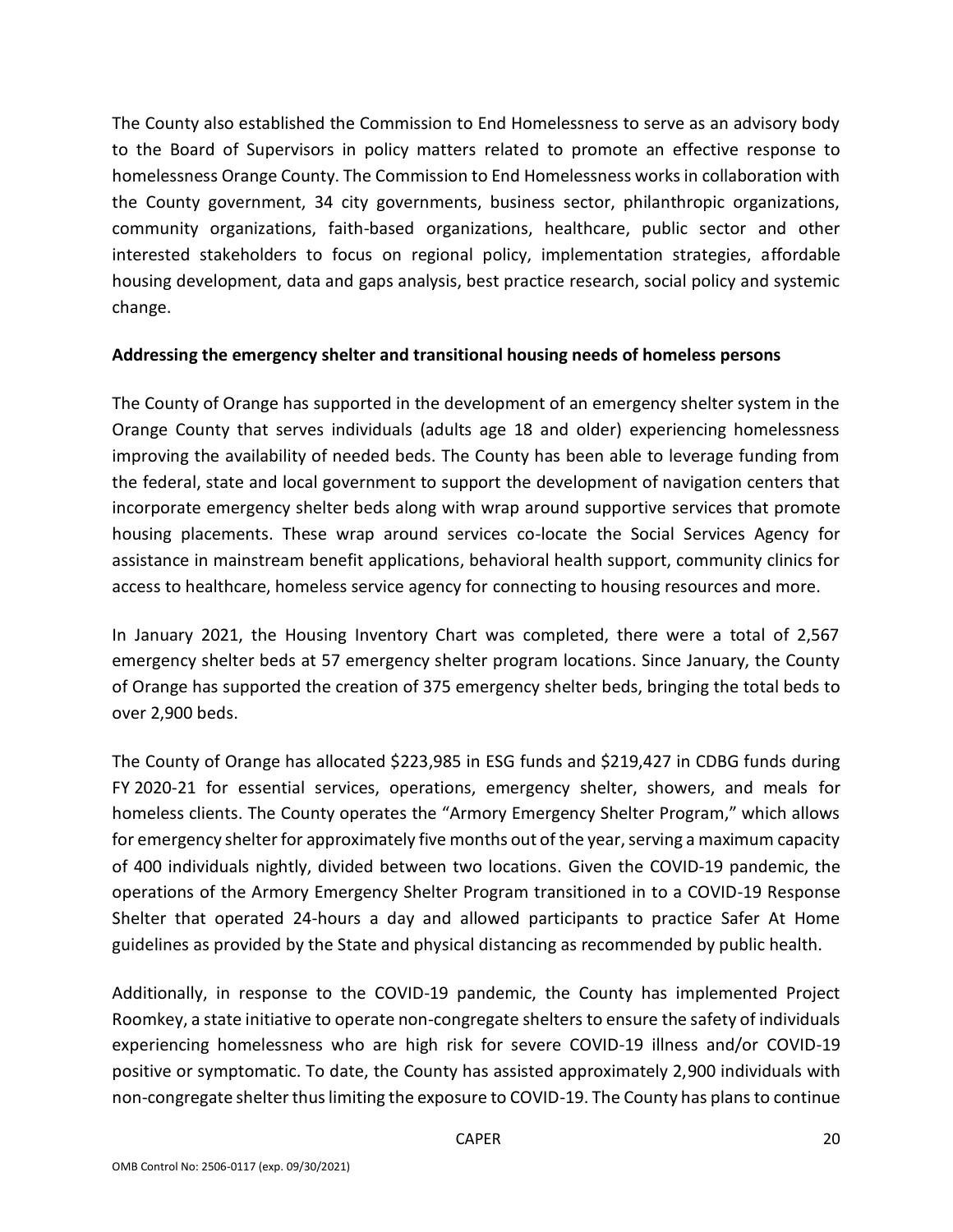operating project Roomkey through December 2021 and is looking at all available funding resources to support funding this needed program during the pandemic.

**Helping low-income individuals and families avoid becoming homeless, especially extremely low-income individuals and families and those who are: likely to become homeless after being discharged from publicly funded institutions and systems of care (such as health care facilities, mental health facilities, foster care and other youth facilities, and corrections programs and institutions); and, receiving assistance from public or private agencies that address housing, health, social services, employment, education, or youth needs**

The goal of the County's System of Care is to provide a safety net of services to individuals and families at risk of experiencing homelessness as the engage with the various components. The County is focused on providing housing focused case management to support individuals and families in maintaining their current housing and providing supportive services to assist in stabilization. This often includes evaluating the appropriateness of current housing, developing a sustainable budget and identifying ways to increase income through employment or connection to mainstream benefits. This current system model works well when partnered with a variety of supportive services that address other needs the household may have and support in addressing risk factors that may contribute to housing insecurity. In Orange County, a variety of private, federal, state and county-funded programs offer job training courses, child care, workappropriate clothing, food bags and/or meals, among other services. Many of these services follow clients through their homeless service programstay(s), and sometimes even after they have found permanent housing. The variety of non-profit service providers that have formed in Orange County over the last 30 years has meant that many different types of clients can be served simultaneously. Each provider tends to specialize in a particular subpopulation in order to tailor services effectively. Currently served populations include, but are not limited to: families (households with at least one minor child), victims of domestic violence, veterans, individuals experiencing chronic homelessness , individuals with mental health issues and their families, and individuals with physical and developmental disabilities and their families.

The Continuum of Care Board has representation in expertise and knowledge of different subpopulations and their unique challenges, and components of the System of Care and the available resources. This provides the Continuum of Care Board an opportunity to ensure that available programs and approaches are comprehensive and appropriate to meet the needs of the community. Additionally, the Continuum of Care has focused on developing targeted resources and strategies for the subpopulations such as veteran, families, transitional aged youth, etc. With the implementation of the Coordinated Entry System, there is an additional focus on creating a responsive System of Care that promotes regional collaboration and coordination and is response to the diverse needs of the individuals and families at risk of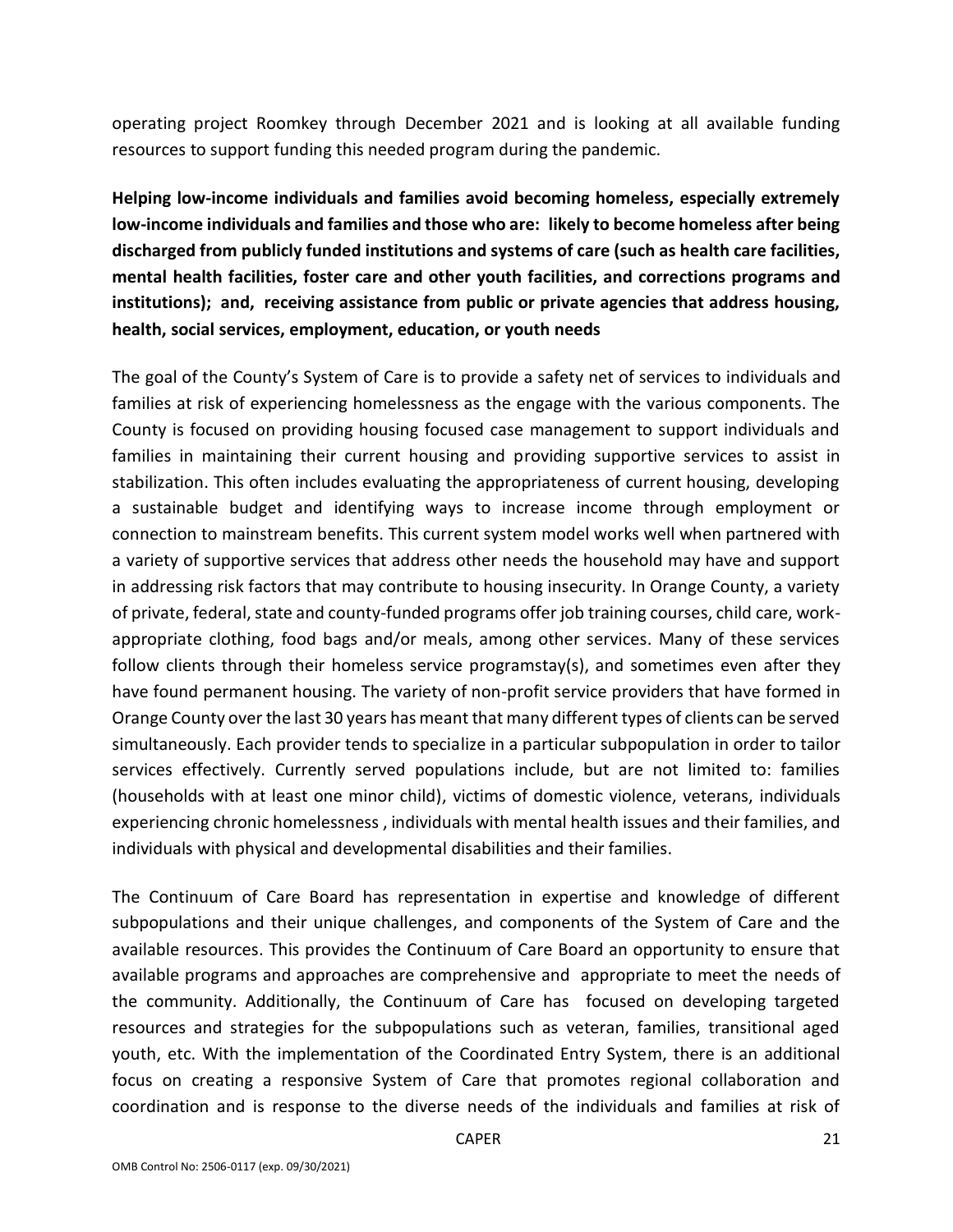homelessness and/or experiencing homelessness. The Coordinated Entry System was launched in 2015 focusing initially on Permanent Supportive Housing then incorporating Rapid Rehousing. Today, the Coordinated Entry System is lead and managed by the County of Orange and has developed to incorporate additional housing programs and funding sources thus streamlining the access to available housing resources. There are over 40 access points throughout the county doing housing assessments and then working the participants through their housing and stabilization process. Some of the access points target specific subpopulations within the county, providing an opportunity to address their unique needs and challenges.

Historically, the most difficult individuals to house are those experiencing chronic homelessness. People experiencing chronic homelessness have a disability that is a long-lasting duration that requires ongoing support. The County has utilized Mental Health Services Act (MHSA) to establish a Housing Program that supports the development of permanent housing units with wrap around supportive services. Although the MHSA program concluded in May 2016, funding programs such as the Special Needs Housing Program and No Place Like Home were released to continue those efforts. The County previously allocated \$33 million in MHSA funding to provide additional housing for the homeless mentally ill and in June 2018, allocated an additional \$70.5 million for the development of additional supportive housing units for MHSA eligible individuals and households. In addition to the MHSA Housing Program, other housing and supportive services are provided through the MHSA Community Services and Supports component of the MHSA for clients enrolled in a Full Service Partnership Program. Participants of these programs must be seriously mentally ill adults or older adults or seriously mentally ill/seriously emotionally disturbed children and youth. The programs are participant-driven and provide flexible resources that are tailored to each client's specific needs. Additionally, the County adopted an Affordable Housing Strategic Plan and allocated \$8 million in Federal HOME and local funds for the development of Permanent Supportive Housing for the homeless through a Notice of Funding Availability. Additionally, all CoC Permanent Supportive Housing (PSH) projects are dedicated for households that are experiencing chronic homelessness.

**Helping homeless persons (especially chronically homeless individuals and families, families with children, veterans and their families, and unaccompanied youth) make the transition to permanent housing and independent living, including shortening the period of time that individuals and families experience homelessness, facilitating access for homeless individuals and families to affordable housing units, and preventing individuals and families who were recently homeless from becoming homeless again**

Traditionally, the most fundamental risk factor for becoming homeless is acute poverty, however given the impact of the COVID-19 pandemic there is a growing population that is facing financial instability at this time. Orange County has dozens of organizations, both private and public,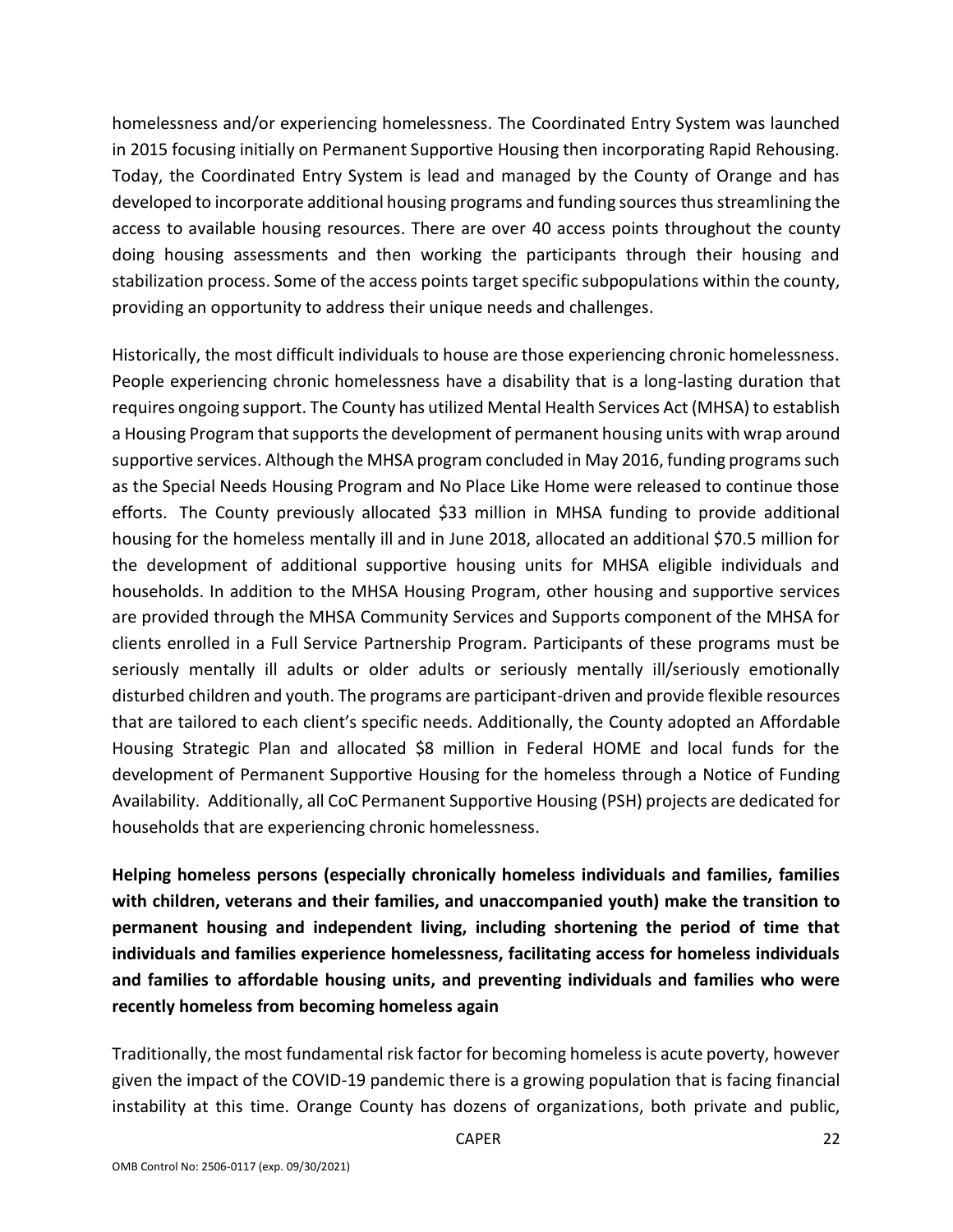providing resources to those at risk of homelessness and is looking for ways to streamline access to services. The solutions to developing a system capable of ensuring that people have the right resources to remain housed generally involve a continued high level of supportive services once an individual or family has been placed in permanent housing.

The Continuum of Care has developed action plans and is reviewing its structure to ensure it is more effectively creating Systems of Care that are formally linked and coordinated with the various existing systems such as those listed in the prompt. The Coordinated Entry System (CES) is being developed to meet the needs of the various subpopulation, including re-entry, LGBTQ, Transitional Aged Youth, Domestic Violence, medically fragile, etc.. Implementation of the Mental Health Services Act in Orange County has provided a large array of supportive services for those who are experiencing homelessness or at high-risk of homelessness as well as having a serious mental illness. Supportive services include, but are not limited to, employment services, mentoring, in-home crisis stabilization, education and training, centralized assessment team services, recovery centers, residential treatment, a wellness center, and a transitional age youth discovery program.

## **Actions taken to develop institutional structure. 91.220(k); 91.320(j)**

The institutional structure, through which the Consolidated Plan will be implemented, includes various agencies of County government, participating cities, nonprofit organizations, and private industry. OC Housing & Community Development has oversight responsibility for the Consolidated Plan/Annual Plan processes. OC Housing & Community Development is a component of OC Community Resources, which consists of OC Housing & Community Development OC Animal Care, OC Community Services, OC Parks, and OC Public Libraries, which are part of the County of Orange. Additionally, the OC Housing & Community Development has worked with the OC Health Care Agency Office of Care Coordination to integrate components of the homeless system of care into the process and provide additional details for jurisdictions to include into their planning processes.

In addition, the County has developed a comprehensive, coordinated, and regional Continuum of Care (CoC) strategy that includes the participation of all thirty-four cities in the County, County Agencies, the County's homeless housing and service providers, and other community groups (including non-profits, local governmental agencies, faith-based organizations, the homeless and formerly homeless, interested business leaders, schools, and many other stakeholders) to identify the gaps and unmet needs of the County's homeless.

Orange County's CoC planning process is continually sustained with regular community wide efforts. Throughout the year the Commission to End Homelessness, and other interested parties,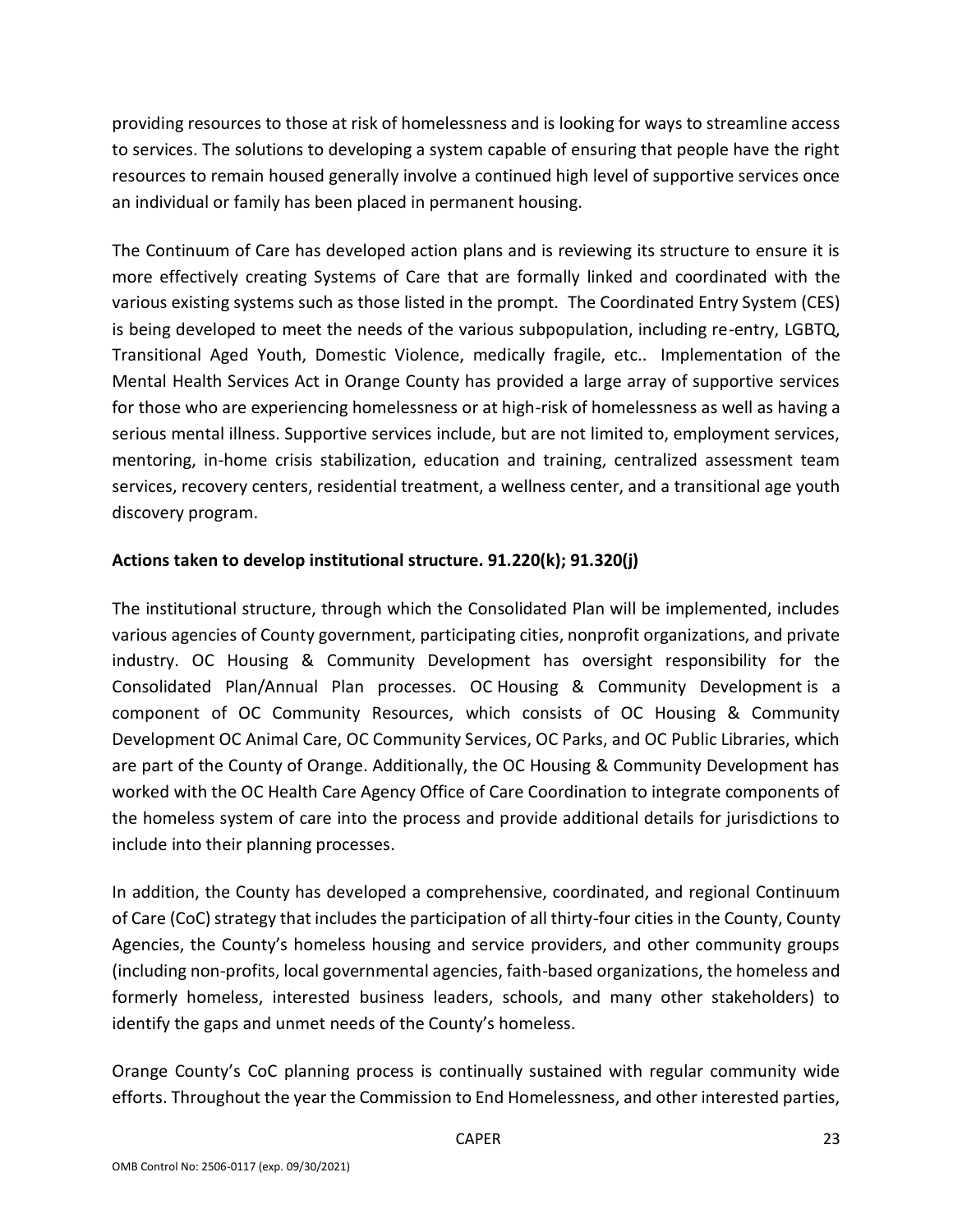continue the process of identifying gaps and priority needs, and examining new strategies to strengthen the current system of care. This planning process includes identification of the greatest needs facing the homeless of Orange County and assessing the funding priorities to address these needs.

Since 1996, this public/private planning process has resulted in the allocation of over \$298 million in federal homeless assistance funds for Orange County. HUD CoC funds are leveraged with federal, state, and local resources allocated to Orange County's CoC System. Although Orange County's CoC System has dramatically improved since 1996, there are still huge gaps at all levels of the system. While the dollar amount that the County received is a notable amount, it does not provide enough to service all those that are in need.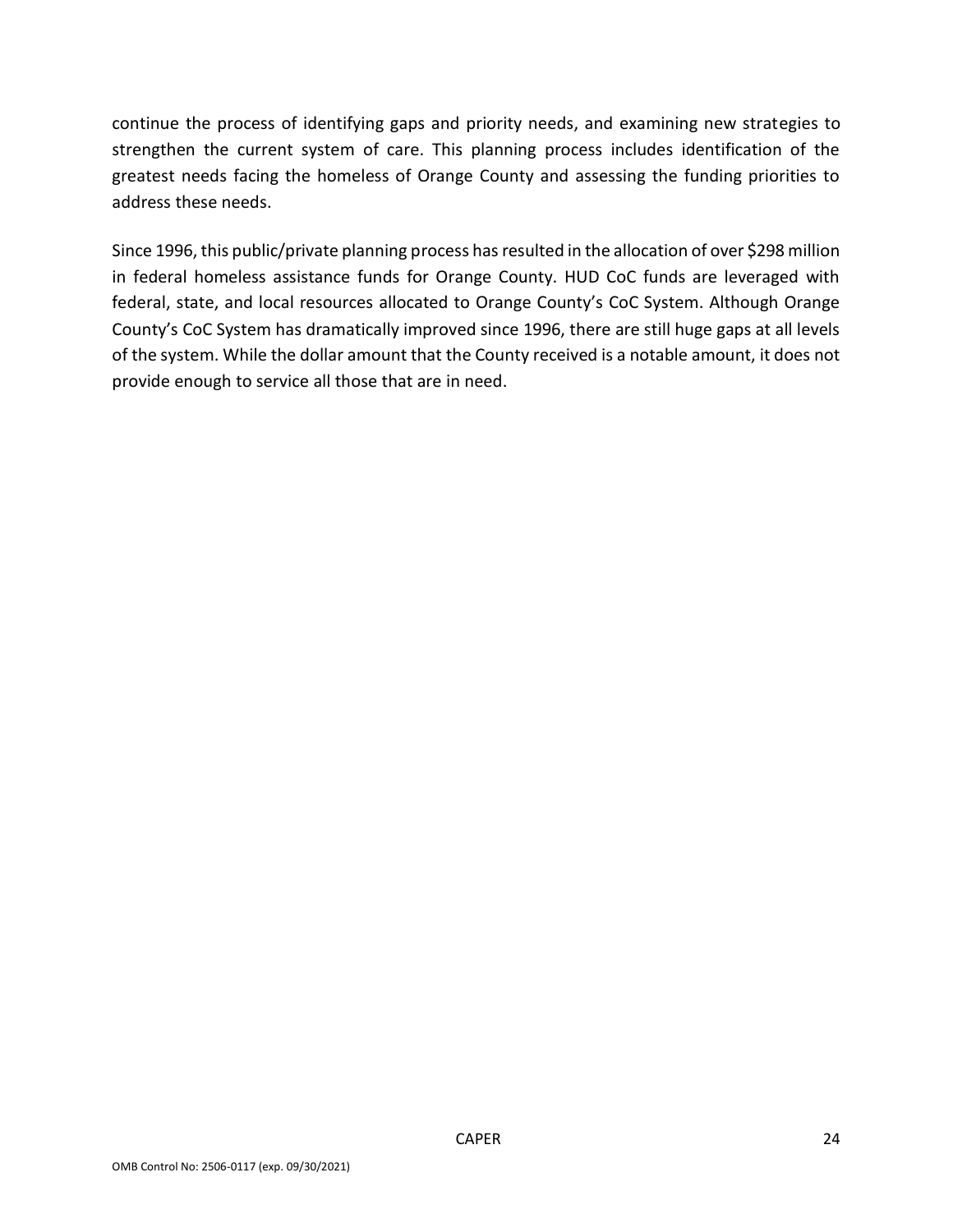# **CR-30 - Public Housing 91.220(h); 91.320(j)**

## **Actions taken to address the needs of public housing**

The public housing needs of Urban Orange County residents are met by the Orange County Housing Authority (OCHA), a division within Orange County Community Resources and the OC Housing and Homeless Services. There are no public housing projects in the Urban County program, however OCHA provides tenant-based and project-based housing assistance to residents in the Urban County.

# **Actions taken to encourage public housing residents to become more involved in management and participate in homeownership**

OCHA has established a Resident Advisory Board with the membership representing the residents assisted by OCHA. The Board was consulted in the development of OCHA's Five-Year and Annual Public Housing Agency Plans. In addition, OCHA provides homeownership opportunities to eligible participants in the Housing Choice Voucher Program and there are currently six households receiving assistance in paying their mortgage in this program.

#### **Actions taken to provide assistance to troubled PHAs**

Not Applicable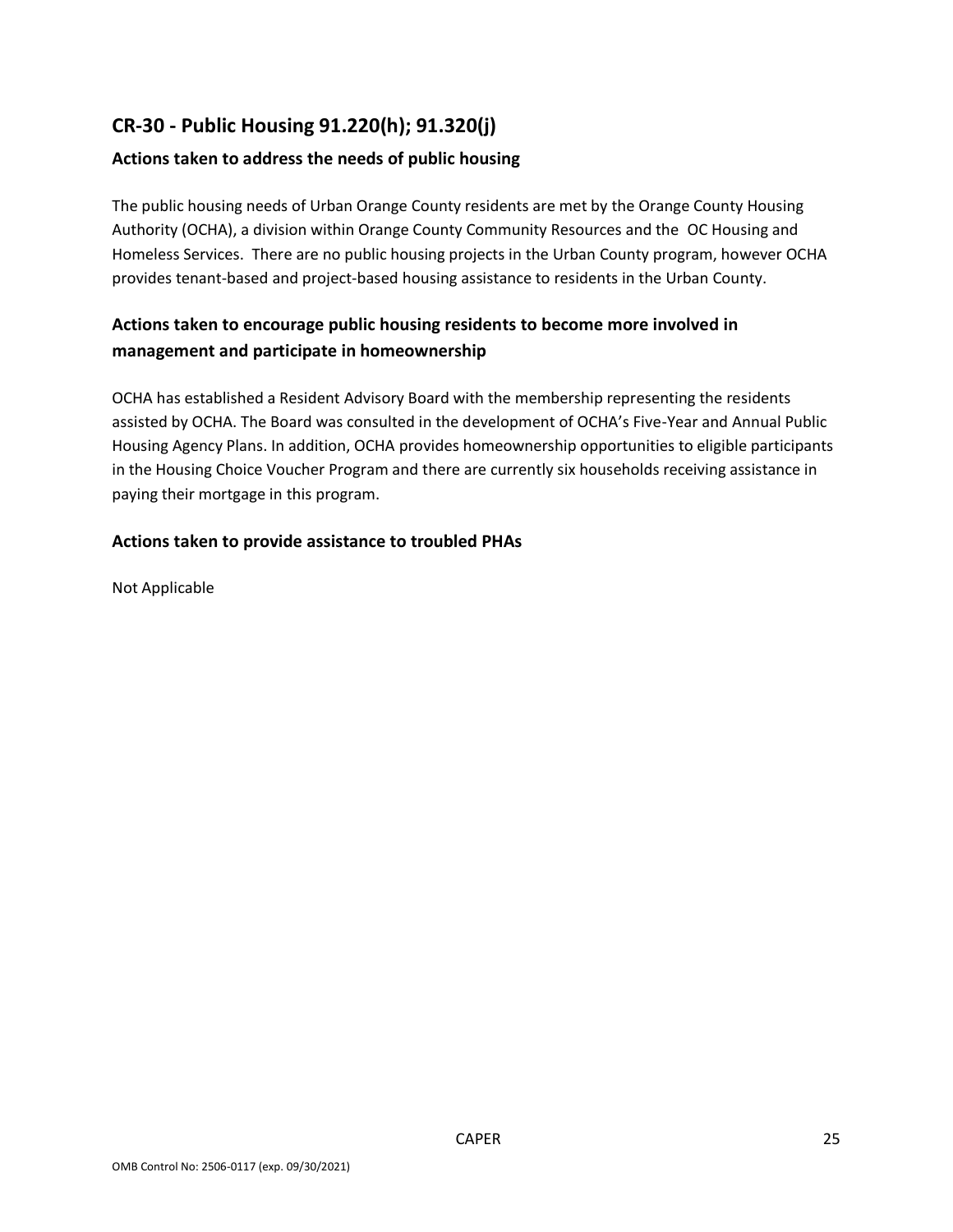# **CR-35 - Other Actions 91.220(j)-(k); 91.320(i)-(j)**

**Actions taken to remove or ameliorate the negative effects of public policies that serve as barriers to affordable housing such as land use controls, tax policies affecting land, zoning ordinances, building codes, fees and charges, growth limitations, and policies affecting the return on residential investment. 91.220 (j); 91.320 (i)**

In January 2009, the Orange County Board of Supervisors amended the Housing Opportunities Overlay Regulations to expand the Overlay to high density multi-family residential districts located along arterial highways. Originally adopted in 2006, the Housing Opportunities Overlay Regulations permit the "byright" development of affordable housing units on commercial, industrial and certain high density residential zoned sites through an administrative approval process. The County and participating cities have also worked to address the issues surrounding barriers to affordable housing development through the Housing Element process required by the State of California. The California Department of Housing and Community Development (HCD) must review the Housing Element for compliance with State law. Among other things, each jurisdiction's Housing Element is required to identify opportunity sites with land use controls that facilitate affordable housing development. Another key component of HCD review is the extent of government policies that act as barriers to housing development, especially affordable housing development, and the jurisdiction's commitment to eliminating or mitigating the barriers. Each jurisdiction in California (including all participating cities and the County of Orange) adopts a housing element as a required component of the general plan. The County of Orange 2014-2021 Housing Element was adopted in December 2013. The document includes specific actions to facilitate affordable housing. the County has also approved a Zoning Code amendment that allows emergency shelters "byright" (with no public hearing requirement) in commercial and industrial zoned areas. To address neighborhood on affordable housing, Housing & Community Development encourages all developers to work closely with local residents and community groups. The County's 2014-21 Housing Element establishes an action that the County's Affordable Housing Project Manager and Housing & Community Development staff will work cooperatively with other governmental agencies, business groups, universities, environmental organizations, housing advocates and the development community to increase public awareness of the importance of affordable housing to the County's long-term viability.

## **Actions taken to address obstacles to meeting underserved needs. 91.220(k); 91.320(j)**

One of the greatest challenges in meeting the underserved needs of low- and moderate-income persons is having limited financial resources. The County must weigh and balance the input from different groups and assign funding priorities that best bridge the gaps in the County's service delivery system. While other goals the County has set are also important, for the purposes of the Consolidated Plan, only those which are anticipated to be funded with CPD funding programs (CDBG, HOME, and ESG) during the five-year planning cycle are indicated to be high priorities. The County utilizes other funding sources to meet goals that are not considered high priority in the Consolidated Plan. The County established priorities for allocating CPD funds based on a number of criteria, including: • Urgency of needs • Cost efficiency • Eligibility of activities/programs • Availability of other funding sources to address specific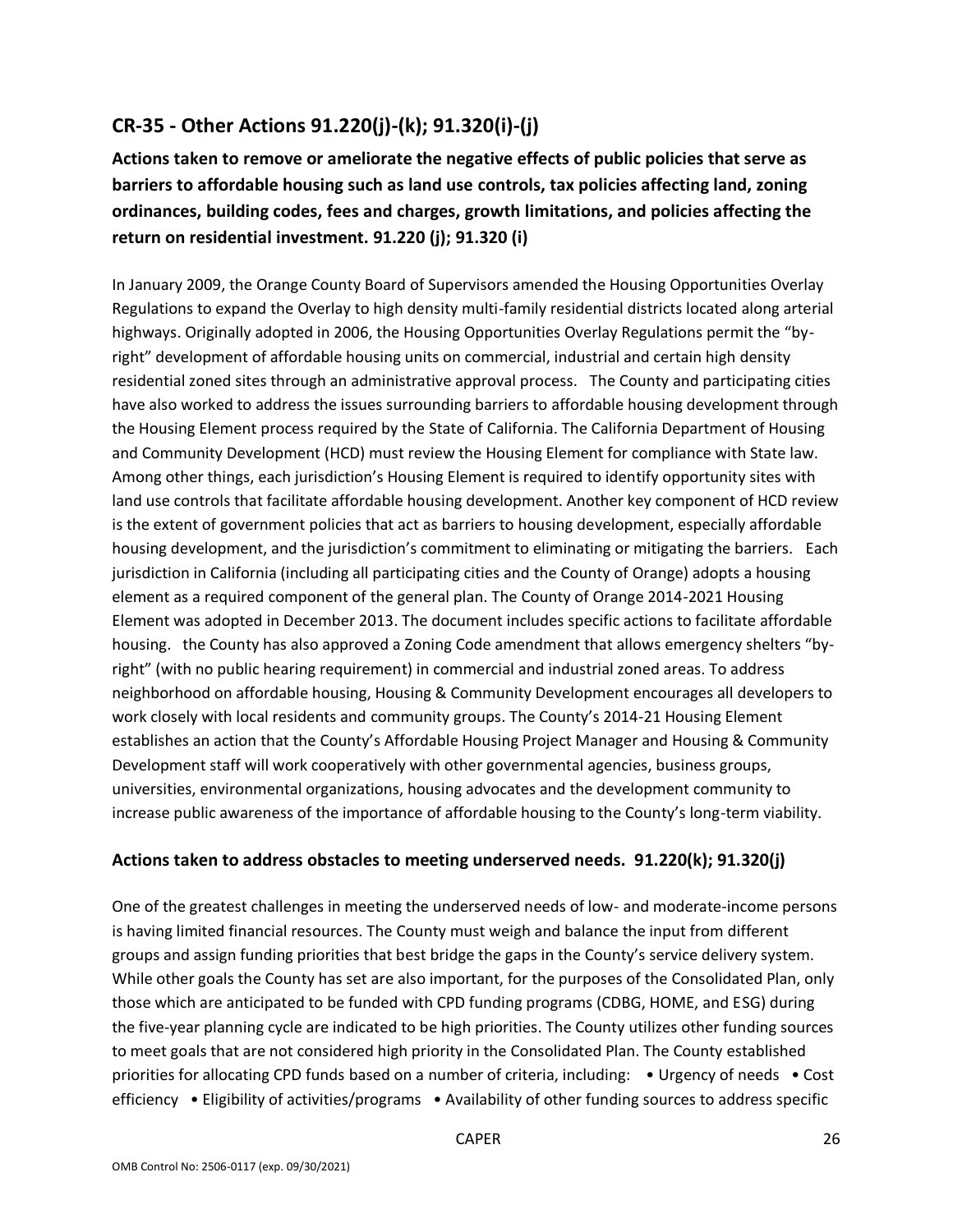needs • Funding program limitations • Capacity and authority for implementing actions • Consistency with countywide goals, policies, and efforts

#### **Actions taken to reduce lead-based paint hazards. 91.220(k); 91.320(j)**

Estimates show that approximately 93,077 housing units within the County's jurisdiction were constructed prior 1978. Although the level of hazardous incidents involving lead-based paint is relatively low compared to other urban areas, the County still takes a proactive approach in lead-based paint removal. Under the guidance of HUD's Lead Safe Housing Regulations, Housing & Community Development works closely with state certified service providers and homeowners participating in housing rehabilitation programs to safely and effectively identify, evaluate, and remove lead-based paint hazards.

## **Actions taken to reduce the number of poverty-level families. 91.220(k); 91.320(j)**

In the Urban County, 159,265 households (or 16 percent of all households) earned less than 30 percent of the Area Median Income (AMI), according to CHAS. Of these, 57 percent experienced housing problems such as cost burden or overcrowding. The challenges associated with poverty – stress, strained family relationships, substandard housing, lower educational attainment, limited employment skills, unaffordable child care, and transportation difficulties – make it hard for low income families to obtain and maintain employment, and therefore, housing and basic needs. Economic stability can have lasting and measurable benefits for both parents and children. The County seeks to reduce the number of people living in poverty (extremely low-income households earning less than 30 percent of the AMI) by providing a number of programs, including housing assistance, supportive services, economic development assistance, and job training opportunities. The County will continue to leverage opportunities to support funding for Community Based Development Organizations, cities, and other groups to provide training and employment opportunities to extremely low-income persons. In collaboration with the County's Workforce Investment Board (OCWIB), the County will continue to offer outreach and training to poverty level families and individuals. Through the CoC system, the County will work with the OCWIB job-training providers to ensure that low- and moderate-income persons are trained with employable skills with the potential to earn higher wages. In addition, the County Section 8 Housing Choice Voucher Program provides assisted families an incentive for employment opportunities through its Family Self Sufficiency (FSS) Program: The FSS Program participants receive resources and are taught job skills that enable them to gain employment and become self-sufficient. The County of Orange has several departments that are involved in some aspect of providing economic development opportunities (e.g., job training, provision of jobs, adding value to communities) to their clientele. In addition, the Orange County Business Council and the County Executive Office have completed an inventory of county resources and coordinate the provision of funds and services. The goals and strategies contained in this Consolidated Plan for funding for housing and human services programs often directly address poverty issues. The County's funding (CDBG and ESG) of human service programs for basic needs, food distribution, and case management for homeless and those at risk of homelessness support the goals and strategies of reducing poverty. In addition, housing costs often consume a large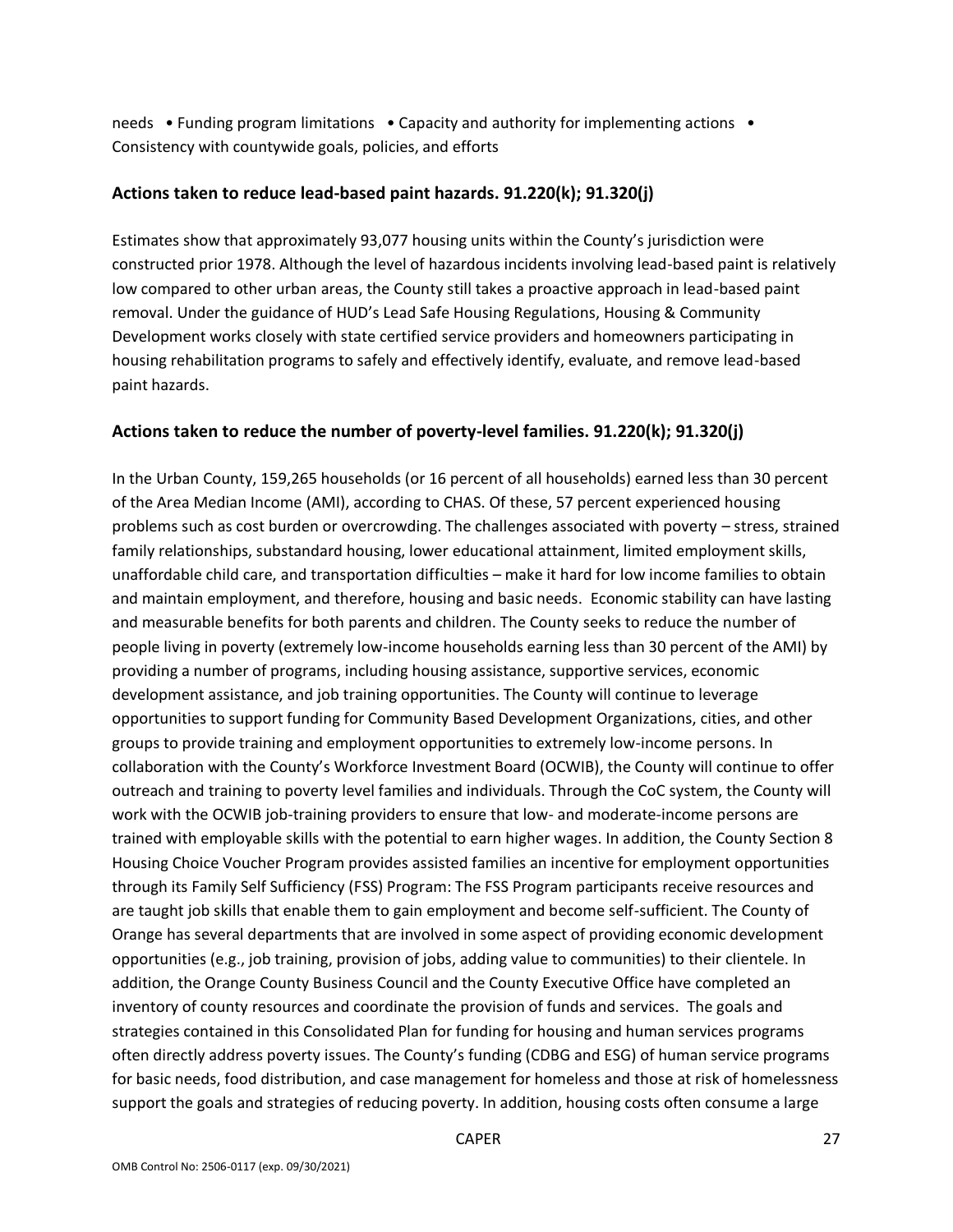portion of lower-income households' monthly income. This creates a housing cost burden, leaving less money accessible for other necessities. As such, the County's efforts to create new affordable housing, both permanent and transitional, and rehabilitate existing housing contribute to curbing poverty in the County. In the area of housing, the County, in partnership with other governmental agencies, private non-profit, and for profit agencies, has been successful in addressing the areas of affordable housing needs.

## **Actions taken to develop institutional structure. 91.220(k); 91.320(j)**

As the lead agency for the County's Consolidated Plan, the Housing & Community Development Department (HCD) coordinates with State agencies, local governments, all cities in Orange County particularly its 13 participating cities, over 300 community based organizations, 5 County Departments, and various businesses and financial institutions to assist in implementing its formula grant programs. HCD's focus on the institutional structure is a broad strategy of coordination, and communication among the public, private and nonprofit sectors. HCD continues to foster greater cooperation and coordination of efforts with other local governmental agencies and has identified a variety of programs, services and strategies suitable for collaboration with other County Departments. Strengths and gaps regarding the institutional structure emerge from , meetings and other coordinated communication. HCD also provided technical assistance and capacity building to agencies to increase their effectiveness in implementing programs to address the County's housing and community development needs. As the Urban County administrator, HCD coordinates with the Continuum of Care through MOU's and collaboration on allocating Federal funding to target the gaps in the homeless system of care. In the past year, the County increased the amount of funding dedicated to the coordination of services and shelters in Orange County and developed a coordinated system that works to ensure the most effective and efficient utilization of resources and ensure consistency of practices in Orange County. HCD also coordinated with the Orange County Housing Authority through continued support of a Tenant Based Rental Assistance program and the commitment of Project Based Vouchers to developments utilizing Federal HOME funds for the development of permanent supportive housing.

On an annual basis HCD convenes a CDBG Sub Committee made up of participating city representatives from the local City Manager's association. As part of these meetings the County works with the participating cities to recommend and confirm policies for the allocation of funding in the Urban County

Additionally, the County collaborated with the non-profit and private sector in the past year through informational sessions to the development community on available funding for the development of affordable housing and permanent supportive housing. The County is also a member of the Orange County Housing Finance Trust which includes membership from 23 other Orange County cities all focused on the development of affordable housing throughout Orange County.

How many shelters are there now?

o 59 emergency shelter programs in HMIS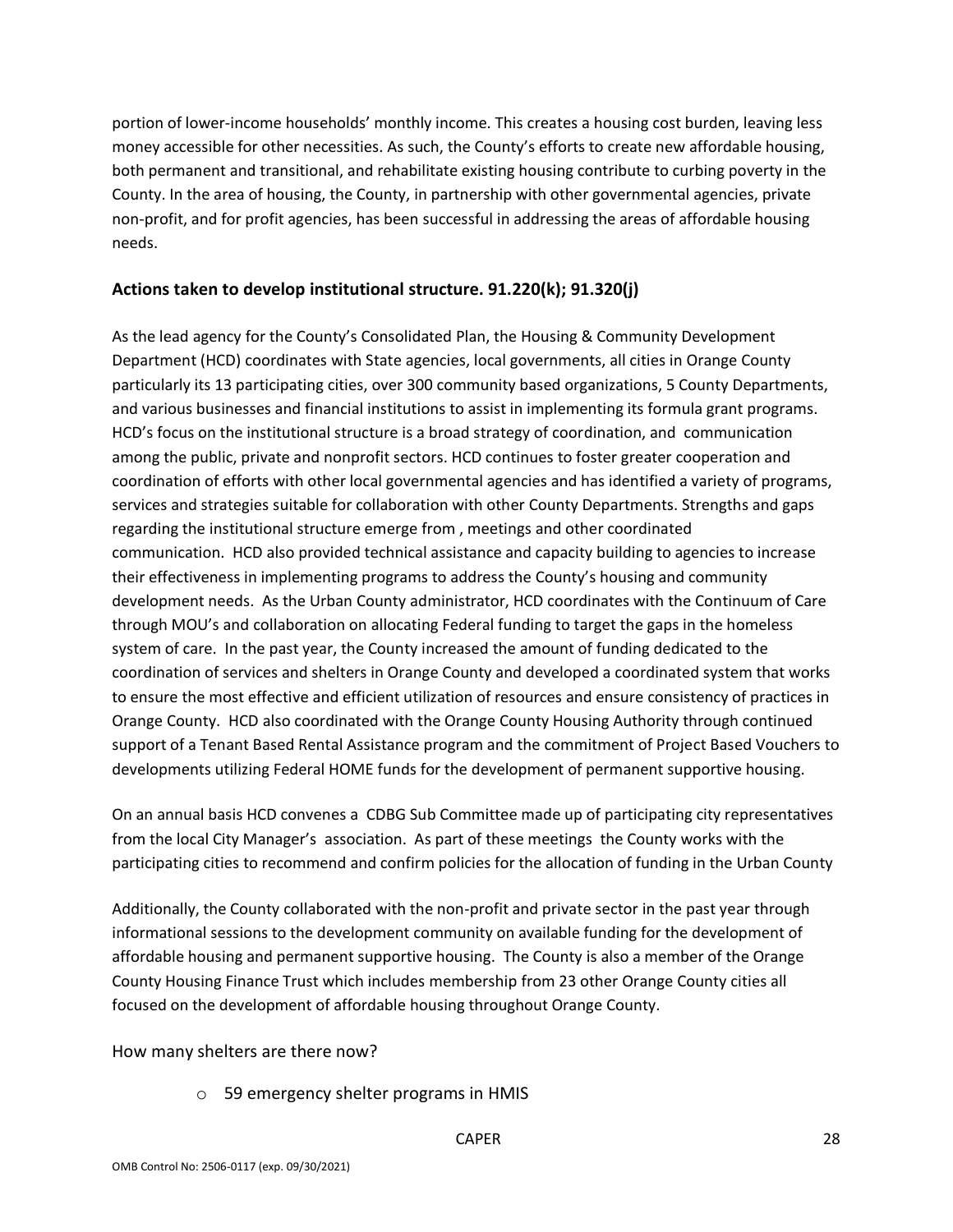- o 2,269 year-round emergency shelter beds (as of 2021 HIC)
- o 71 seasonal emergency shelter beds (as of 2021 HIC)
- o 517 emergency shelter beds created in response to COVID-19 (as of 2021 HIC)2,857 total emergency shelter beds (as of 2021 HIC)

## **Actions taken to enhance coordination between public and private housing and social service agencies. 91.220(k); 91.320(j)**

Housing & Community Development (HCD) is responsible for the administration and compliance of programs and grant management. HCD performs audits, compliance, and legal notification procedures required by HUD for both the Housing and Neighborhood Preservation and Housing Assistance functions. It also conducts the Annual Application Review process that is the competitive evaluation process by which Federal funding is allocated to special projects. HCD oversees housing community development, such as public infrastructure, housing rehabilitation, community development, preservation and improvement activities, affordable rental housing and homeownership activities through the administration of subrecipient contracts and loans funded through the CDBG, HOME, ESG, and Supportive Housing Grants programs. The cities of Brea, Cypress, Dana Point, Laguna Beach, Laguna Hills, Laguna Woods, La Palma, Los Alamitos, Seal Beach, Stanton, Villa Park participate in the County program and are responsible for delivering specific programs and activities in their communities. The cities of Placentia and Yorba Linda are participating as Metro cities and are responsible for delivering specific programs and activities in their communities. Nonprofits form a network of resources that address a wide variety of housing and community development needs. These organizations provide a valuable link between the population in need of assistance and the pool of resources available. These organizations are awarded entitlement funds through a competitive evaluation process. The County works with numerous nonprofit organizations annually. The Office of Care Coordination, a department within HCA, provides Homeless Services and homeless activities, homeless prevention support of CoC activities ESG, and Supportive Housing Grants programs. As a result of an agency reorganization they will provide oversite of all homeless activities under the CDBG, ESG and HOME grant funding. In addition, having these activities now under the Health Care Agency will allow for staff to be more aware of additional funding available through mental health avenues that were previously not pursued within the previous structure. Private sector participants may include lending institutions and for-profit development entities. Lending institutions may be the source of low-cost loans for affordable housing and rehabilitation projects. Developers are the primary providers of the housing stock and are encouraged to participate in low-income housing in a variety of ways, including through density bonuses and participation in the Low-Income Housing Tax Credit (LIHTC) program. With the formation of the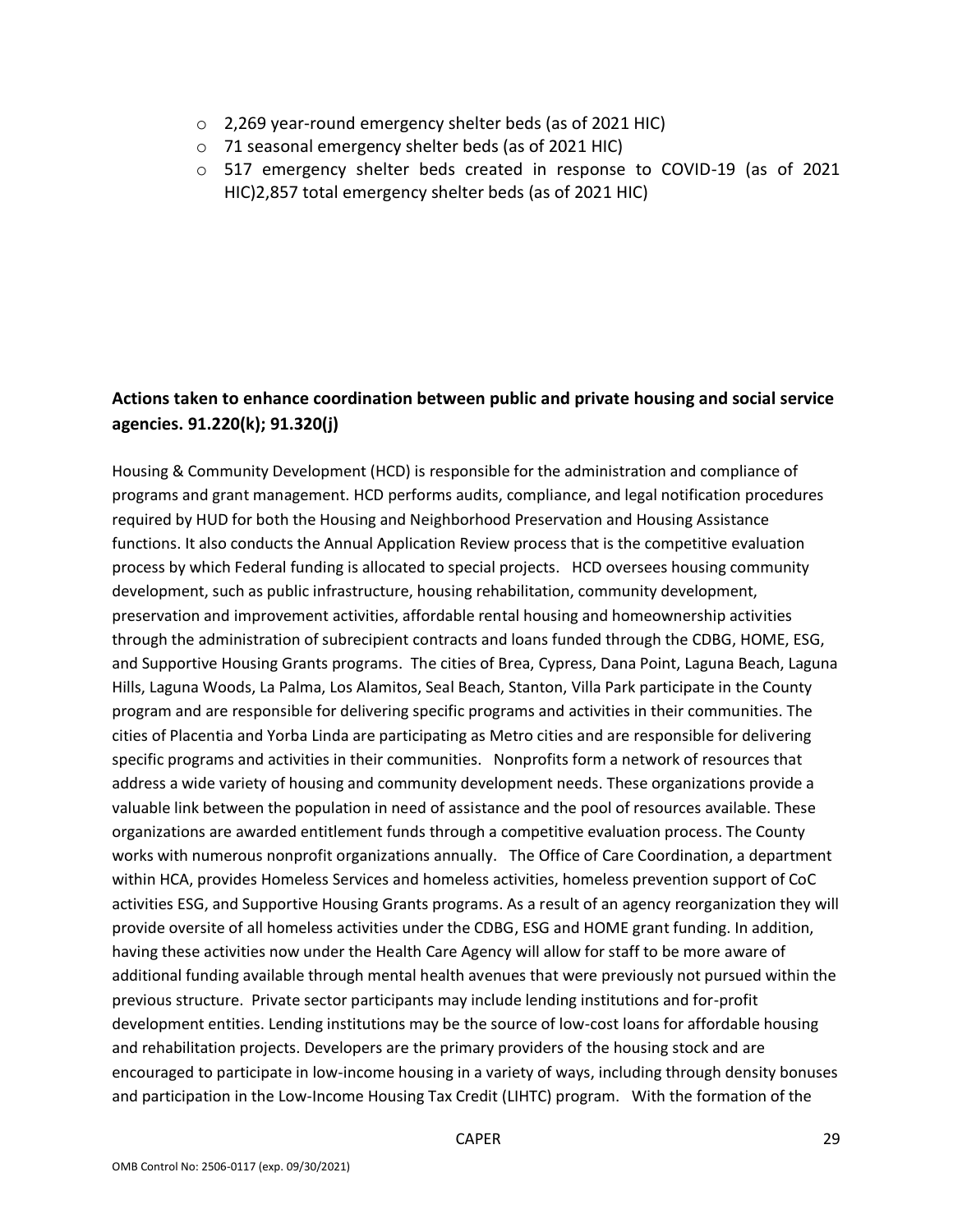OCHFT joint powers authority the County of Orange and 24 cities throughout the county have joined forces to apply for funding for housing specifically assisting the homeless population and persons and families of extremely low, very low, and low income within the County of Orange. The benefit of this trust has allowed the OCHFT to apply for funding that is only available to housing trusts, that the County or the member cities would not have been eligible to apply for as a local government. In addition, OCHFT has secured \$1 milion in State General Fund, \$1 million in County General Fund and \$25.5 million in County MHSA funds to be provided as matching funds over the next five years for the State Local Housing Trust Fund Program.

## **Identify actions taken to overcome the effects of any impediments identified in the jurisdictions analysis of impediments to fair housing choice. 91.520(a)**

During the 2020-2021 report period the County of Orange Urban County jurisdiction took the following actions (on its own or in cooperation with regional partners and the Fair Housing Council of Orange County (FHCOC)) to overcome impediments to fair housing choice identified in the regional AI:

#### **Please see attachment A**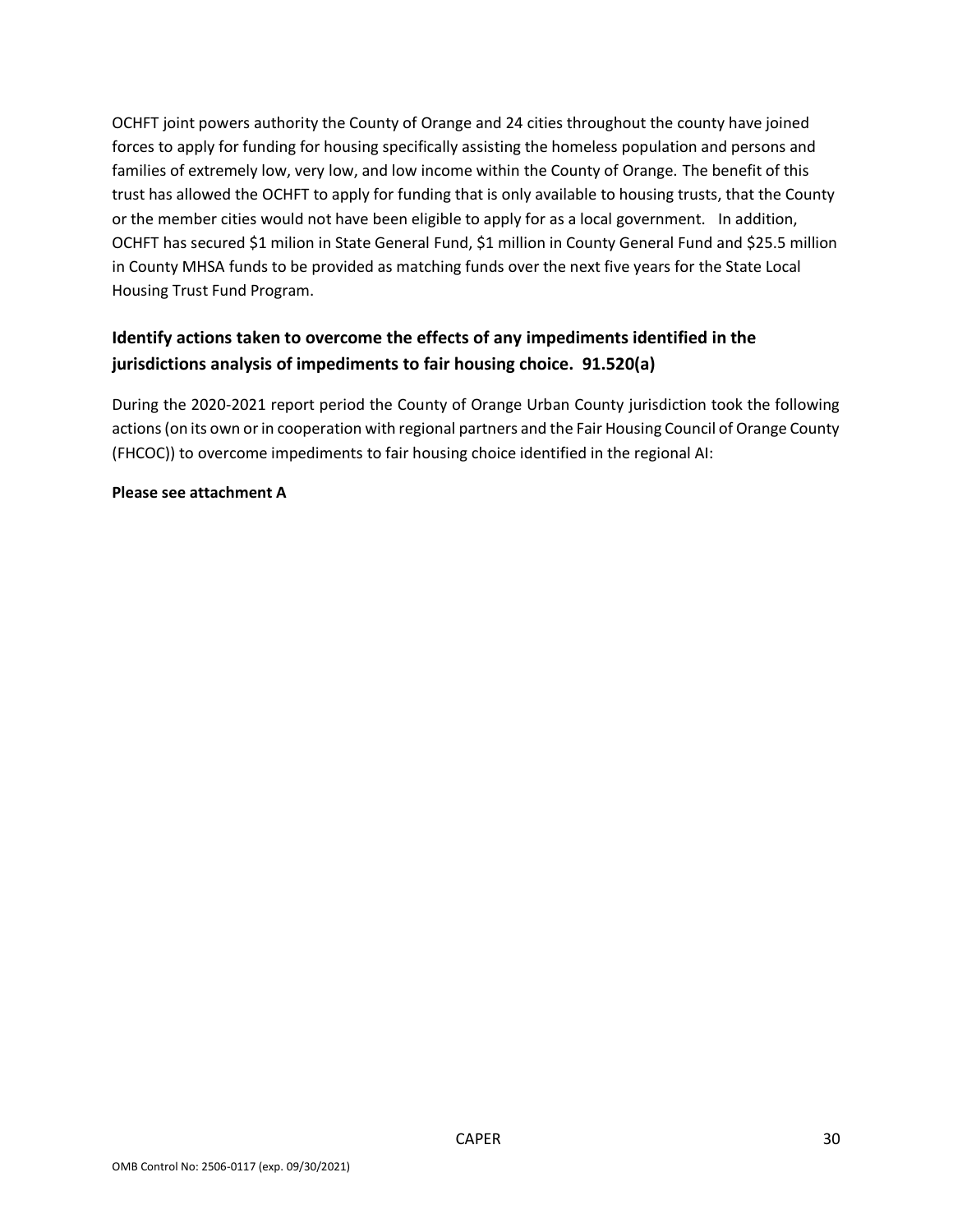## **CR-40 - Monitoring 91.220 and 91.230**

**Describe the standards and procedures used to monitor activities carried out in furtherance of the plan and used to ensure long-term compliance with requirements of the programs involved, including minority business outreach and the comprehensive planning requirements**

In accordance with HUD CPD program regulations, the County continually monitors all CPD-funded subrecipients and their activities. The County has identified two components of effective Program monitoring: internal desk monitoring and external (Sub-recipients). Internal monitoring encompasses the actions, procedures, and performance of County staff along with subrecipient invoice processing monitoring. Monitoring activities of sub-recipients are carried out through by ensuring the CPD funded activities comply with applicable federal regulations including environmental clearance, labor compliance, procurement procedures, affirmative action, equal opportunity, and fair housing, monitors contracts and funded activities on a consistent basis for compliance, financial management systems and programmatic activity, project reporting through Grant Performance Report (GPR), on-site visits and monitoring minority business outreach and Davis Bacon and Section 3 requirements for public facilities and HOME activities. ESG funds are monitored to ensure the funds are being used effectively to assist homeless individuals and families and that the basic ESG program goals are met, ensure compliance with ESG regulations and program requirements in the usage of funds and in carrying out program activities, ensure complete and accurate client demographics are entered in HMIS and enhance and develop the management capacity of grantees or recipients. Monitoring visits on HOME funded Affordable Housing Projects are done in compliance with 92.504 (d) schedule. Site visits include, but are not limited to: On site visits which consist of conducting Housing Quality Standards unit inspections, exterior common area inspections, and tenant file review for compliance with tenant affordability requirements. Certificate of Continuing Program Compliance forms are required from the Developer including Income Restricted Unit reports which contain a list of tenant occupancy information and current rent schedules. Monitoring visits also are conducted to assure that the Property Management is complying with the Property's Regulatory Agreements for each project. If a property is found in violation, a written notification of findings is sent and a follow-up monitoring visit(s) is conducted, if necessary.

## **Citizen Participation Plan 91.105(d); 91.115(d)**

**Describe the efforts to provide citizens with reasonable notice and an opportunity to comment on performance reports**.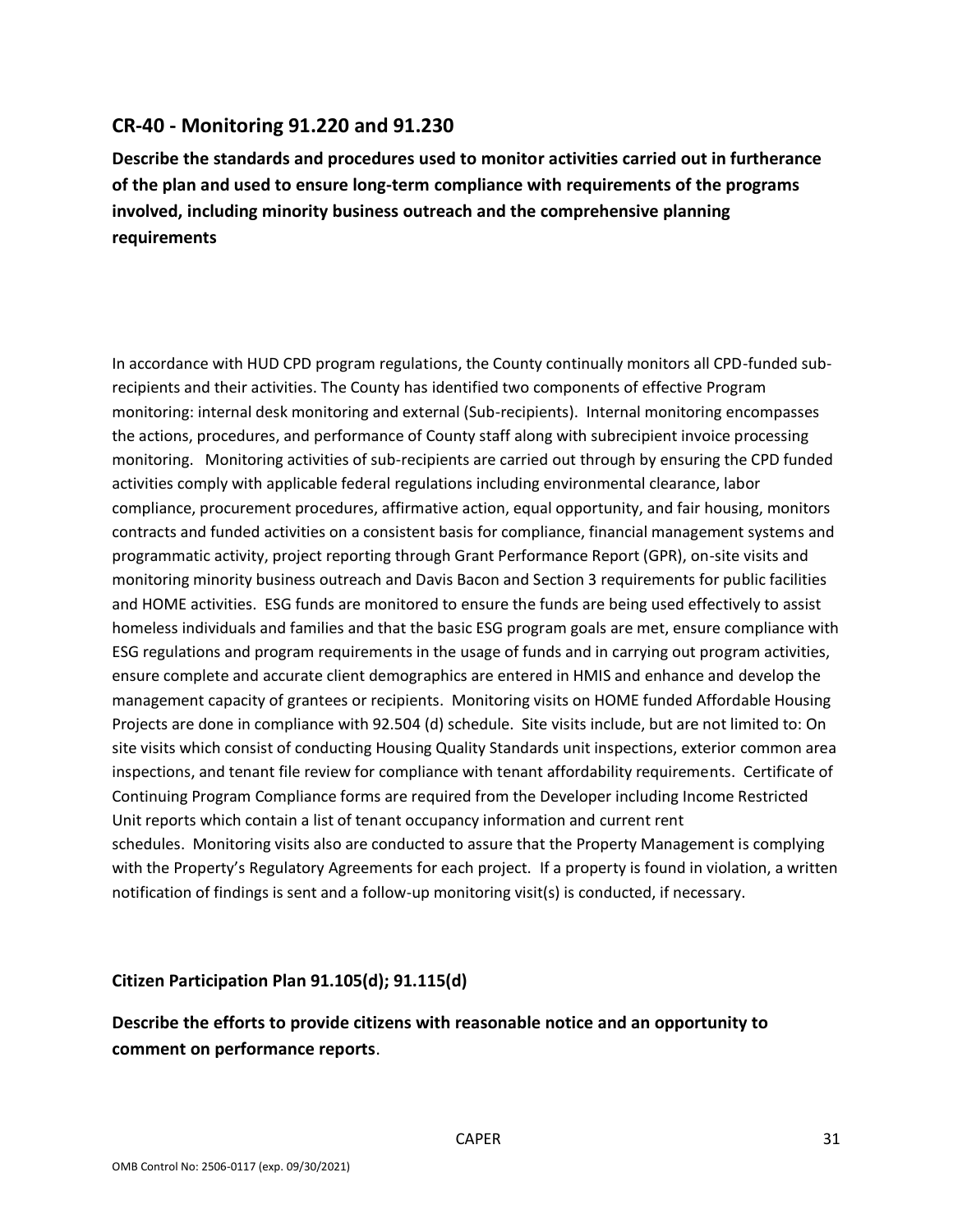The Citizen Participation Plan provides a framework and process by which the County's consolidated planning efforts comply with the citizen participation requirements published by the U.S. Department of Housing and Urban Development (HUD). The Citizen Participation Plan is prepared and implemented in accordance with the guidance provided in HUD Regulations 24CFR Part 91.105. The requirements for citizen participation do not restrict the responsibility or authority of the County of Orange from the development or execution of its Consolidated Plan. The County of Orange is entitled to receive annual grant funding from the Community Development Block Grant (CDBG), Home Investment Partnership (HOME), and the Emergency Shelter Grant (ESG) programs. It is the policy of Orange County to ensure adequate citizen involvement, with particular emphasis on participation by low- and moderate-income persons, in the planning, implementation, and evaluation of its housing and community development programs. This plan covers the Urban County of Orange comprised of Participating cities with populations under 50,000 (participating cities), cities with a population over 50,000 that elect to participate in the urban county (metropolitan city) and the unincorporated areas of Orange County. The County of Orange is the lead agency in developing the Citizen Participation Plan. It is the policy of the County to follow its Citizen Participation Plan and to encourage and facilitate a participation (residents, service providers, government agencies, and others) in the development of all Community Planning and Development (CPD) required consolidated planning documents including the Five-Year Consolidated Plan, Annual Action Plans, Substantial Amendments, and the Consolidated Annual Performance and Evaluation Report (CAPER). The primary purpose of the participation will be in needs identification, priority setting, funding allocations, and program recommendations related to the consolidated planning process. The County shall provide for and encourage citizen participation with particular emphasis on low- and moderate-income persons; persons residing in predominantly low -and moderateincome neighborhoods or slum and blighted areas; and persons residing in areas where the use of CDBG funds is being proposed. Prior to the CAPER submission, the County published a public notice in English, Vietnamese and Spanish in a newspaper of general distribution advising residents of the availability of the CAPER for public review and comment. The CAPER is available upon request at Housing & Community Development office and available on the the Housing & Community Development' website at <https://www.ochcd.org/community-development> for the required 15 days beginning September 10, 2021 in English and Spanish and beginning September 14 in Vietnamese prior to submission to HUD. Interested persons could submit written, oral, or electronically sent comments until September 28, 2021. All residents are given reasonable access to information and records regarding the CAPER. Copies of the final CAPER are available upon request, made in person or by mail. The County accepting comments on FY 2020-21 CAPER during the 15 day comment period and to date no comments have been received.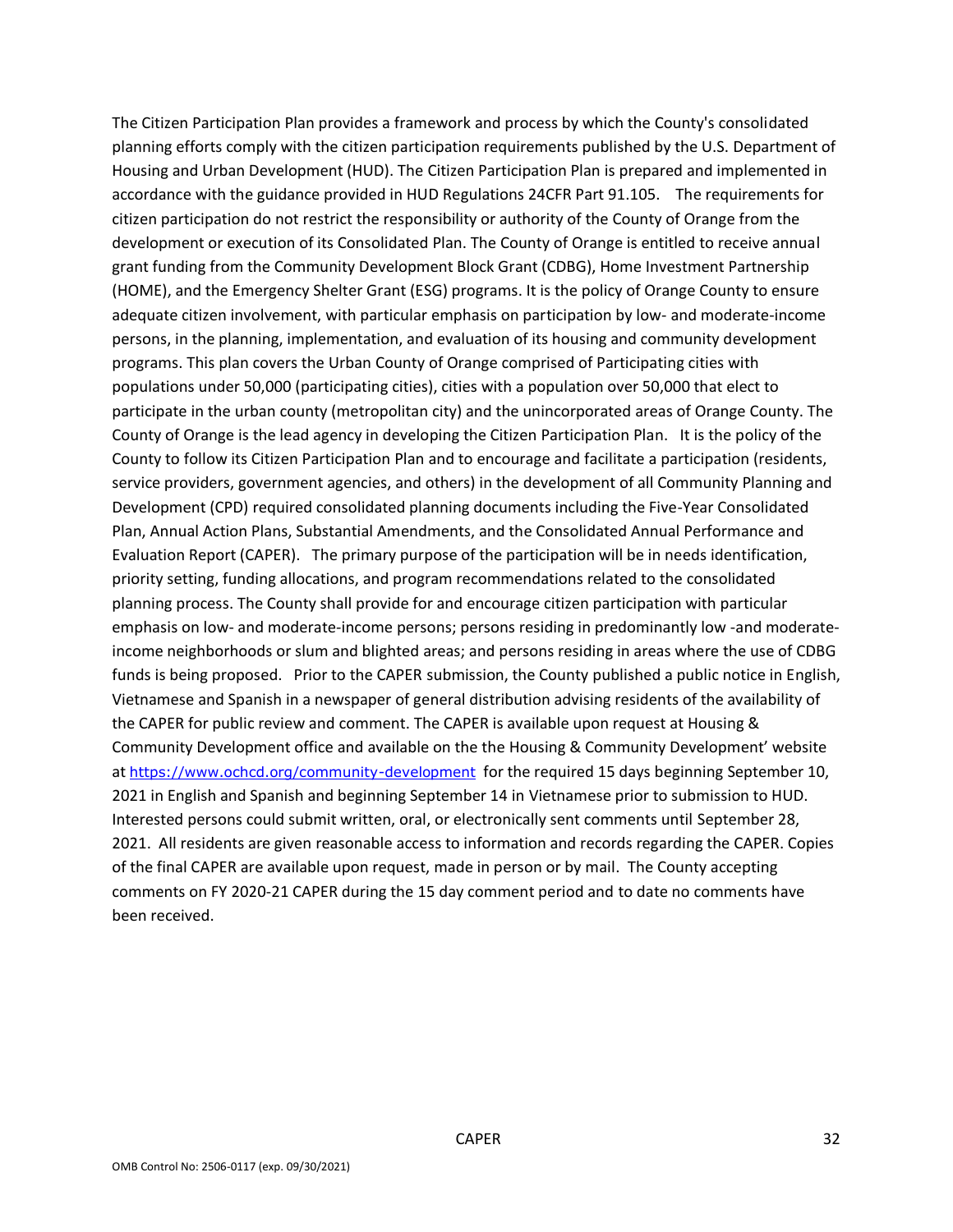# **CR-45 - CDBG 91.520(c)**

# **Specify the nature of, and reasons for, any changes in the jurisdiction's program objectives and indications of how the jurisdiction would change its programs as a result of its experiences.**

The County strongly supports and encourages community-wide participation, input, cooperation, and feedback from all residents of the County in the administration of its CPD-funded programs. The County continues its commitment to meeting priority goals outlined in the FY2020-2024 Five Year Consolidated Plan. The County's Citizen Participation Plan allows for minor and technical amendments. Substantial amendments require approval by the County Board of Supervisors through a public notice and public hearing. Five substantial amendments occurred during the FY2020-21 to add CDBG\_CV1, CDBG-CV3, ESG-CV1 and ESG-CV2 funding to FY2015-19, FY2020-21 consolidated plans to funding to prepare, respond to and recover from the COVID-19 pandemic through various activities and one to change the City of Yorba Linda budget to move unspent regular CDBG funds from two projects to the citys Small Business Releif program. The following minor actions were taken: Funding Changes City of Placentia moved funds from their unspent Façade Improvement project toe their ADA improvements to the Old City Hall Building project. Other amendments include contract extensions for the city of Brea, Cypress, Los Alamitos, Placentia, Yorba Linda and Colett;s Childrens Home.

# **Does this Jurisdiction have any open Brownfields Economic Development Initiative (BEDI) grants?**

No

**[BEDI grantees] Describe accomplishments and program outcomes during the last year.**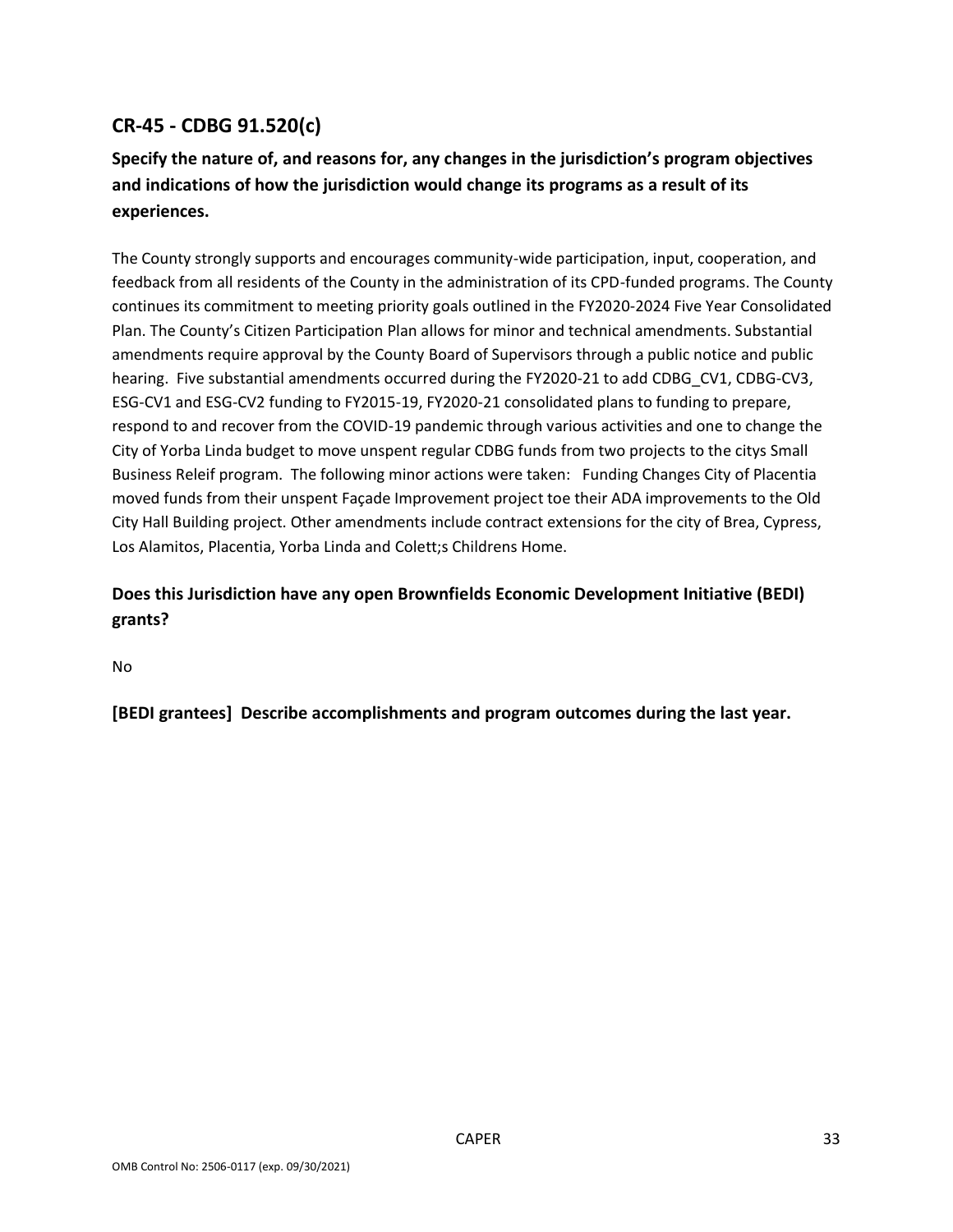## **CR-50 - HOME 91.520(d)**

**Include the results of on-site inspections of affordable rental housing assisted under the program to determine compliance with housing codes and other applicable regulations** 

Please list those projects that should have been inspected on-site this program year based upon the schedule in §92.504(d). Indicate which of these were inspected and a summary of issues that were detected during the inspection. For those that were not inspected, please indicate the reason and how you will remedy the situation.

Every year, the County of Orange performs approximately 400 on-site inspections of affordable housing units and on-site audit tenant files to ensure compliance with Property Standards 24 CFR 92.251; Qualification as affordable housing: Rental Housing 24 CFR 92.252; Participating jurisdiction responsibilities; written agreement; and on-site inspection 24 CFR 92.504. The on-site inspections must occur within 12 months after project completion and at least once every 3 years thereafter during the period of affordability. The HOME-assisted multi-family housing project portfolio consists of 28 completed projects. The total number of restricted units ranged from 4 to 131 HOMEassisted units for all HOME projects; or approximately 600 HOME-assisted restricted units available for cursory and full inspections.

In FY 2019-2020, the County of Orange was on schedule to inspect and audit the following properties listed below; however, due to COVID-19 and per HUD's HOME COVID-19 Regulatory Waivers and Statutory Suspensions, all inspections have been placed on hold until the end of the waiver period but continues to perform desk monitoring reviews remotely. The County of Orange is set to resume all inspections of units that would have been subject to HQS inspections during the waiver period within 120 days of the September 30, 2021 expiration of the waiver.

# **List of HOME funded Housing Developments that should have received On-site Visits:**

Ability First, Avenida Villas Families, Birch Hills, Bishop Apartments, Bonterra Apartment Homes, Buena Vista Apartments, California Villas (Sterling Court), Camden Place Senior Apartments, Canada & Marquita Apartments, Casa Alegre, Casa de la Esperanza, Cornerstone Apartments, Cotton's Point, Dorado Senior Apts. HOME, Doria I & II, Granite Court, Heritage Villas, Linbrook Court Senior, Mendocino at Talega I, Midway City SRO, Montecito Vista Apartments, Oakcrest Heights, Solara Court Senior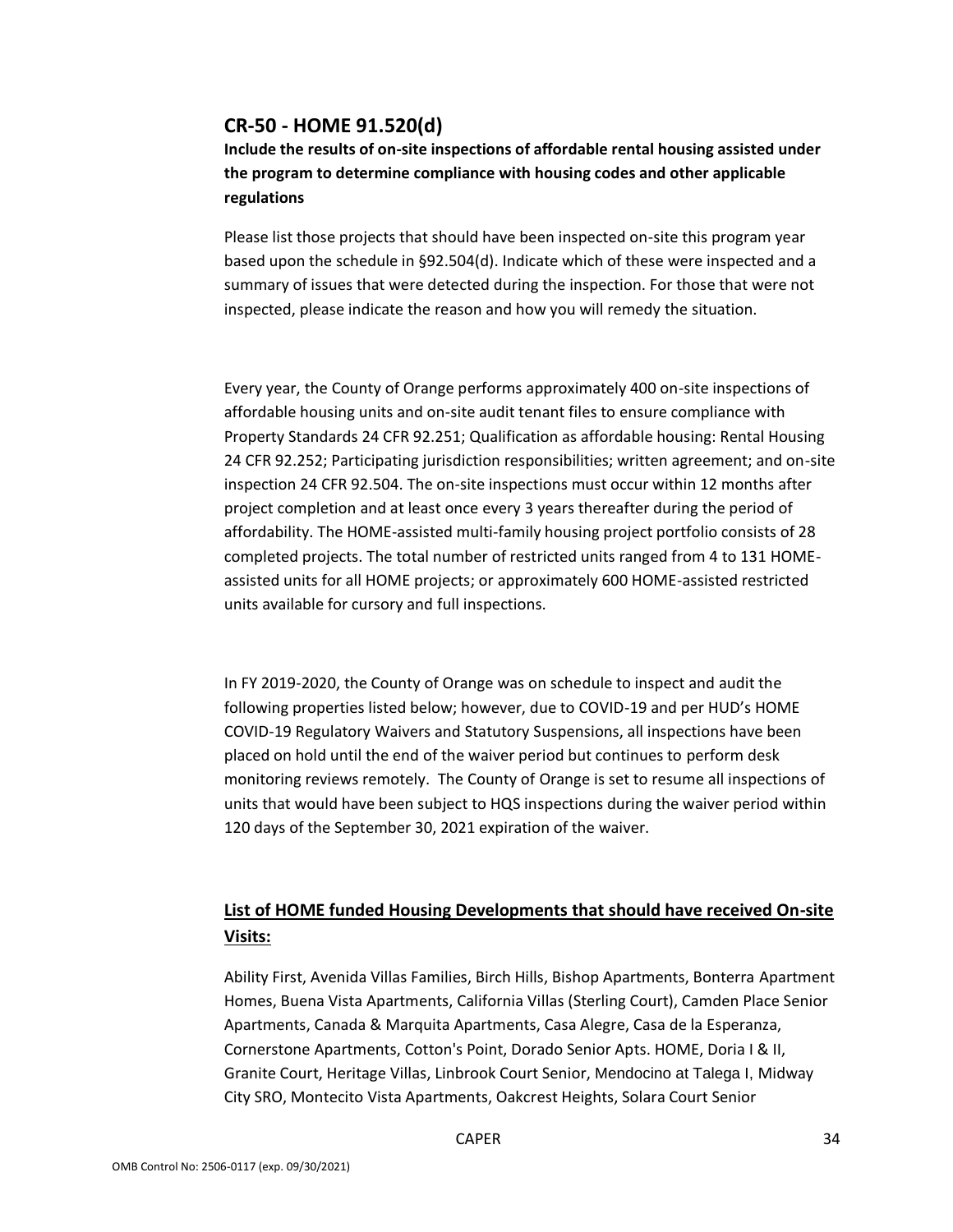Apartments, Stonegate I & II, Vintage Canyon Senior Apartments, Vintage Shores, Walnut Village Apartments and Woodbury Walk Apartments.

# **Provide an assessment of the jurisdiction's affirmative marketing actions for HOME units. 92.351(b)**

As discussed in the 2020-24 ConPlan, obstacles to meeting the under-served needs of households within the low and moderate-income levels are generally based on available financial resources, construction costs, and citizen support of the concept of affordable housing. The County has taken affirmative measures to improve on the availability and use of resources by allocating funds to a variety of activities and organizations. The County continues to inform the public at-large of the Program's many opportunities through its policy of advertising through the use of County Notices and Public Notices published in local newspapers, including Spanish and Vietnamese publications. Enhancing Coordination - The County continues to expand its relationships with a variety of groups and agencies in order to better meet the needs of the community. Beyond maintaining its current role in funding and coordinating with local cities, non-profits, developers, lenders, and property owners, the County has taken the initiative to develop more opportunities for these entities to collaborate to discuss issues and work in partnership on possible actions and/or solutions. HOME funded Permanent Supportive Housing units receive referrals from the Coordinated Entry System. The Coordinated Entry System lead agency, Orange County Community Resources (OCCR), is empowered by the Continuum of Care (CoC) to manage the process of determining and updating the prioritization for all CoC funded permanent supportive housing (PSH) and CoC and ESG funded rapid rehousing (RRH) as well as any other housing resources that voluntarily participate in the Coordinated Entry System.

# **Refer to IDIS reports to describe the amount and use of program income for projects, including the number of projects and owner and tenant characteristics**

For FY 2020-21, \$54,274 in program income was expended on a HOME funded projects.

# **Describe other actions taken to foster and maintain affordable housing. 91.220(k) (STATES ONLY: Including the coordination of LIHTC with the development of affordable housing). 91.320(j)**

On April 30, 2020, the California HCD announced the release of a Notice of Funding Availability (NOFA) for approximately \$57 million in funds for the Local Housing Trust Fund (LHTF) Program. As a requirement of the program, Local Housing Trust Funds established by cities and counties, Native American Tribes and incorporated 501(c)(3) nonprofit organizations could be awarded Matching Grants to Eligible activities including construction loans and/or permanent financing loans to pay for predevelopment costs, acquisition costs, and other costs associated with the development or rehabilitation of Affordable rental housing projects, or Emergency Shelters, Transitional Housing, Permanent Supportive Housing, and Affordable homebuyer/homeowner projects, including assistance to income-eligible households to purchase for-sale housing units or to rehabilitate. Funds may also be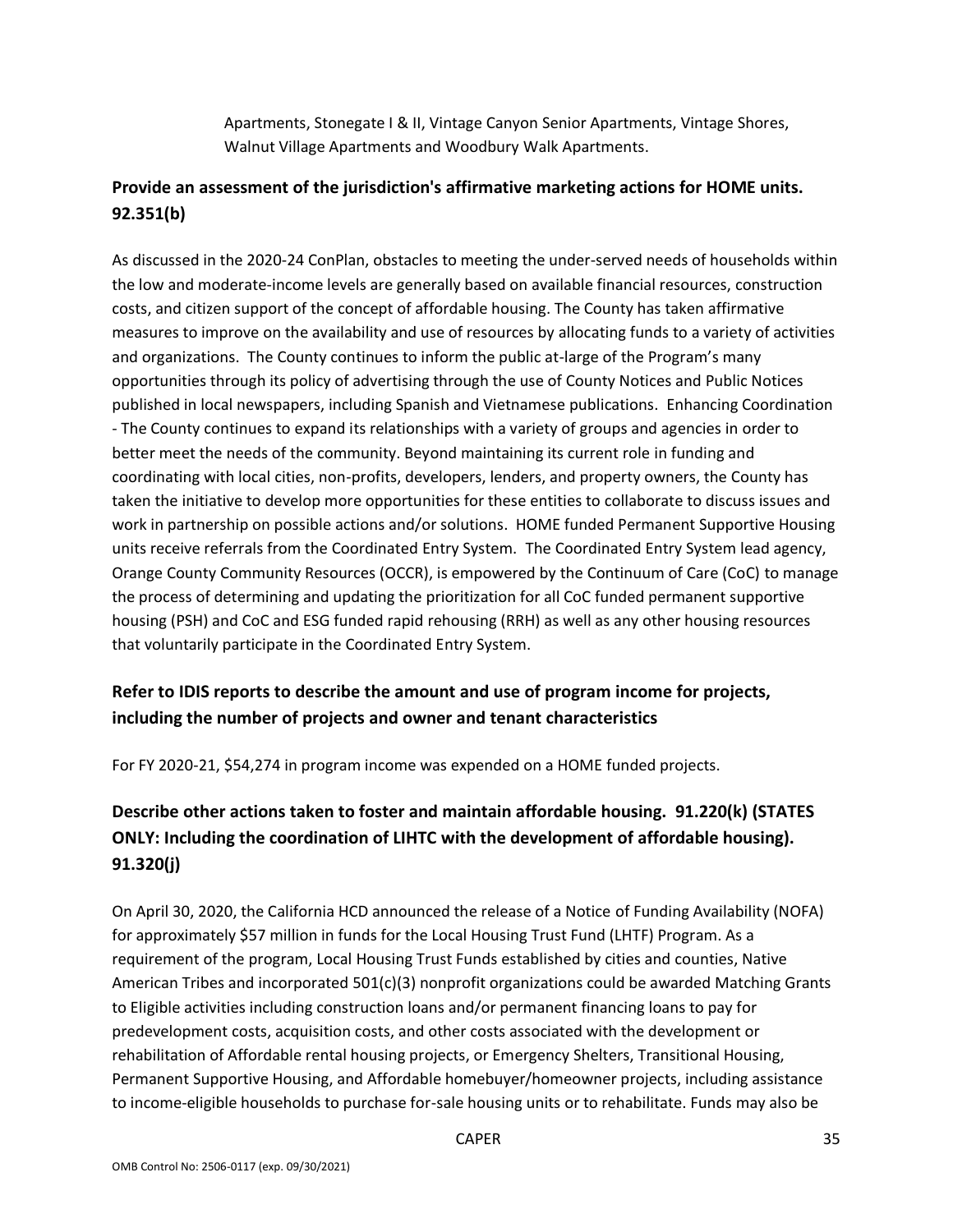used for the construction, conversion, repair, and rehabilitation of Accessory Dwelling Units (ADUs) or Junior Accessory Dwelling Units (JADUs). In order to comply with the matching fund requirements, On May 19, 2020, the Board of Supervisors approved a redistribution of \$25.5 million in MHSA funds to the OCHFT to be distributed over a five year period to be used as matching funds for the Local Housing Trust Program. These funds will be used for the development of permanent supportive housing to serve persons with serious mental illness who are homeless, at risk of homelessness, and who otherwise meet the MHSA Housing Program target population description.

# **CR-60 - ESG 91.520(g) (ESG Recipients only)**

#### **ESG Supplement to the CAPER in** *e-snaps*

#### **For Paperwork Reduction Act**

| 1. Recipient Information-All Recipients Complete |                                           |    |
|--------------------------------------------------|-------------------------------------------|----|
| <b>Basic Grant Information</b>                   |                                           |    |
| <b>Recipient Name</b>                            | <b>ORANGE COUNTY</b>                      |    |
| <b>Organizational DUNS Number</b>                | 009657602                                 |    |
| <b>EIN/TIN Number</b>                            | 956000928                                 |    |
| <b>Indentify the Field Office</b>                | <b>LOS ANGELES</b>                        |    |
| Identify CoC(s) in which the recipient or        | Santa Ana/Anaheim/Orange County CoC       |    |
| subrecipient(s) will provide ESG                 |                                           |    |
| assistance                                       |                                           |    |
|                                                  |                                           |    |
| <b>ESG Contact Name</b><br><b>Prefix</b>         | Ms                                        |    |
| <b>First Name</b>                                | Julia                                     |    |
|                                                  |                                           |    |
| <b>Middle Name</b>                               | 0                                         |    |
| <b>Last Name</b>                                 | <b>Bidwell</b>                            |    |
| <b>Suffix</b>                                    | 0                                         |    |
| <b>Title</b>                                     | Director, Housing & Community Development |    |
| <b>ESG Contact Address</b>                       |                                           |    |
| <b>Street Address 1</b>                          | 1501 E. St. Andrews Place                 |    |
| <b>Street Address 2</b>                          | 0                                         |    |
| City                                             | Santa Ana                                 |    |
| <b>State</b>                                     | CA                                        |    |
| <b>ZIP Code</b>                                  |                                           |    |
| <b>Phone Number</b>                              | 7144802991                                |    |
|                                                  | <b>CAPER</b>                              | 36 |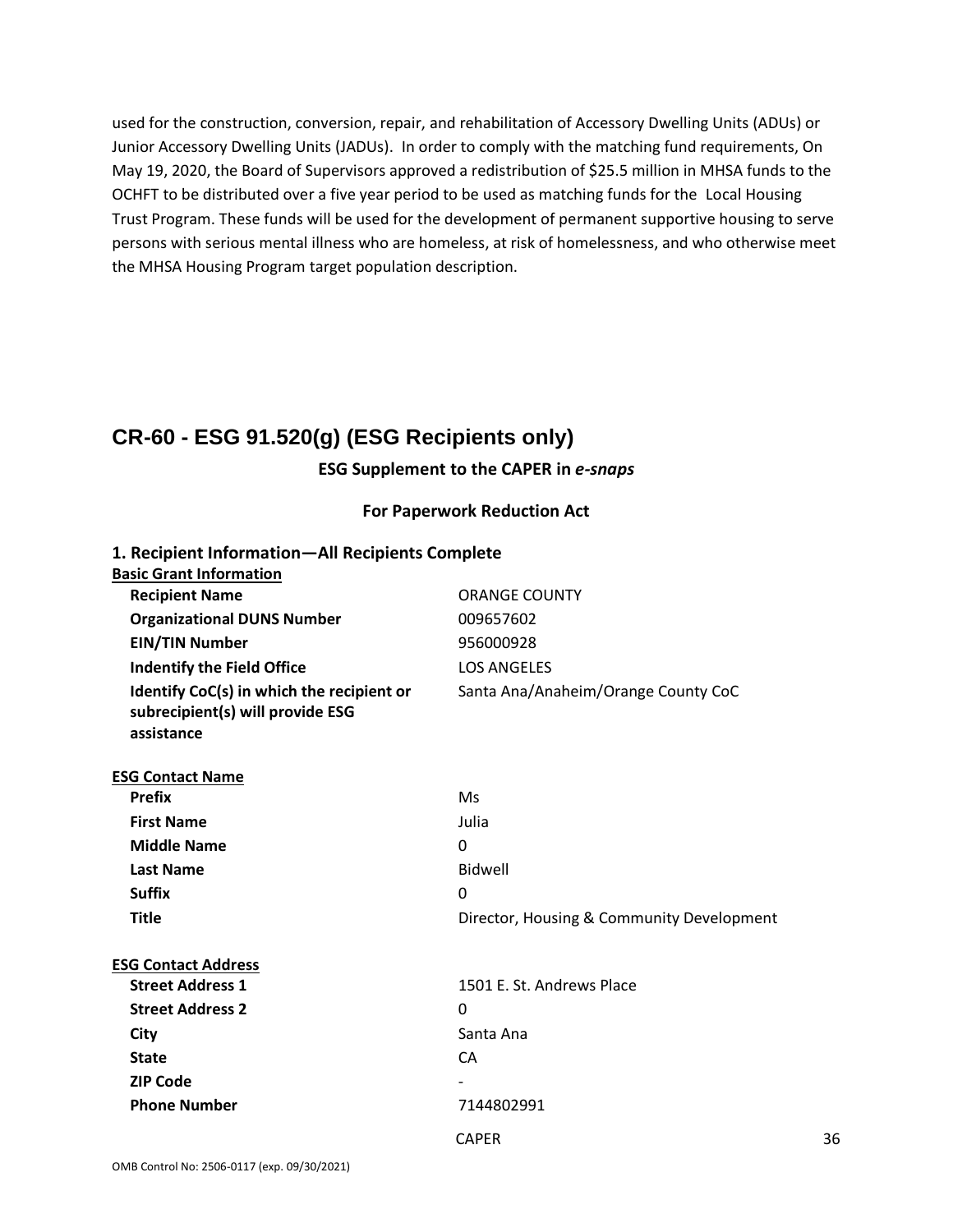| Extension            |                              |
|----------------------|------------------------------|
| <b>Fax Number</b>    |                              |
| <b>Email Address</b> | julia.bidwell@occr.ocgov.com |

#### **ESG Secondary Contact**

| <b>Prefix</b>        | Mr                                   |
|----------------------|--------------------------------------|
| <b>First Name</b>    | Craig                                |
| <b>Last Name</b>     | <b>Fee</b>                           |
| <b>Suffix</b>        | 0                                    |
| <b>Title</b>         | <b>Community Development Manager</b> |
| <b>Phone Number</b>  | 7144802996                           |
| <b>Extension</b>     | 0                                    |
| <b>Email Address</b> | craig.fee@occr.ocgov.com             |

## **2. Reporting Period—All Recipients Complete**

| Program Year Start Date | 07/01/2020 |
|-------------------------|------------|
| Program Year End Date   | 06/30/2021 |

#### **3a. Subrecipient Form – Complete one form for each subrecipient**

**Subrecipient or Contractor Name:** Health Care Agency **City:** Santa Ana **State:** CA **Zip Code:** 92701 **DUNS Number:** 079483415\_\_\_\_\_\_\_\_\_\_\_\_\_\_\_\_\_\_\_ **Is subrecipient a victim services provider:** N **Subrecipient Organization Type:** County of Orange **ESG & ESG-CV Subgrant or Contract Award Amount:** \$5,683,869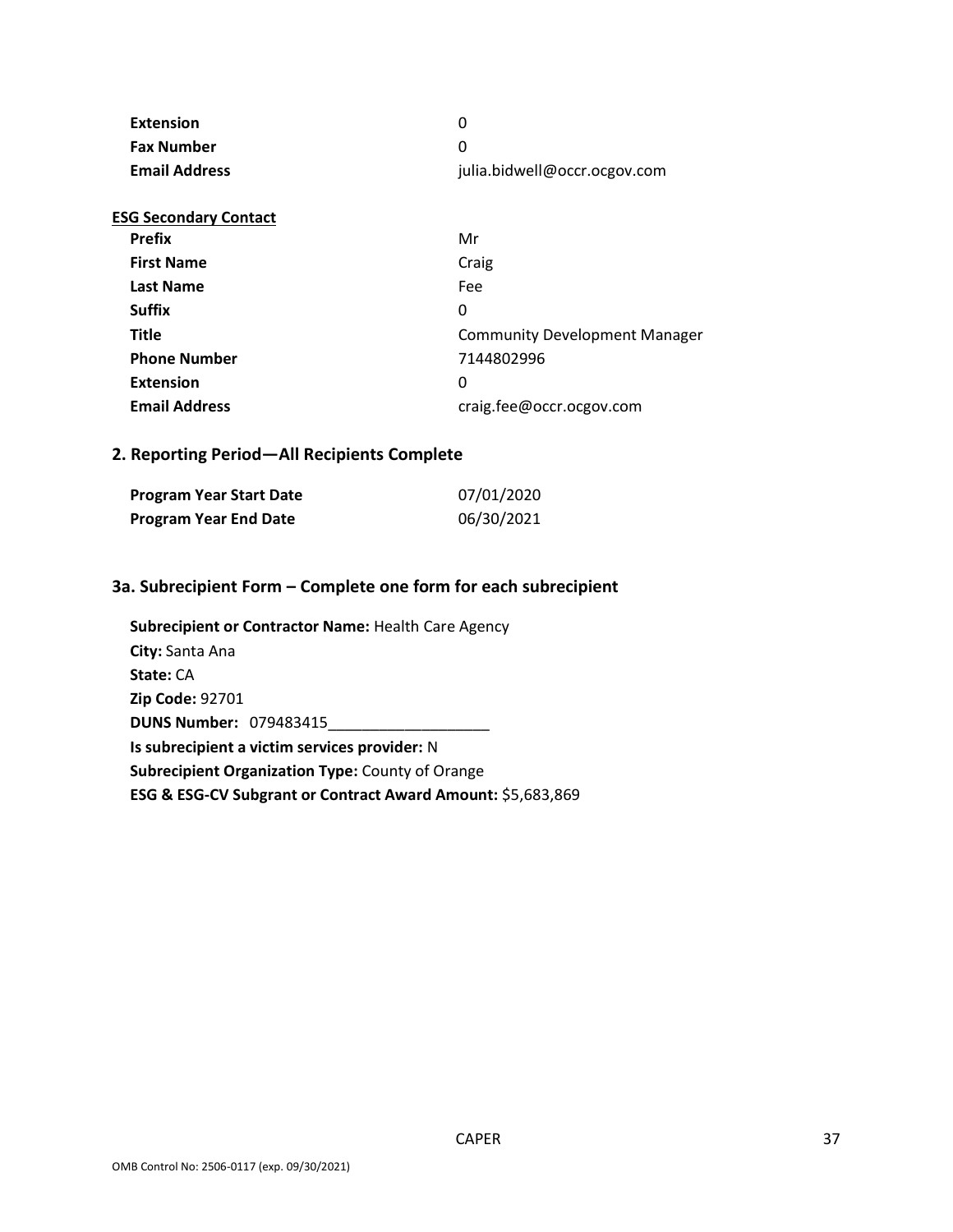# **CR-65 - Persons Assisted**

## **4. Persons Served**

## **4a. Complete for Homelessness Prevention Activities**

| <b>Number of Persons in</b><br><b>Households</b> | <b>Total</b> |
|--------------------------------------------------|--------------|
| Adults                                           |              |
| Children                                         |              |
| Don't Know/Refused/Other                         |              |
| <b>Missing Information</b>                       |              |
| Total                                            |              |

**Table 16 – Household Information for Homeless Prevention Activities**

#### **4b. Complete for Rapid Re-Housing Activities**

| <b>Number of Persons in</b> | <b>Total</b> |
|-----------------------------|--------------|
| <b>Households</b>           |              |
| <b>Adults</b>               |              |
| Children                    |              |
| Don't Know/Refused/Other    |              |
| Missing Information         |              |
| Total                       |              |

**Table 17 – Household Information for Rapid Re-Housing Activities**

#### **4c. Complete for Shelter**

| <b>Number of Persons in</b><br><b>Households</b> | <b>Total</b> |
|--------------------------------------------------|--------------|
| Adults                                           |              |
| Children                                         |              |
| Don't Know/Refused/Other                         |              |
| Missing Information                              |              |
| Total                                            |              |

**Table 18 – Shelter Information**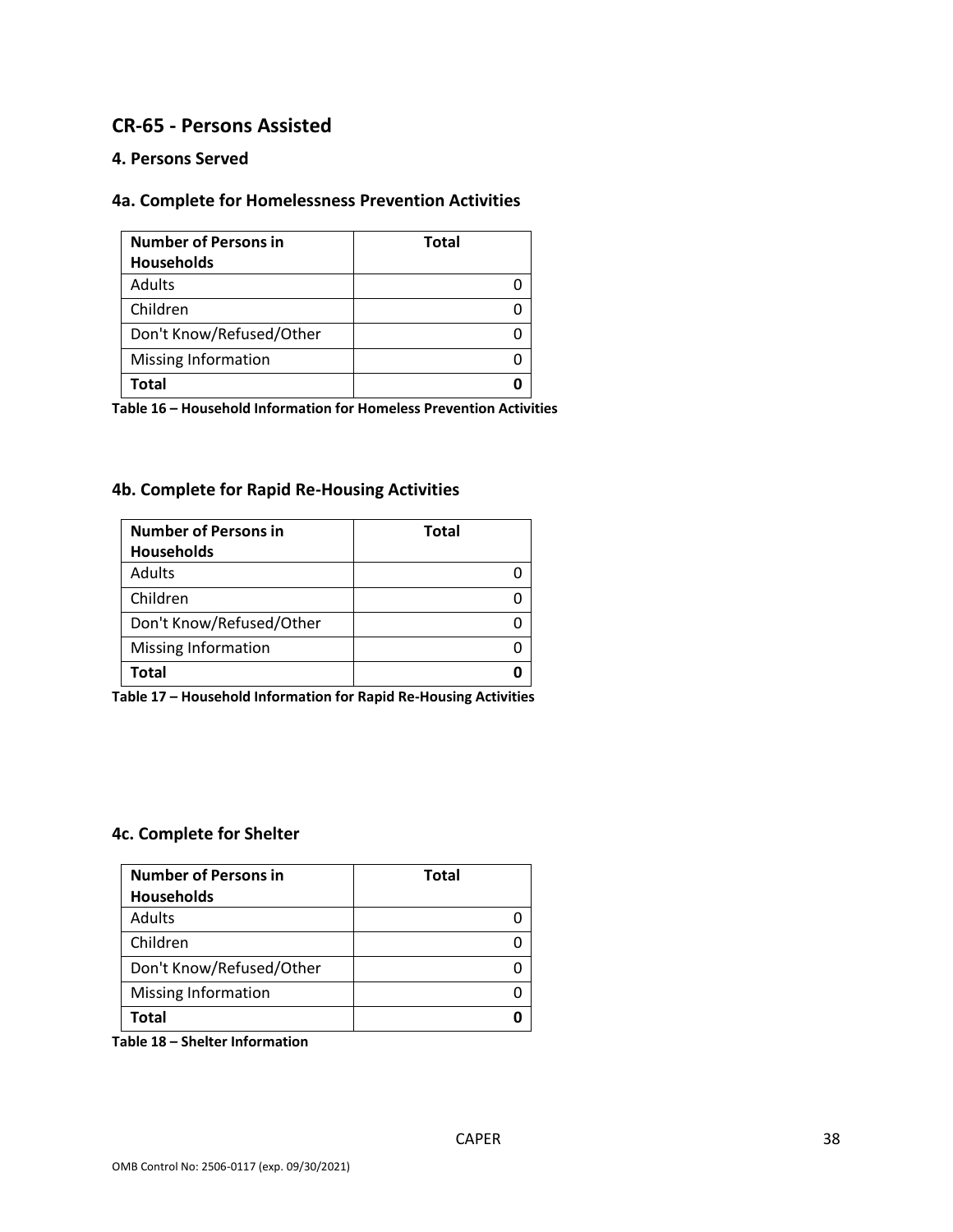CAPER 39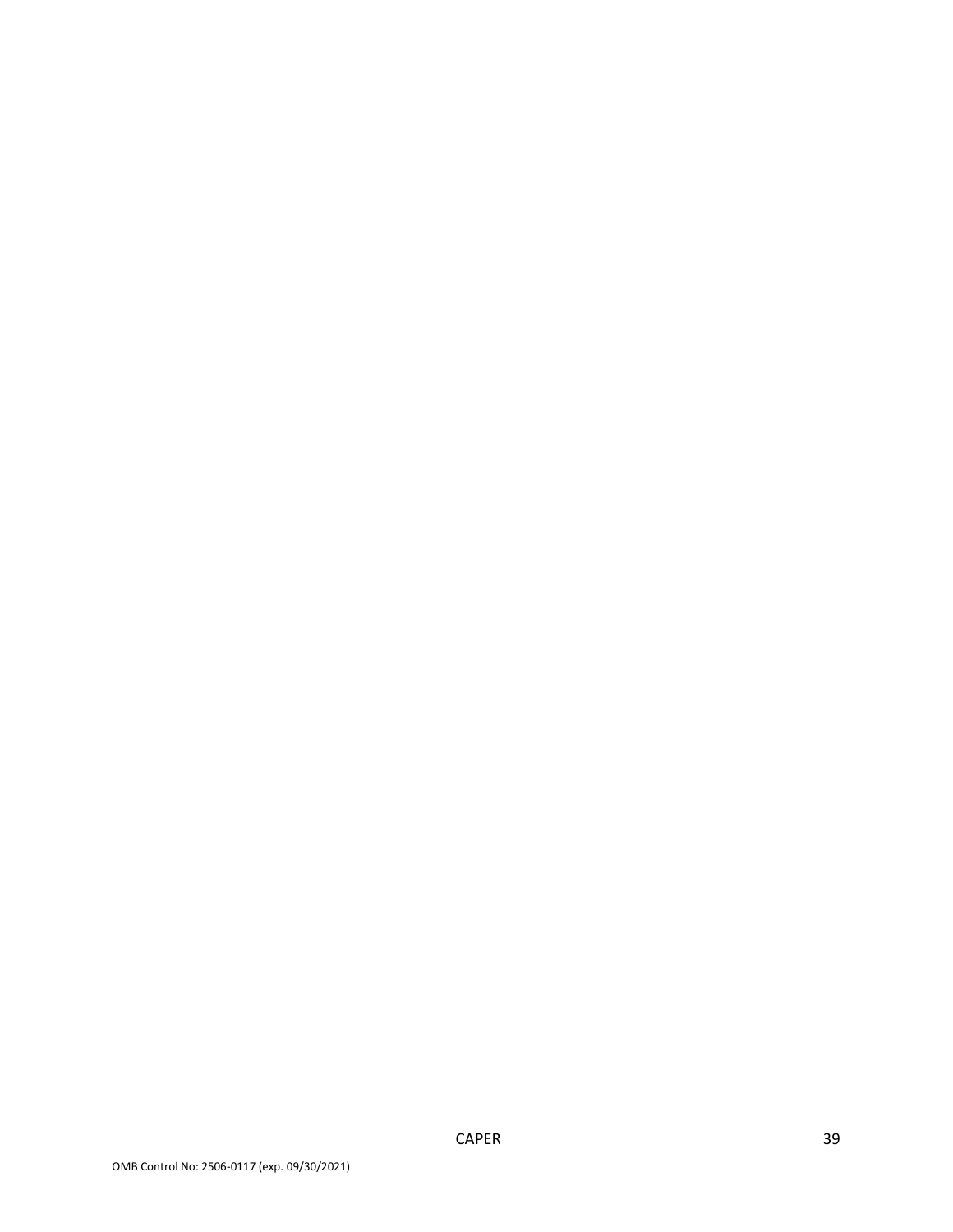#### **4d. Street Outreach**

| <b>Number of Persons in</b> | <b>Total</b> |
|-----------------------------|--------------|
| <b>Households</b>           |              |
| Adults                      |              |
| Children                    |              |
| Don't Know/Refused/Other    |              |
| <b>Missing Information</b>  |              |
| Total                       |              |

**Table 19 – Household Information for Street Outreach** 

#### **4e. Totals for all Persons Served with ESG**

| <b>Number of Persons in</b> | <b>Total</b> |
|-----------------------------|--------------|
| <b>Households</b>           |              |
| Adults                      |              |
| Children                    |              |
| Don't Know/Refused/Other    |              |
| Missing Information         |              |
| Total                       |              |

**Table 20 – Household Information for Persons Served with ESG**

## **5. Gender—Complete for All Activities**

|                          | <b>Total</b> |
|--------------------------|--------------|
| Male                     |              |
| Female                   |              |
| Transgender              |              |
| Don't Know/Refused/Other |              |
| Missing Information      |              |
| Total                    |              |

**Table 21 – Gender Information**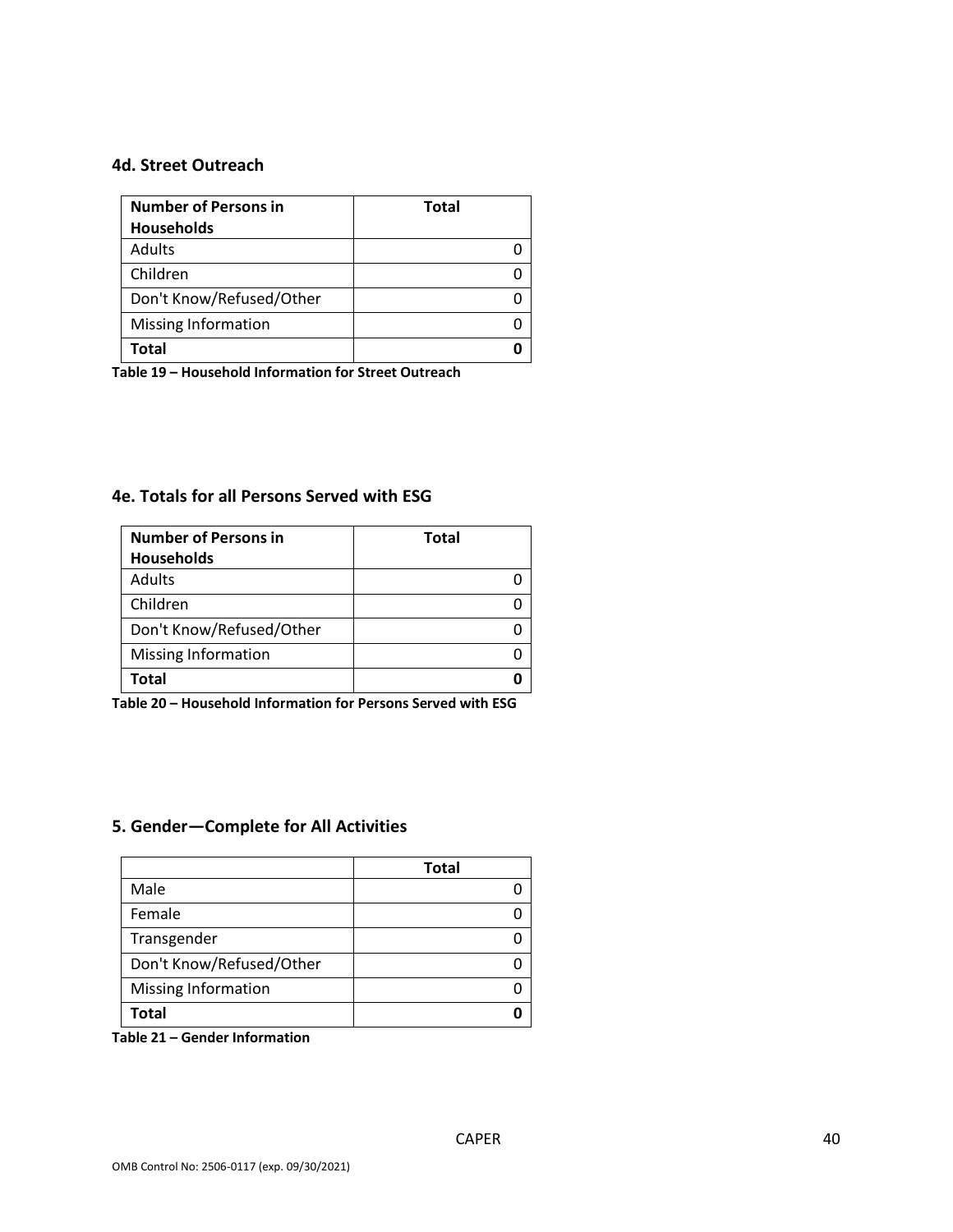# **6. Age—Complete for All Activities**

|                            | <b>Total</b> |
|----------------------------|--------------|
| Under 18                   |              |
| 18-24                      |              |
| 25 and over                |              |
| Don't Know/Refused/Other   |              |
| <b>Missing Information</b> |              |
| Total                      |              |

**Table 22 – Age Information**

## **7. Special Populations Served—Complete for All Activities**

| Subpopulation                     | <b>Total</b> | <b>Total</b><br><b>Persons</b><br>Served-<br><b>Prevention</b> | <b>Total</b><br><b>Persons</b><br>Served-<br><b>RRH</b> | <b>Total</b><br><b>Persons</b><br>Served in<br><b>Emergency</b><br><b>Shelters</b> |
|-----------------------------------|--------------|----------------------------------------------------------------|---------------------------------------------------------|------------------------------------------------------------------------------------|
| Veterans                          | 0            | $\mathbf 0$                                                    | 0                                                       | 0                                                                                  |
| <b>Victims of Domestic</b>        |              |                                                                |                                                         |                                                                                    |
| Violence                          | 0            | 0                                                              | 0                                                       | 0                                                                                  |
| Elderly                           | 0            | 0                                                              | 0                                                       | 0                                                                                  |
| HIV/AIDS                          | 0            | $\mathbf 0$                                                    | 0                                                       | 0                                                                                  |
| Chronically                       |              |                                                                |                                                         |                                                                                    |
| Homeless                          | 0            | 0                                                              | 0                                                       | $\Omega$                                                                           |
| <b>Persons with Disabilities:</b> |              |                                                                |                                                         |                                                                                    |
| Severely Mentally                 |              |                                                                |                                                         |                                                                                    |
| III                               | 0            | 0                                                              | 0                                                       | $\Omega$                                                                           |
| <b>Chronic Substance</b>          |              |                                                                |                                                         |                                                                                    |
| Abuse                             | 0            | 0                                                              | $\mathbf 0$                                             | $\Omega$                                                                           |
| <b>Other Disability</b>           | 0            | 0                                                              | 0                                                       | $\Omega$                                                                           |
| Total                             |              |                                                                |                                                         |                                                                                    |
| (Unduplicated if                  |              |                                                                |                                                         |                                                                                    |
| possible)                         | 0            | 0                                                              | 0                                                       | 0                                                                                  |

#### **Number of Persons in Households**

**Table 23 – Special Population Served**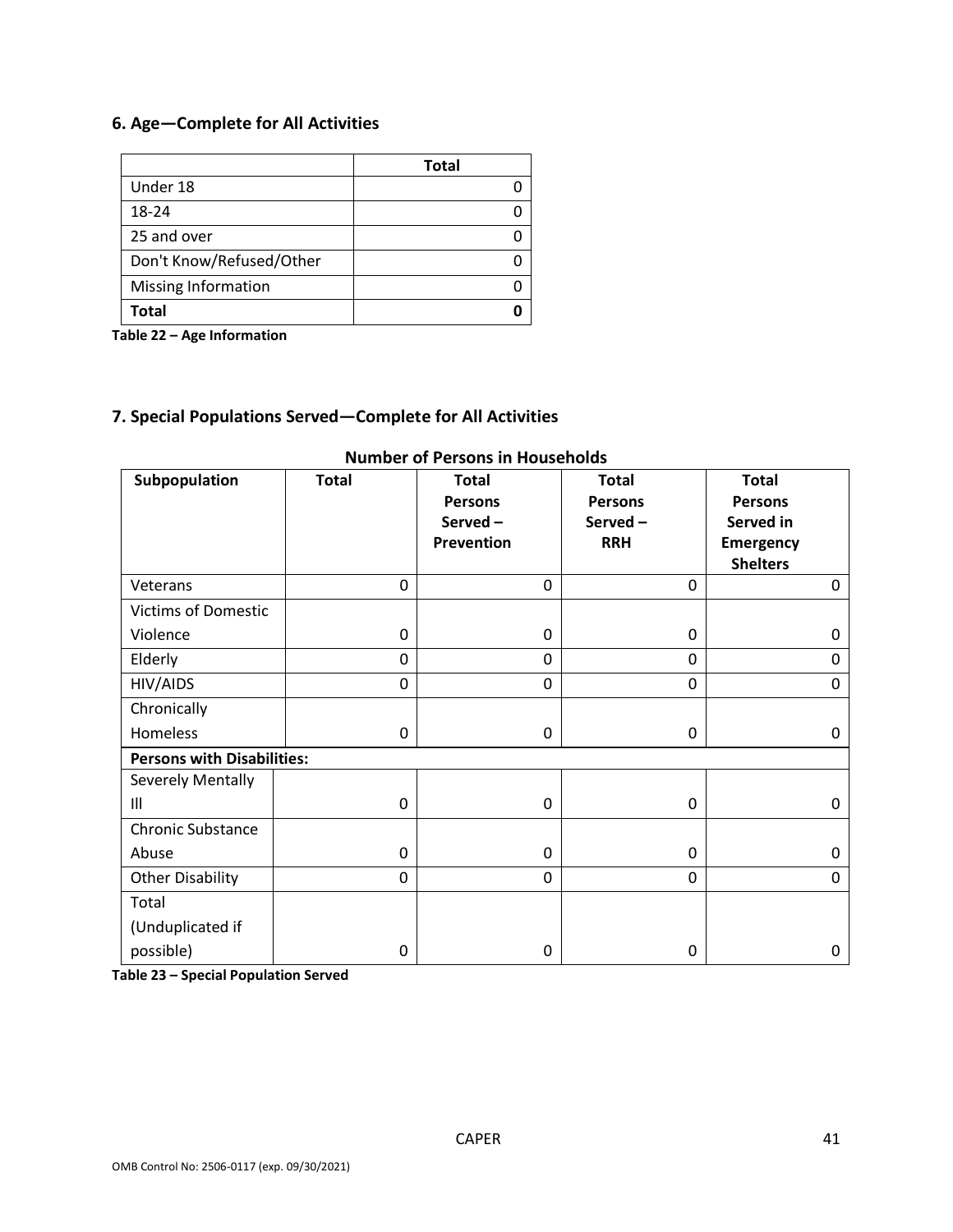# **CR-70 – ESG 91.520(g) - Assistance Provided and Outcomes**

## **10. Shelter Utilization**

| Number of New Units - Rehabbed       |         |
|--------------------------------------|---------|
| Number of New Units - Conversion     |         |
| Total Number of bed-nights available | 999,330 |
| Total Number of bed-nights provided  | 745,980 |
| Capacity Utilization                 | 74.65%  |

**Table 24 – Shelter Capacity**

# **11. Project Outcomes Data measured under the performance standards developed in consultation with the CoC(s)**

County staff has developed an MOU with the Orange County Health Care Agency which has a collaborative of ESG recipient jurisdictions in geographic CoC area. County staff with all other ESG jurisdictions in the County, meet on an ongoing basis to discuss policies and procedures for Homeless Management Information System (HMIS) and best practices to allocate ESG funds for the program year. In order to inform funding decisions, ESG recipients participate in CoC meetings, committees, and have representation on the CoC Board. Additionally, County staff, along with other ESG recipients' jurisdictions, continue to use a set of mutually agreed upon forms: intake forms, client participation agreements, checklists for monitoring and evaluating project and agency performance, and reimbursement forms for purposes of consistency and streamlining the process for all applicable parties. The policies, procedures and forms are regularly reviewed by staff and updated as needed. Staff also consult with the CoC and attends their meetings to discuss issues/concerns, development of area-wide intake assessment, written standards and best practices for meeting the needs of the homeless population.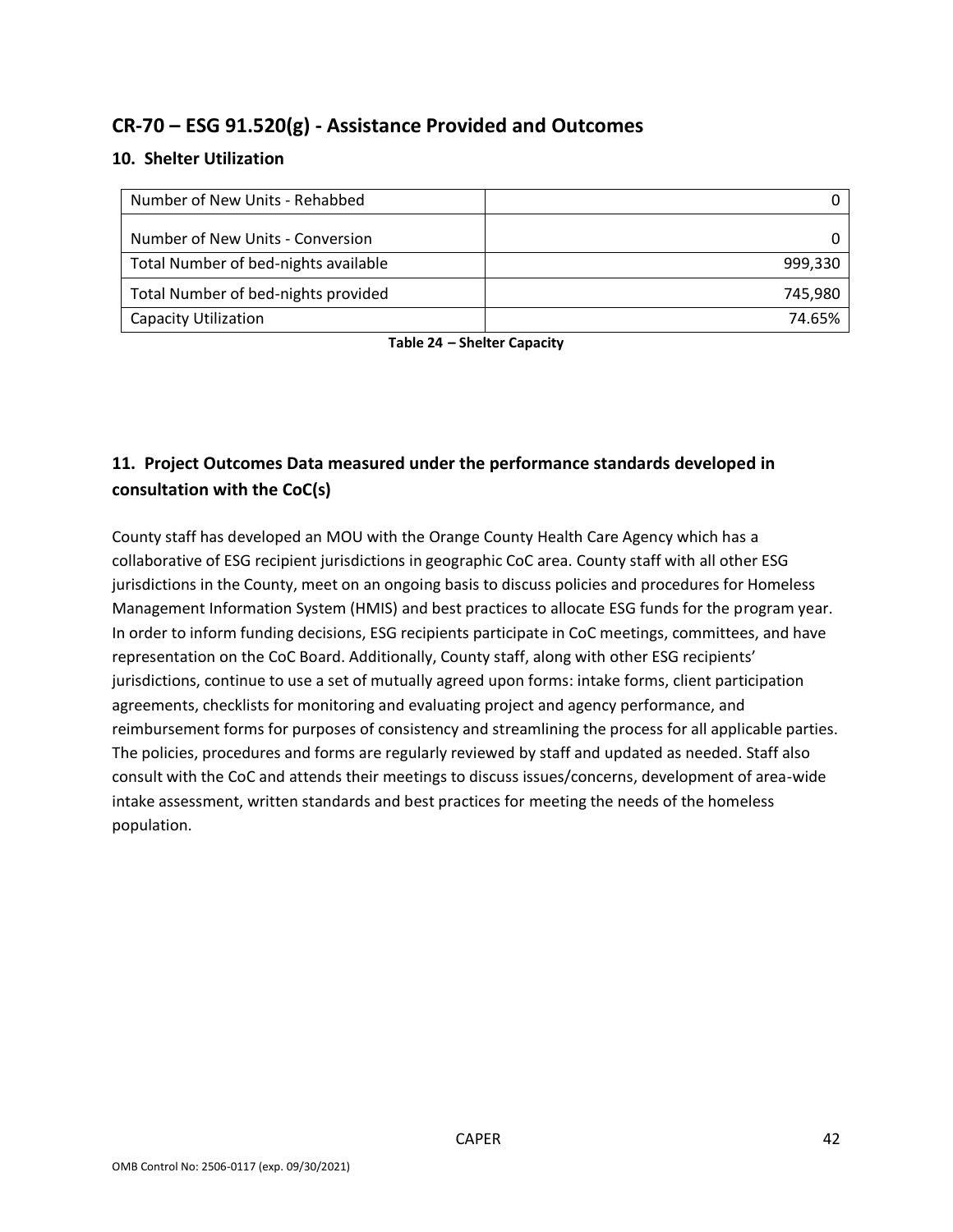# **CR-75 – Expenditures**

## **11. Expenditures**

## **11a. ESG Expenditures for Homelessness Prevention**

|                                                      | <b>Dollar Amount of Expenditures in Program Year</b> |      |      |
|------------------------------------------------------|------------------------------------------------------|------|------|
|                                                      | 2017                                                 | 2018 | 2019 |
| <b>Expenditures for Rental Assistance</b>            |                                                      | 0    |      |
| Expenditures for Housing Relocation and              |                                                      |      |      |
| <b>Stabilization Services - Financial Assistance</b> |                                                      | 0    |      |
| Expenditures for Housing Relocation &                |                                                      |      |      |
| <b>Stabilization Services - Services</b>             | <sup>0</sup>                                         | 0    |      |
| Expenditures for Homeless Prevention under           |                                                      |      |      |
| <b>Emergency Shelter Grants Program</b>              |                                                      | 0    |      |
| <b>Subtotal Homelessness Prevention</b>              |                                                      | 0    |      |

**Table 25 – ESG Expenditures for Homelessness Prevention**

## **11b. ESG Expenditures for Rapid Re-Housing**

|                                                      | <b>Dollar Amount of Expenditures in Program Year</b> |        |        |
|------------------------------------------------------|------------------------------------------------------|--------|--------|
|                                                      | 2018                                                 | 2019   | 2020   |
| <b>Expenditures for Rental Assistance</b>            | 47,833                                               | 64,622 | 67,195 |
| Expenditures for Housing Relocation and              |                                                      |        |        |
| <b>Stabilization Services - Financial Assistance</b> |                                                      | 0      |        |
| Expenditures for Housing Relocation &                |                                                      |        |        |
| <b>Stabilization Services - Services</b>             | <sup>0</sup>                                         | 0      |        |
| Expenditures for Homeless Assistance under           |                                                      |        |        |
| <b>Emergency Shelter Grants Program</b>              |                                                      | 0      |        |
| <b>Subtotal Rapid Re-Housing</b>                     | 47,833                                               | 64,622 | 67,195 |

**Table 26 – ESG Expenditures for Rapid Re-Housing**

## **11c. ESG Expenditures for Emergency Shelter**

|                           | Dollar Amount of Expenditures in Program Year |  |  |  |
|---------------------------|-----------------------------------------------|--|--|--|
|                           | 2020<br>2018<br>2019                          |  |  |  |
| <b>Essential Services</b> |                                               |  |  |  |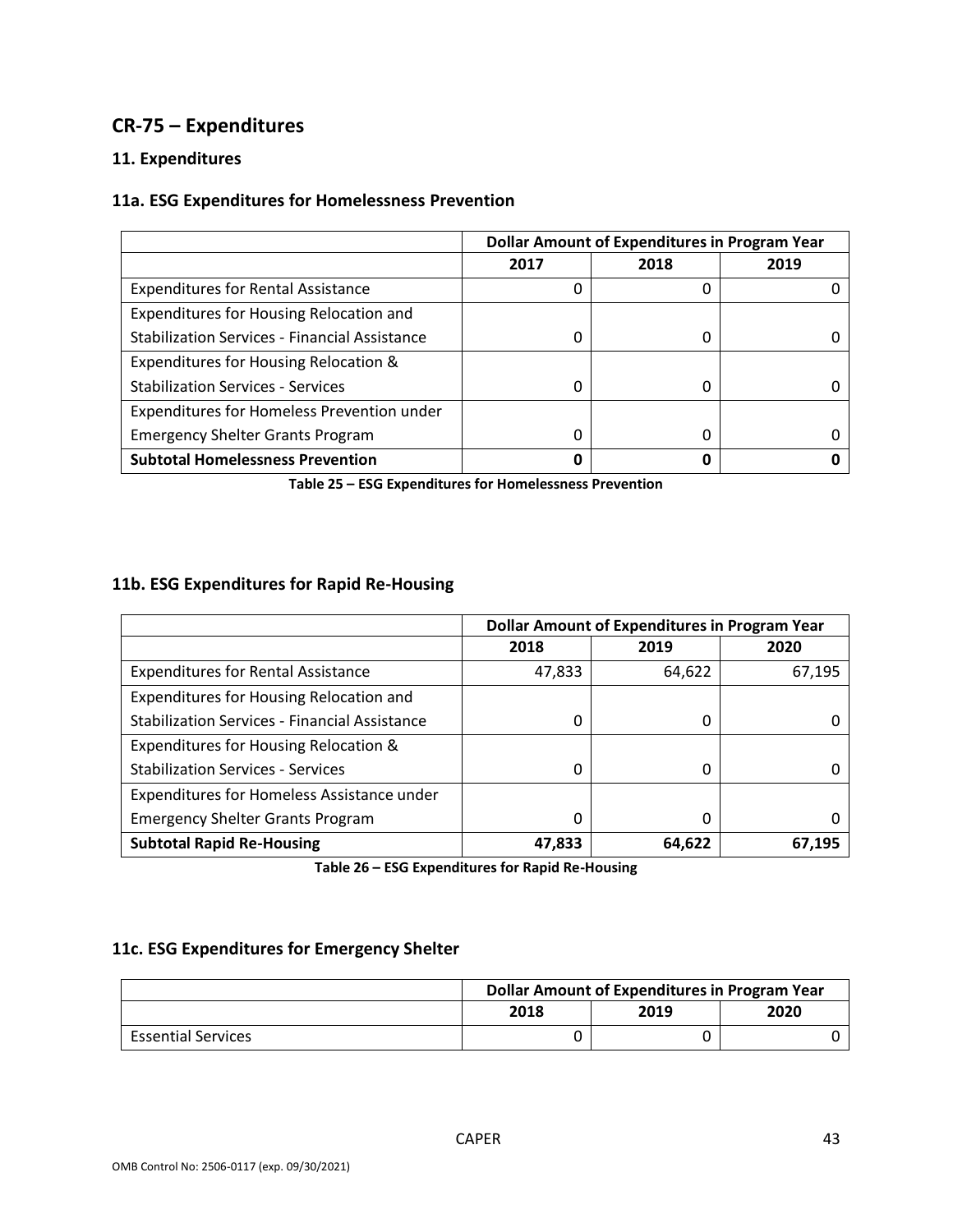| Operations      | 124,937 | 129,948 | 6,006,070 |
|-----------------|---------|---------|-----------|
| Renovation      |         | 0       |           |
| Major Rehab     |         | 0       |           |
| Conversion      |         | 0       |           |
| <b>Subtotal</b> | 124,937 | 129,948 | 6,006,070 |

**Table 27 – ESG Expenditures for Emergency Shelter**

## **11d. Other Grant Expenditures**

|                        | Dollar Amount of Expenditures in Program Year |        |        |  |
|------------------------|-----------------------------------------------|--------|--------|--|
|                        | 20120<br>2018<br>2019                         |        |        |  |
| <b>Street Outreach</b> |                                               |        |        |  |
| <b>HMIS</b>            | 9.693                                         | 9,693  | 10,079 |  |
| Administration         | 16,156                                        | 16,561 | 16,798 |  |

**Table 28 - Other Grant Expenditures**

## **11e. Total ESG Grant Funds**

| <b>Total ESG Funds</b><br><b>Expended</b> | 2018    | 2019    | 2020      |
|-------------------------------------------|---------|---------|-----------|
|                                           | 198,619 | 220,824 | 5,416,646 |

**Table 29 - Total ESG Funds Expended**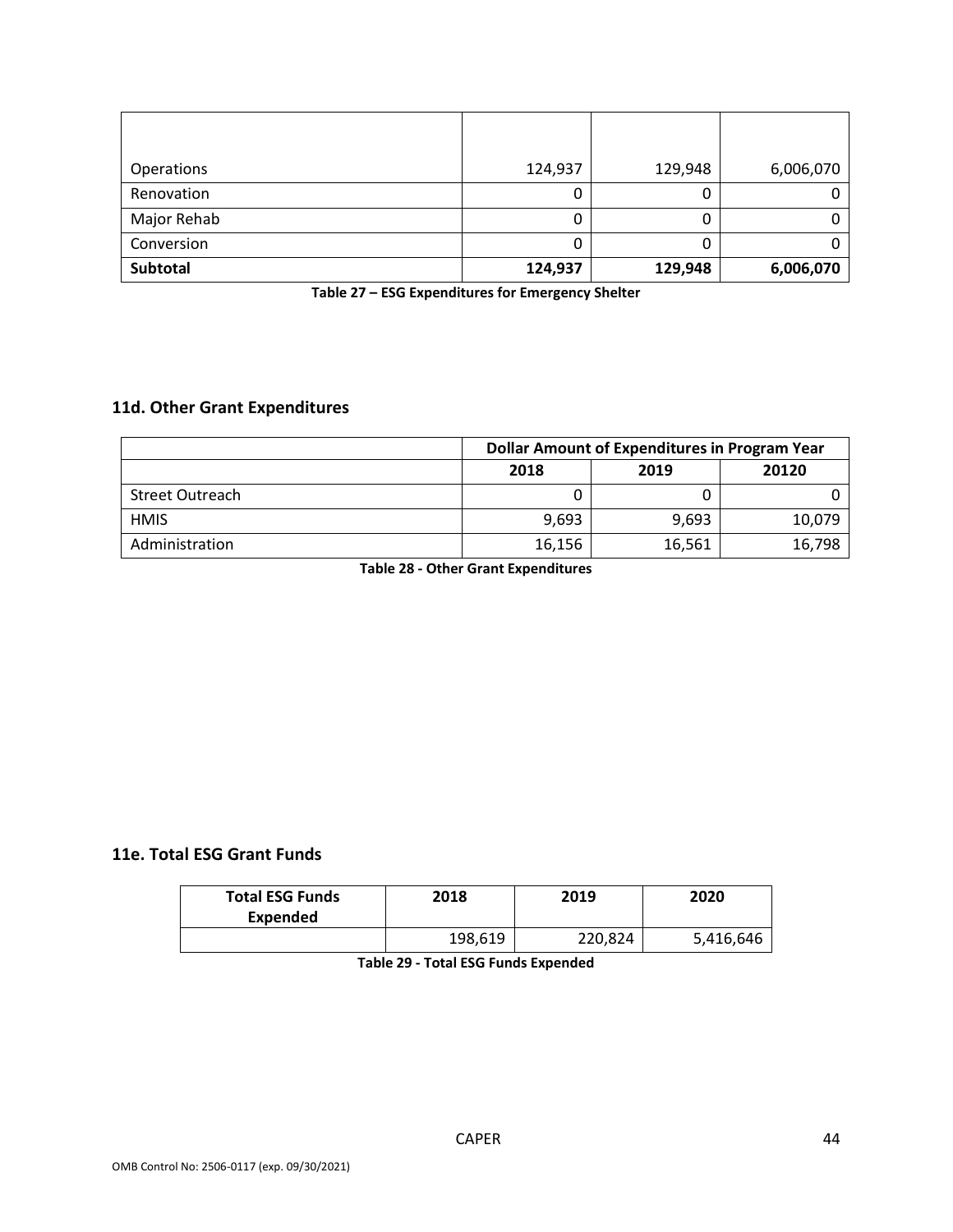## **11f. Match Source**

|                            | 2018    | 2019    | 2020    |
|----------------------------|---------|---------|---------|
| Other Non-ESG HUD Funds    | 0       | 0       |         |
| <b>Other Federal Funds</b> | 0       | 0       |         |
| <b>State Government</b>    | 99,252  | 0       |         |
| Local Government           | 100,000 | 900,000 | 150,000 |
| Private Funds              | 0       | 0       |         |
| Other                      | 0       | 0       |         |
| Fees                       | O       | 0       |         |
| Program Income             | 0       | 0       |         |
| <b>Total Match Amount</b>  | 199,252 | 900,000 | 150,000 |

**Table 30 - Other Funds Expended on Eligible ESG Activities**

## **11g. Total**

| <b>Total Amount of Funds</b><br><b>Expended on ESG</b><br><b>Activities</b> | 2018    | 2019      | 2020      |
|-----------------------------------------------------------------------------|---------|-----------|-----------|
|                                                                             |         |           |           |
|                                                                             | 397,871 | 1,120,824 | 5,416,646 |

**Table 31 - Total Amount of Funds Expended on ESG Activities**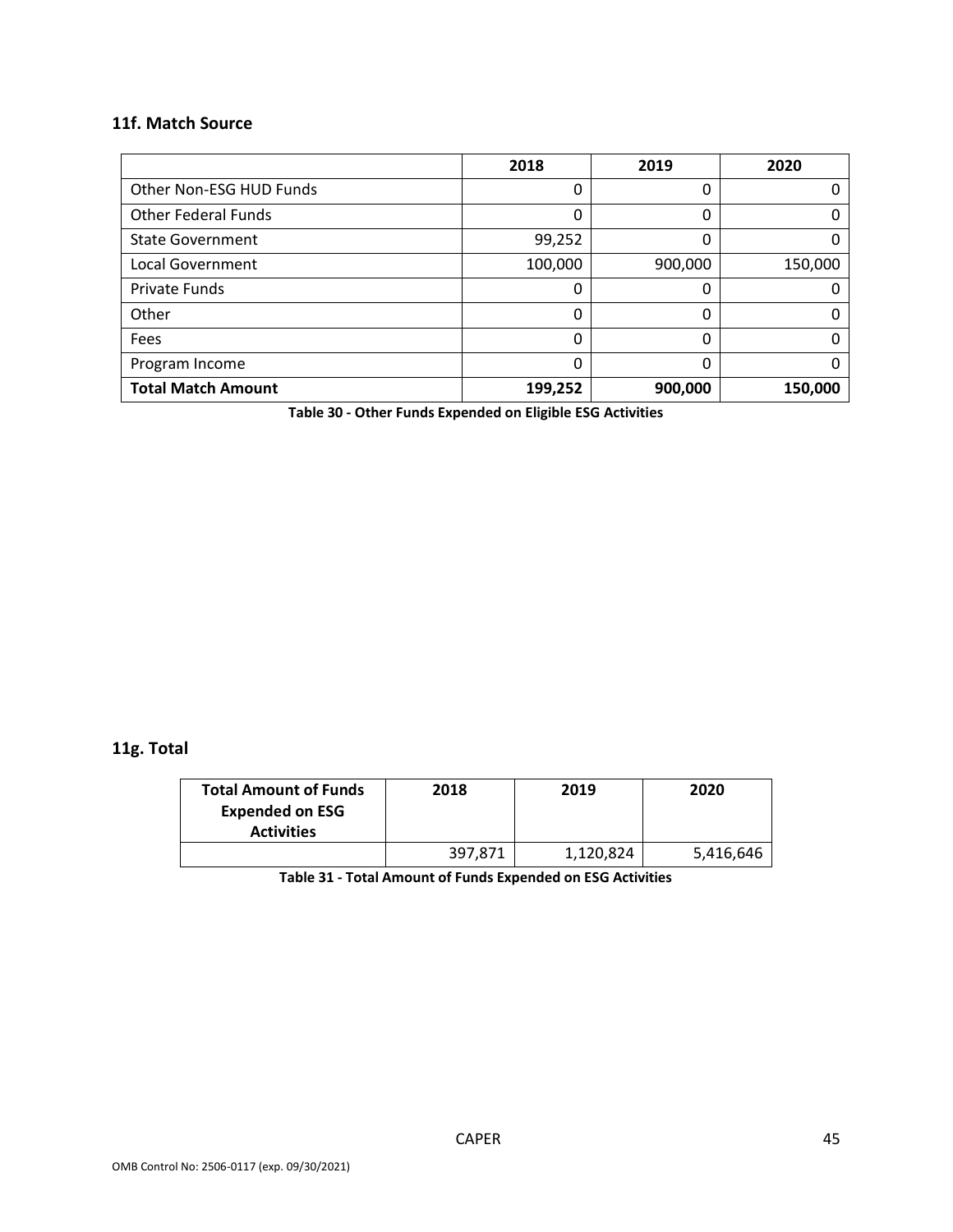#### Attachment A

During the 2020-2021 report period the County of Orange Urban County jurisdiction took the following actions (on its own or in cooperation with regional partners and the Fair Housing Council of Orange County (FHCOC)) to overcome impediments to fair housing choice identified in the regional AI:

- Fair Housing Community Education During 2020-21, the FHCOC regionally conducted or participated in 188 virtual education and/or outreach activities, reaching a culturally and ethnically diverse audience, in which they made participants aware of fair housing laws and counseling services (including services to help households improve their readiness for a home purchase). Because of the COVID-19 pandemic-driven need to engage with participants only virtually, these activities were not specific to residents of the Urban County jurisdiction, but they were all available to those residents. Regionally, 763 people were served by these activities. Through its various regional outreach efforts FHCOC distributed over 18,700 information pieces on fair housing, its services and other housingrelated topics, in either English, Spanish or Vietnamese. Overwhelmingly, these items were distributed electronically, although some were distributed via mail or bulk delivery. Additionally, throughout Orange County FHCOC held 10 virtual training sessions for rental property owners/managers. FHCOC presented 2 virtual fair housing seminars for housing providers in cooperation with the Apartment Association of Orange County (AAOC). Twenty-one general fair housing workshops intended for participation by both/either housing consumers and providers throughout Orange County were provided. Due to the virtual nature of these workshops none were specific to residents of the Urban County jurisdiction, but they were all available to those residents.
- Fair Housing Enforcement On a regional basis, FHCOC staff received 96 allegations of housing discrimination and opened 48 cases where the allegations seemed sufficiently meritorious to warrant further investigation and/or action. We also counseled or informed another 54 clients regarding fair housing law and/or rights. Nine allegations arose from the Urban County jurisdiction and 7 cases (6 disability, & 1 national origin) involved housing in the Urban County. On a regional basis, FHCOC also conducted 99 paired telephonic, systemic tests for discriminatory rental housing practices. An additional 8 paired systemic tests of real estate agents and 8 paired systemic pre-application tests of lenders were conducted telephonically. While all such systemic testing would normally be conducted in person, COVID-19 pandemic restrictions necessitated they be conducted via telephone only. Fifteen systemic tests involved locations in the Urban County.
- Housing Dispute Evaluation & Resolution On a regional basis, activities provided by FHCOC included assisting 2,942 unduplicated households addressing 9,173 issues, disputes and/or inquires. Of these, 616 unduplicated households, involving 1,864 issues, disputes and/or inquires, were from the Urban County jurisdiction. The occupancy of the households served totaled 1,976 people.
- Reasonable Accommodations On a regional basis, 9 inquiries regarding reasonable accommodations and modifications were received by FHCOC that resulted in casework beyond basic counseling. Three of the inquiries arose from the Urban County jurisdiction. Overall, 7 of the 9 clients requested and received a reasonable accommodation, while the 2 other requests were effectively and improperly denied, resulting in an administrative complaints filed with the Fair Housing and Equal Opportunity (FHEO) Office of the U.S. Department of Housing and Urban Development.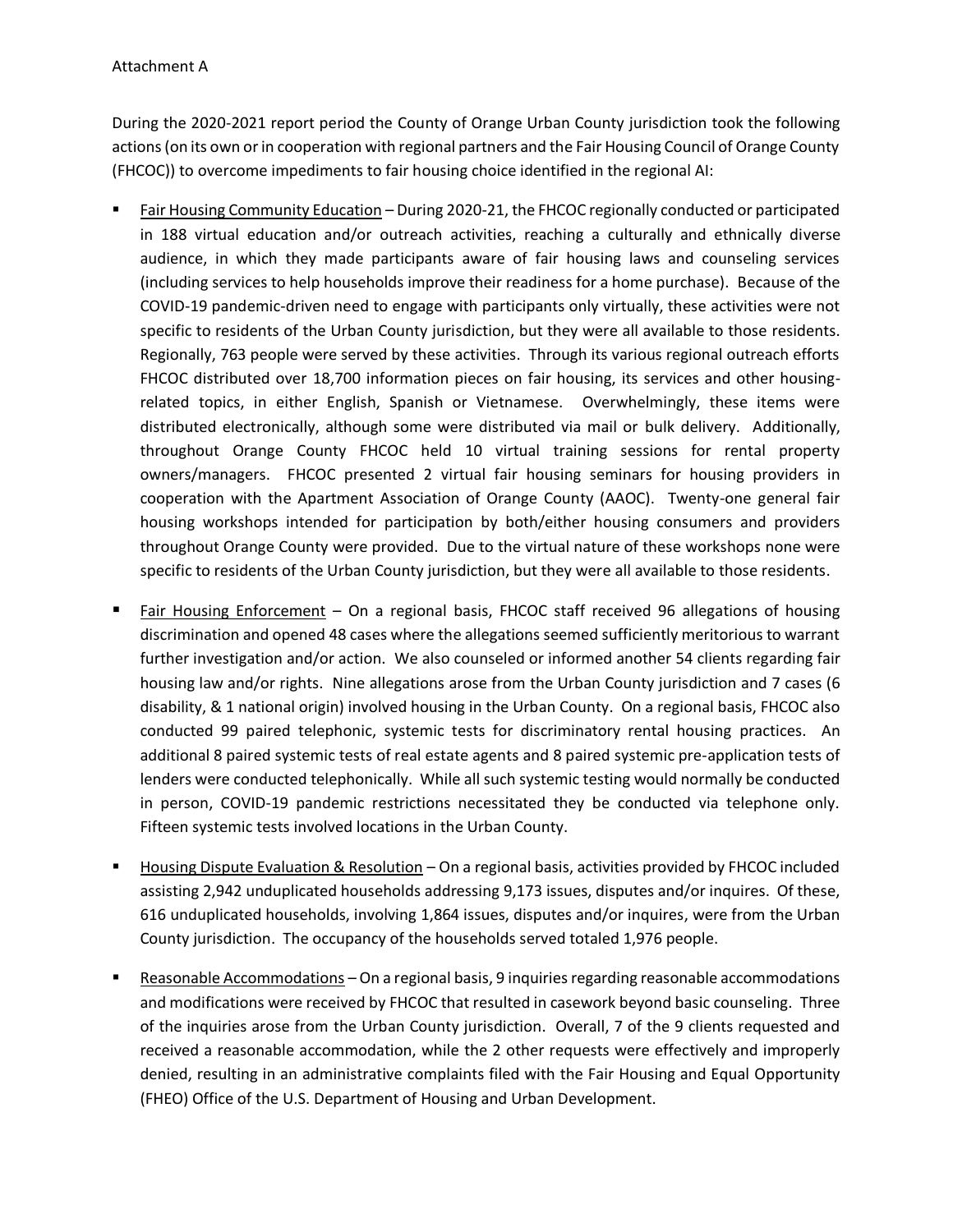- Web-based Outreach FHCOC's website currently has an on-line housing discrimination complaintreporting tool that generates an email to FHCOC. It is also used for other, non-discrimination, housingrelated issues.
- Monitoring On-line Advertising Orange County rentals listed on Craigslist were monitored by FHCOC for discriminatory content (as permitted by staffing limitations). Any discriminatory advertisements were flagged as prohibited and FHCOC responded to these ads through Craigslist's reply mechanism in order to inform the poster of possible discriminatory content. In most instances it was not possible to identify the property address and the identity of the individual making the posting. When possible FHCOC also brought these ads to the attention of Craigslist to hasten their removal, although Craigslist reporting mechanism is no longer simple. When investigation was found to be feasible, the ad was referred to FHCOC's investigators for possible enforcement action. Other on-line rental advertising sites (e.g., *OC Register*, *LA Times, Westside Rentals, etc.*) were sporadically monitored; however, the lack of an efficient text search function on these sites made monitoring them less practical. Without exception, among the 'apt / housing' Craigslist rental listings, the identified problematic postings indicated restrictions with regard to children under the age of 18 or improper preference for seniors or 'older adults' for housing opportunities that did not appear to qualify as housing for older persons (age 55 and over) Overt racial or national origin discrimination was not observed. Advertising in the 'rooms / shared' area of Craigslist were observed to have a higher incidence of stated preferences that violated fair housing law. However due to the practical aspects of resource limitations and case law considerations of shared housing situations, most were not acted upon. With the change in California law effective January 1, 2020 that expanded 'source of income' protections to individuals who use forms of housing rent assistance, such as the Housing Choice Voucher (often called 'Section 8'), FHCOC identified numerous Craigslist postings that contained discriminatory language regarding the use of housing rental assistance. FHCOC has successfully filed 3 complaints with the California Department of Fair Employment and Housing regarding these discriminatory ads. FHCOC has also successfully caused dozens of these postings to be changed to remove the discriminatory content.
- Monitor Home Mortgage Disclosure Act Data Ongoing monitoring of Home Mortgage Disclosure Act (HMDA) data continues to be infeasible due to limited resources at FHCOC. FHCOC last was able to conduct such analysis using 2008 data (then the latest available) in conjunction with the preparation of the 2010-2015 *Regional AI*. Analysis of updated HMDA data from 2013, as well as other mortgage lending practices, was included as part of the County of Orange's FY 2015-2020 Regional Analysis of Impediments to Fair Housing Choice (AI), which was submitted as part of its Five Year Consolidated Plan FY 2015 - 2020. Similarly, the recently completed Regional Orange County Analysis of Impediments to Fair Housing Choice for the 2020-2024 Consolidated Plan cycle, contained some basic analysis of regional HMDA date for the period of 2014-2017. That analysis showed disparities in the access to loans on the basis of race, with minority applicants having less access than white applicants.
- During 2020-21, FHCOC continued efforts to promote housing affordability within Orange County. It provided services and outreach to organizations involved in the creation and preservation of affordable housing. These groups included the Kennedy Commission, Mental Health Association of Orange County, Radiant Health (formerly Aids Services Foundation), Affordable Housing